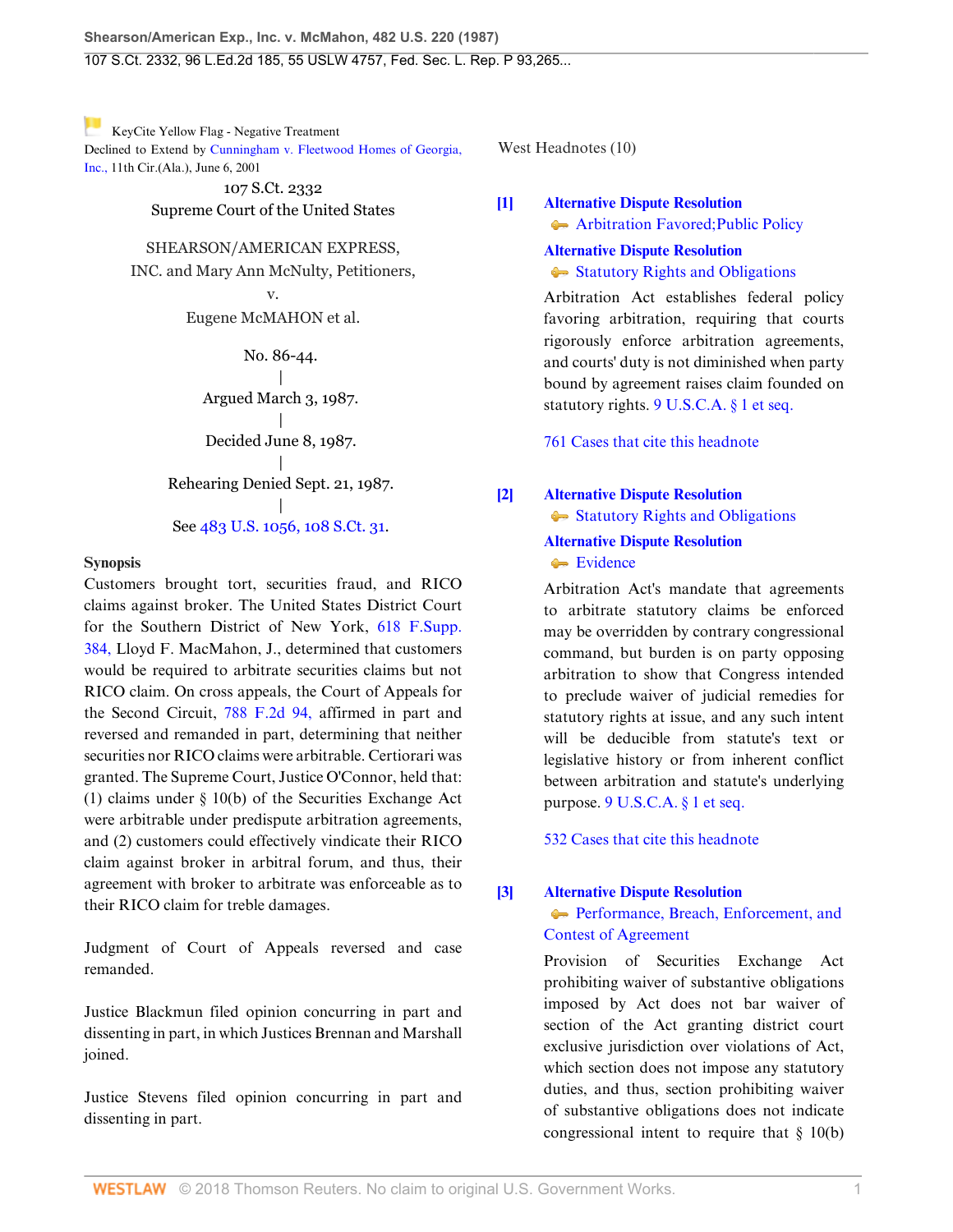claims be resolved in judicial forum rather than by arbitration.  $9 \text{ U.S. C.A. }$  § 1 et seq.; Securities Exchange Act of 1934, §§ 10(b), 27, 29(a), [15 U.S.C.A. §§ 78j\(b\),](http://www.westlaw.com/Link/Document/FullText?findType=L&pubNum=1000546&cite=15USCAS78J&originatingDoc=Ic1e348109c1e11d991d0cc6b54f12d4d&refType=RB&originationContext=document&vr=3.0&rs=cblt1.0&transitionType=DocumentItem&contextData=(sc.UserEnteredCitation)#co_pp_a83b000018c76) [78aa](http://www.westlaw.com/Link/Document/FullText?findType=L&pubNum=1000546&cite=15USCAS78AA&originatingDoc=Ic1e348109c1e11d991d0cc6b54f12d4d&refType=LQ&originationContext=document&vr=3.0&rs=cblt1.0&transitionType=DocumentItem&contextData=(sc.UserEnteredCitation)), [78cc\(a\).](http://www.westlaw.com/Link/Document/FullText?findType=L&pubNum=1000546&cite=15USCAS78CC&originatingDoc=Ic1e348109c1e11d991d0cc6b54f12d4d&refType=RB&originationContext=document&vr=3.0&rs=cblt1.0&transitionType=DocumentItem&contextData=(sc.UserEnteredCitation)#co_pp_8b3b0000958a4)

[239 Cases that cite this headnote](http://www.westlaw.com/Link/RelatedInformation/DocHeadnoteLink?docGuid=Ic1e348109c1e11d991d0cc6b54f12d4d&headnoteId=198707082500320091028172607&originationContext=document&vr=3.0&rs=cblt1.0&transitionType=CitingReferences&contextData=(sc.UserEnteredCitation))

#### <span id="page-1-0"></span>**[\[4\]](#page-8-0) [Alternative Dispute Resolution](http://www.westlaw.com/Browse/Home/KeyNumber/25T/View.html?docGuid=Ic1e348109c1e11d991d0cc6b54f12d4d&originationContext=document&vr=3.0&rs=cblt1.0&transitionType=DocumentItem&contextData=(sc.UserEnteredCitation))**

[Performance, Breach, Enforcement, and](http://www.westlaw.com/Browse/Home/KeyNumber/25Tk414/View.html?docGuid=Ic1e348109c1e11d991d0cc6b54f12d4d&originationContext=document&vr=3.0&rs=cblt1.0&transitionType=DocumentItem&contextData=(sc.UserEnteredCitation)) [Contest of Agreement](http://www.westlaw.com/Browse/Home/KeyNumber/25Tk414/View.html?docGuid=Ic1e348109c1e11d991d0cc6b54f12d4d&originationContext=document&vr=3.0&rs=cblt1.0&transitionType=DocumentItem&contextData=(sc.UserEnteredCitation))

Arbitration agreement between customer and broker does not effect prohibited waiver of statutory protections of Securities Exchange Act, and is not barred as to claims under the Act, where prescribed arbitration procedures are subject to Securities and Exchange Commission's statutory authority. [9 U.S.C.A.](http://www.westlaw.com/Link/Document/FullText?findType=L&pubNum=1000546&cite=9USCAS1&originatingDoc=Ic1e348109c1e11d991d0cc6b54f12d4d&refType=LQ&originationContext=document&vr=3.0&rs=cblt1.0&transitionType=DocumentItem&contextData=(sc.UserEnteredCitation)) [§ 1 et seq.](http://www.westlaw.com/Link/Document/FullText?findType=L&pubNum=1000546&cite=9USCAS1&originatingDoc=Ic1e348109c1e11d991d0cc6b54f12d4d&refType=LQ&originationContext=document&vr=3.0&rs=cblt1.0&transitionType=DocumentItem&contextData=(sc.UserEnteredCitation)); Securities Exchange Act of 1934, §§ 10(b), 19, 27, 29(a), [15 U.S.C.A. §§ 78j\(b\)](http://www.westlaw.com/Link/Document/FullText?findType=L&pubNum=1000546&cite=15USCAS78J&originatingDoc=Ic1e348109c1e11d991d0cc6b54f12d4d&refType=RB&originationContext=document&vr=3.0&rs=cblt1.0&transitionType=DocumentItem&contextData=(sc.UserEnteredCitation)#co_pp_a83b000018c76), [78s,](http://www.westlaw.com/Link/Document/FullText?findType=L&pubNum=1000546&cite=15USCAS78S&originatingDoc=Ic1e348109c1e11d991d0cc6b54f12d4d&refType=LQ&originationContext=document&vr=3.0&rs=cblt1.0&transitionType=DocumentItem&contextData=(sc.UserEnteredCitation)) [78aa](http://www.westlaw.com/Link/Document/FullText?findType=L&pubNum=1000546&cite=15USCAS78AA&originatingDoc=Ic1e348109c1e11d991d0cc6b54f12d4d&refType=LQ&originationContext=document&vr=3.0&rs=cblt1.0&transitionType=DocumentItem&contextData=(sc.UserEnteredCitation)), [78cc\(a\)](http://www.westlaw.com/Link/Document/FullText?findType=L&pubNum=1000546&cite=15USCAS78CC&originatingDoc=Ic1e348109c1e11d991d0cc6b54f12d4d&refType=RB&originationContext=document&vr=3.0&rs=cblt1.0&transitionType=DocumentItem&contextData=(sc.UserEnteredCitation)#co_pp_8b3b0000958a4).

[132 Cases that cite this headnote](http://www.westlaw.com/Link/RelatedInformation/DocHeadnoteLink?docGuid=Ic1e348109c1e11d991d0cc6b54f12d4d&headnoteId=198707082500420091028172607&originationContext=document&vr=3.0&rs=cblt1.0&transitionType=CitingReferences&contextData=(sc.UserEnteredCitation))

#### <span id="page-1-1"></span>**[\[5\]](#page-8-1) [Alternative Dispute Resolution](http://www.westlaw.com/Browse/Home/KeyNumber/25T/View.html?docGuid=Ic1e348109c1e11d991d0cc6b54f12d4d&originationContext=document&vr=3.0&rs=cblt1.0&transitionType=DocumentItem&contextData=(sc.UserEnteredCitation))**

[Performance, Breach, Enforcement, and](http://www.westlaw.com/Browse/Home/KeyNumber/25Tk414/View.html?docGuid=Ic1e348109c1e11d991d0cc6b54f12d4d&originationContext=document&vr=3.0&rs=cblt1.0&transitionType=DocumentItem&contextData=(sc.UserEnteredCitation)) [Contest of Agreement](http://www.westlaw.com/Browse/Home/KeyNumber/25Tk414/View.html?docGuid=Ic1e348109c1e11d991d0cc6b54f12d4d&originationContext=document&vr=3.0&rs=cblt1.0&transitionType=DocumentItem&contextData=(sc.UserEnteredCitation))

Customers' agreement to submit disputes with broker to arbitration was not impermissible waiver of their rights under § 10(b) of the Securities Exchange Act, and thus was not prohibited by section of the Act declaring void agreement to waive compliance within provision of Act. [9 U.S.C.A. § 1 et seq.;](http://www.westlaw.com/Link/Document/FullText?findType=L&pubNum=1000546&cite=9USCAS1&originatingDoc=Ic1e348109c1e11d991d0cc6b54f12d4d&refType=LQ&originationContext=document&vr=3.0&rs=cblt1.0&transitionType=DocumentItem&contextData=(sc.UserEnteredCitation)) Securities Exchange Act of 1934, §§ 10(b), 19, 27, 29(a), [15 U.S.C.A. §§ 78j\(b\)](http://www.westlaw.com/Link/Document/FullText?findType=L&pubNum=1000546&cite=15USCAS78J&originatingDoc=Ic1e348109c1e11d991d0cc6b54f12d4d&refType=RB&originationContext=document&vr=3.0&rs=cblt1.0&transitionType=DocumentItem&contextData=(sc.UserEnteredCitation)#co_pp_a83b000018c76), [78s,](http://www.westlaw.com/Link/Document/FullText?findType=L&pubNum=1000546&cite=15USCAS78S&originatingDoc=Ic1e348109c1e11d991d0cc6b54f12d4d&refType=LQ&originationContext=document&vr=3.0&rs=cblt1.0&transitionType=DocumentItem&contextData=(sc.UserEnteredCitation)) [78aa,](http://www.westlaw.com/Link/Document/FullText?findType=L&pubNum=1000546&cite=15USCAS78AA&originatingDoc=Ic1e348109c1e11d991d0cc6b54f12d4d&refType=LQ&originationContext=document&vr=3.0&rs=cblt1.0&transitionType=DocumentItem&contextData=(sc.UserEnteredCitation)) [78cc\(a\).](http://www.westlaw.com/Link/Document/FullText?findType=L&pubNum=1000546&cite=15USCAS78CC&originatingDoc=Ic1e348109c1e11d991d0cc6b54f12d4d&refType=RB&originationContext=document&vr=3.0&rs=cblt1.0&transitionType=DocumentItem&contextData=(sc.UserEnteredCitation)#co_pp_8b3b0000958a4)

[61 Cases that cite this headnote](http://www.westlaw.com/Link/RelatedInformation/DocHeadnoteLink?docGuid=Ic1e348109c1e11d991d0cc6b54f12d4d&headnoteId=198707082500520091028172607&originationContext=document&vr=3.0&rs=cblt1.0&transitionType=CitingReferences&contextData=(sc.UserEnteredCitation))

#### <span id="page-1-2"></span>**[\[6\]](#page-9-0) [Alternative Dispute Resolution](http://www.westlaw.com/Browse/Home/KeyNumber/25T/View.html?docGuid=Ic1e348109c1e11d991d0cc6b54f12d4d&originationContext=document&vr=3.0&rs=cblt1.0&transitionType=DocumentItem&contextData=(sc.UserEnteredCitation))** [Agreements to Arbitrate](http://www.westlaw.com/Browse/Home/KeyNumber/25Tk413/View.html?docGuid=Ic1e348109c1e11d991d0cc6b54f12d4d&originationContext=document&vr=3.0&rs=cblt1.0&transitionType=DocumentItem&contextData=(sc.UserEnteredCitation))

### **[Alternative Dispute Resolution](http://www.westlaw.com/Browse/Home/KeyNumber/25T/View.html?docGuid=Ic1e348109c1e11d991d0cc6b54f12d4d&originationContext=document&vr=3.0&rs=cblt1.0&transitionType=DocumentItem&contextData=(sc.UserEnteredCitation))** [Performance, Breach, Enforcement, and](http://www.westlaw.com/Browse/Home/KeyNumber/25Tk414/View.html?docGuid=Ic1e348109c1e11d991d0cc6b54f12d4d&originationContext=document&vr=3.0&rs=cblt1.0&transitionType=DocumentItem&contextData=(sc.UserEnteredCitation)) [Contest of Agreement](http://www.westlaw.com/Browse/Home/KeyNumber/25Tk414/View.html?docGuid=Ic1e348109c1e11d991d0cc6b54f12d4d&originationContext=document&vr=3.0&rs=cblt1.0&transitionType=DocumentItem&contextData=(sc.UserEnteredCitation))

Customers' claims against broker under § 10(b) of the Act were arbitrable under predispute arbitration agreements; Securities and Exchange Commission had sufficient statutory authority to ensure that arbitration was adequate to vindicate rights of customers under the Act, and enforcement of arbitration agreement between customer and broker would not effect waiver of compliance with any provision of the Act.  $9 \text{ U.S. C.A.}$  § 1 et seq.; Securities Exchange Act of 1934, §§ 10(b), 27, 29(a), [15 U.S.C.A. §§ 78j\(b\),](http://www.westlaw.com/Link/Document/FullText?findType=L&pubNum=1000546&cite=15USCAS78J&originatingDoc=Ic1e348109c1e11d991d0cc6b54f12d4d&refType=RB&originationContext=document&vr=3.0&rs=cblt1.0&transitionType=DocumentItem&contextData=(sc.UserEnteredCitation)#co_pp_a83b000018c76) [78aa](http://www.westlaw.com/Link/Document/FullText?findType=L&pubNum=1000546&cite=15USCAS78AA&originatingDoc=Ic1e348109c1e11d991d0cc6b54f12d4d&refType=LQ&originationContext=document&vr=3.0&rs=cblt1.0&transitionType=DocumentItem&contextData=(sc.UserEnteredCitation)), [78cc\(a\).](http://www.westlaw.com/Link/Document/FullText?findType=L&pubNum=1000546&cite=15USCAS78CC&originatingDoc=Ic1e348109c1e11d991d0cc6b54f12d4d&refType=RB&originationContext=document&vr=3.0&rs=cblt1.0&transitionType=DocumentItem&contextData=(sc.UserEnteredCitation)#co_pp_8b3b0000958a4)

[160 Cases that cite this headnote](http://www.westlaw.com/Link/RelatedInformation/DocHeadnoteLink?docGuid=Ic1e348109c1e11d991d0cc6b54f12d4d&headnoteId=198707082500620091028172607&originationContext=document&vr=3.0&rs=cblt1.0&transitionType=CitingReferences&contextData=(sc.UserEnteredCitation))

### <span id="page-1-3"></span>**[\[7\]](#page-10-0) [Alternative Dispute Resolution](http://www.westlaw.com/Browse/Home/KeyNumber/25T/View.html?docGuid=Ic1e348109c1e11d991d0cc6b54f12d4d&originationContext=document&vr=3.0&rs=cblt1.0&transitionType=DocumentItem&contextData=(sc.UserEnteredCitation))**

#### [Statutory Rights and Obligations](http://www.westlaw.com/Browse/Home/KeyNumber/25Tk121/View.html?docGuid=Ic1e348109c1e11d991d0cc6b54f12d4d&originationContext=document&vr=3.0&rs=cblt1.0&transitionType=DocumentItem&contextData=(sc.UserEnteredCitation))

Potential complexity of RICO suits does not preclude enforcement of predispute arbitration agreement as to RICO claims. [9](http://www.westlaw.com/Link/Document/FullText?findType=L&pubNum=1000546&cite=9USCAS1&originatingDoc=Ic1e348109c1e11d991d0cc6b54f12d4d&refType=LQ&originationContext=document&vr=3.0&rs=cblt1.0&transitionType=DocumentItem&contextData=(sc.UserEnteredCitation)) [U.S.C.A. § 1 et seq.](http://www.westlaw.com/Link/Document/FullText?findType=L&pubNum=1000546&cite=9USCAS1&originatingDoc=Ic1e348109c1e11d991d0cc6b54f12d4d&refType=LQ&originationContext=document&vr=3.0&rs=cblt1.0&transitionType=DocumentItem&contextData=(sc.UserEnteredCitation)); [18 U.S.C.A. § 1964\(c\)](http://www.westlaw.com/Link/Document/FullText?findType=L&pubNum=1000546&cite=18USCAS1964&originatingDoc=Ic1e348109c1e11d991d0cc6b54f12d4d&refType=RB&originationContext=document&vr=3.0&rs=cblt1.0&transitionType=DocumentItem&contextData=(sc.UserEnteredCitation)#co_pp_4b24000003ba5).

[69 Cases that cite this headnote](http://www.westlaw.com/Link/RelatedInformation/DocHeadnoteLink?docGuid=Ic1e348109c1e11d991d0cc6b54f12d4d&headnoteId=198707082500720091028172607&originationContext=document&vr=3.0&rs=cblt1.0&transitionType=CitingReferences&contextData=(sc.UserEnteredCitation))

## <span id="page-1-4"></span>**[\[8\]](#page-10-1) [Alternative Dispute Resolution](http://www.westlaw.com/Browse/Home/KeyNumber/25T/View.html?docGuid=Ic1e348109c1e11d991d0cc6b54f12d4d&originationContext=document&vr=3.0&rs=cblt1.0&transitionType=DocumentItem&contextData=(sc.UserEnteredCitation))**

#### $\blacktriangleright$  [Statutory Rights and Obligations](http://www.westlaw.com/Browse/Home/KeyNumber/25Tk121/View.html?docGuid=Ic1e348109c1e11d991d0cc6b54f12d4d&originationContext=document&vr=3.0&rs=cblt1.0&transitionType=DocumentItem&contextData=(sc.UserEnteredCitation))

Overlap between RICO's civil and criminal provisions does not render civil claim for treble damages under RICO nonarbitrable. [9](http://www.westlaw.com/Link/Document/FullText?findType=L&pubNum=1000546&cite=9USCAS1&originatingDoc=Ic1e348109c1e11d991d0cc6b54f12d4d&refType=LQ&originationContext=document&vr=3.0&rs=cblt1.0&transitionType=DocumentItem&contextData=(sc.UserEnteredCitation)) [U.S.C.A. § 1 et seq.;](http://www.westlaw.com/Link/Document/FullText?findType=L&pubNum=1000546&cite=9USCAS1&originatingDoc=Ic1e348109c1e11d991d0cc6b54f12d4d&refType=LQ&originationContext=document&vr=3.0&rs=cblt1.0&transitionType=DocumentItem&contextData=(sc.UserEnteredCitation)) [18 U.S.C.A. §§ 1961 et](http://www.westlaw.com/Link/Document/FullText?findType=L&pubNum=1000546&cite=18USCAS1961&originatingDoc=Ic1e348109c1e11d991d0cc6b54f12d4d&refType=LQ&originationContext=document&vr=3.0&rs=cblt1.0&transitionType=DocumentItem&contextData=(sc.UserEnteredCitation)) [seq.,](http://www.westlaw.com/Link/Document/FullText?findType=L&pubNum=1000546&cite=18USCAS1961&originatingDoc=Ic1e348109c1e11d991d0cc6b54f12d4d&refType=LQ&originationContext=document&vr=3.0&rs=cblt1.0&transitionType=DocumentItem&contextData=(sc.UserEnteredCitation)) [1964\(c\)](http://www.westlaw.com/Link/Document/FullText?findType=L&pubNum=1000546&cite=18USCAS1964&originatingDoc=Ic1e348109c1e11d991d0cc6b54f12d4d&refType=RB&originationContext=document&vr=3.0&rs=cblt1.0&transitionType=DocumentItem&contextData=(sc.UserEnteredCitation)#co_pp_4b24000003ba5).

[51 Cases that cite this headnote](http://www.westlaw.com/Link/RelatedInformation/DocHeadnoteLink?docGuid=Ic1e348109c1e11d991d0cc6b54f12d4d&headnoteId=198707082500820091028172607&originationContext=document&vr=3.0&rs=cblt1.0&transitionType=CitingReferences&contextData=(sc.UserEnteredCitation))

## <span id="page-1-5"></span>**[\[9\]](#page-11-0) [Alternative Dispute Resolution](http://www.westlaw.com/Browse/Home/KeyNumber/25T/View.html?docGuid=Ic1e348109c1e11d991d0cc6b54f12d4d&originationContext=document&vr=3.0&rs=cblt1.0&transitionType=DocumentItem&contextData=(sc.UserEnteredCitation))** • [Matters of Public Interest](http://www.westlaw.com/Browse/Home/KeyNumber/25Tk120/View.html?docGuid=Ic1e348109c1e11d991d0cc6b54f12d4d&originationContext=document&vr=3.0&rs=cblt1.0&transitionType=DocumentItem&contextData=(sc.UserEnteredCitation))

Public interest in enforcement of RICO does not preclude submission of RICO claims to arbitration, in light of legislative history emphasizing remedial role of RICO treble damages provision. [9 U.S.C.A. § 1 et seq.;](http://www.westlaw.com/Link/Document/FullText?findType=L&pubNum=1000546&cite=9USCAS1&originatingDoc=Ic1e348109c1e11d991d0cc6b54f12d4d&refType=LQ&originationContext=document&vr=3.0&rs=cblt1.0&transitionType=DocumentItem&contextData=(sc.UserEnteredCitation)) [18](http://www.westlaw.com/Link/Document/FullText?findType=L&pubNum=1000546&cite=18USCAS1961&originatingDoc=Ic1e348109c1e11d991d0cc6b54f12d4d&refType=LQ&originationContext=document&vr=3.0&rs=cblt1.0&transitionType=DocumentItem&contextData=(sc.UserEnteredCitation)) [U.S.C.A. §§ 1961 et seq.,](http://www.westlaw.com/Link/Document/FullText?findType=L&pubNum=1000546&cite=18USCAS1961&originatingDoc=Ic1e348109c1e11d991d0cc6b54f12d4d&refType=LQ&originationContext=document&vr=3.0&rs=cblt1.0&transitionType=DocumentItem&contextData=(sc.UserEnteredCitation)) [1964\(c\)](http://www.westlaw.com/Link/Document/FullText?findType=L&pubNum=1000546&cite=18USCAS1964&originatingDoc=Ic1e348109c1e11d991d0cc6b54f12d4d&refType=RB&originationContext=document&vr=3.0&rs=cblt1.0&transitionType=DocumentItem&contextData=(sc.UserEnteredCitation)#co_pp_4b24000003ba5).

[70 Cases that cite this headnote](http://www.westlaw.com/Link/RelatedInformation/DocHeadnoteLink?docGuid=Ic1e348109c1e11d991d0cc6b54f12d4d&headnoteId=198707082500920091028172607&originationContext=document&vr=3.0&rs=cblt1.0&transitionType=CitingReferences&contextData=(sc.UserEnteredCitation))

#### <span id="page-1-6"></span>**[\[10\]](#page-11-1) [Alternative Dispute Resolution](http://www.westlaw.com/Browse/Home/KeyNumber/25T/View.html?docGuid=Ic1e348109c1e11d991d0cc6b54f12d4d&originationContext=document&vr=3.0&rs=cblt1.0&transitionType=DocumentItem&contextData=(sc.UserEnteredCitation)) [Agreements to Arbitrate](http://www.westlaw.com/Browse/Home/KeyNumber/25Tk413/View.html?docGuid=Ic1e348109c1e11d991d0cc6b54f12d4d&originationContext=document&vr=3.0&rs=cblt1.0&transitionType=DocumentItem&contextData=(sc.UserEnteredCitation))**

Customers could effectively vindicate their civil RICO claim for treble damages against broker in arbitral forum, and thus, their predispute agreement with broker to arbitrate was enforceable as to RICO claim under the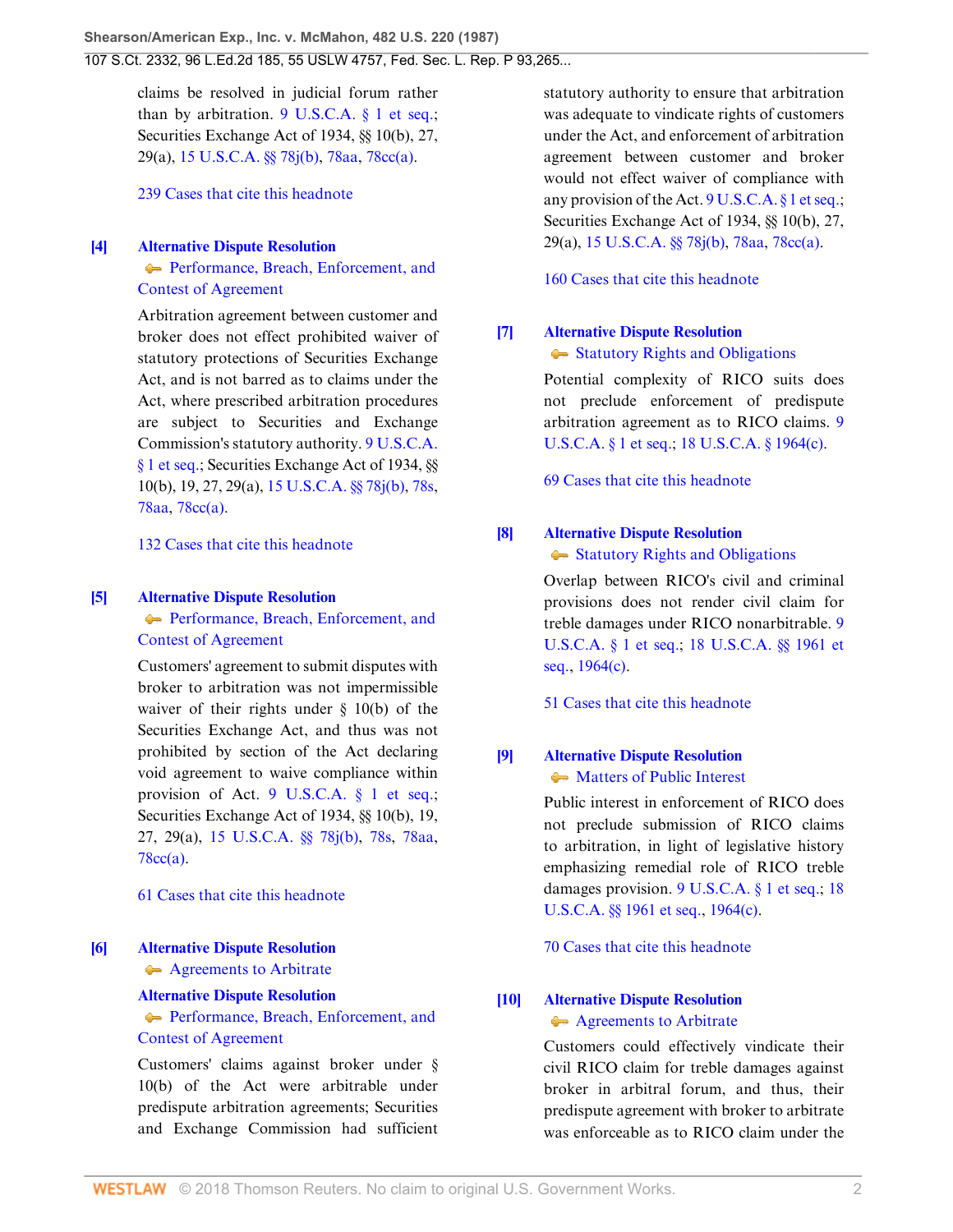Arbitration Act. [9 U.S.C.A. § 1 et seq.](http://www.westlaw.com/Link/Document/FullText?findType=L&pubNum=1000546&cite=9USCAS1&originatingDoc=Ic1e348109c1e11d991d0cc6b54f12d4d&refType=LQ&originationContext=document&vr=3.0&rs=cblt1.0&transitionType=DocumentItem&contextData=(sc.UserEnteredCitation)); [18](http://www.westlaw.com/Link/Document/FullText?findType=L&pubNum=1000546&cite=18USCAS1961&originatingDoc=Ic1e348109c1e11d991d0cc6b54f12d4d&refType=LQ&originationContext=document&vr=3.0&rs=cblt1.0&transitionType=DocumentItem&contextData=(sc.UserEnteredCitation)) [U.S.C.A. §§ 1961 et seq.,](http://www.westlaw.com/Link/Document/FullText?findType=L&pubNum=1000546&cite=18USCAS1961&originatingDoc=Ic1e348109c1e11d991d0cc6b54f12d4d&refType=LQ&originationContext=document&vr=3.0&rs=cblt1.0&transitionType=DocumentItem&contextData=(sc.UserEnteredCitation)) [1964\(c\)](http://www.westlaw.com/Link/Document/FullText?findType=L&pubNum=1000546&cite=18USCAS1964&originatingDoc=Ic1e348109c1e11d991d0cc6b54f12d4d&refType=RB&originationContext=document&vr=3.0&rs=cblt1.0&transitionType=DocumentItem&contextData=(sc.UserEnteredCitation)#co_pp_4b24000003ba5).

[108 Cases that cite this headnote](http://www.westlaw.com/Link/RelatedInformation/DocHeadnoteLink?docGuid=Ic1e348109c1e11d991d0cc6b54f12d4d&headnoteId=198707082501020091028172607&originationContext=document&vr=3.0&rs=cblt1.0&transitionType=CitingReferences&contextData=(sc.UserEnteredCitation))

## <span id="page-2-0"></span>**\*\*2334** *Syllabus* [\\*](#page-19-0)

**\*220** Respondents were customers of petitioner Shearson/American Express Inc. (Shearson), a brokerage firm registered with the Securities and Exchange Commission (SEC), under customer agreements providing for arbitration of any controversy relating to their accounts. Respondents filed suit in Federal District Court against Shearson and its representative (also a petitioner here) who handled their accounts, alleging violations of the antifraud provisions in  $\S$  10(b) of the Securities Exchange Act of 1934 (Exchange Act) and SEC Rule 10b-5, and of the Racketeer Influenced and Corrupt Organizations Act (RICO). Petitioners moved to compel arbitration of the claims pursuant to  $\S$  3 of the Federal Arbitration Act, which requires a court to stay its proceedings if it is satisfied that an issue before it is arbitrable under an arbitration agreement. The District Court held that respondents' Exchange Act claims were arbitrable, but that their RICO claim was not. The Court of Appeals affirmed as to the RICO claim, but reversed as to the Exchange Act claims.

#### *Held:*

1. The Arbitration Act establishes a federal policy favoring arbitration, requiring that the courts rigorously enforce arbitration agreements. This duty is not diminished when a party bound by an agreement raises a claim founded on statutory rights. The Act's mandate may be overridden by a contrary congressional command, but the burden is on the party opposing arbitration to show that Congress intended to preclude a waiver of judicial remedies for the statutory rights at issue. Such intent may be discernible from the statute's text, history, or purposes. Pp. 2337-2338.

2. Respondents' Exchange Act claims are arbitrable under the provisions of the Arbitration Act. Congressional intent to require a judicial forum for the resolution of  $\S$  10(b) claims cannot be deduced from  $\S$  29(a) of the Exchange Act, which declares void an agreement

to waive "compliance with any provision of [the Act]." Section 29(a) only prohibits waiver of the Act's substantive obligations and thus does not void waiver of § 27 of the Act, which confers exclusive district court jurisdiction of violations of the Act, but which does not impose any statutory duties. **\*221** *[Wilko v. Swan,](http://www.westlaw.com/Link/Document/FullText?findType=Y&serNum=1953121062&pubNum=708&originatingDoc=Ic1e348109c1e11d991d0cc6b54f12d4d&refType=RP&originationContext=document&vr=3.0&rs=cblt1.0&transitionType=DocumentItem&contextData=(sc.UserEnteredCitation))* 346 U.S. [427, 74 S.Ct. 182, 98 L.Ed. 168,](http://www.westlaw.com/Link/Document/FullText?findType=Y&serNum=1953121062&pubNum=708&originatingDoc=Ic1e348109c1e11d991d0cc6b54f12d4d&refType=RP&originationContext=document&vr=3.0&rs=cblt1.0&transitionType=DocumentItem&contextData=(sc.UserEnteredCitation)) which held that claims arising under the Securities Act of 1933, which has similar antiwaiver and jurisdictional provisions, were not subject to compulsory arbitration under an arbitration agreement, does not control here. That case must be read as barring waiver of a judicial forum only where arbitration is inadequate to protect the substantive rights at issue. Cf. *[Scherk v. Alberto-Culver Co.,](http://www.westlaw.com/Link/Document/FullText?findType=Y&serNum=1974127217&pubNum=708&originatingDoc=Ic1e348109c1e11d991d0cc6b54f12d4d&refType=RP&originationContext=document&vr=3.0&rs=cblt1.0&transitionType=DocumentItem&contextData=(sc.UserEnteredCitation))* 417 U.S. [506, 94 S.Ct. 2449, 41 L.Ed.2d 270.](http://www.westlaw.com/Link/Document/FullText?findType=Y&serNum=1974127217&pubNum=708&originatingDoc=Ic1e348109c1e11d991d0cc6b54f12d4d&refType=RP&originationContext=document&vr=3.0&rs=cblt1.0&transitionType=DocumentItem&contextData=(sc.UserEnteredCitation)) There is no merit to respondents' contention, based on *Wilko,* that their arbitration agreements effected an impermissible waiver of the Exchange Act's substantive protections. Even if *Wilko'* s assumptions regarding arbitration were valid at the time it was decided-when there was judicial mistrust **\*\*2335** of the arbitral process-such assumptions do not hold true today for arbitration procedures (such as those involved here) subject to the SEC's oversight authority under the intervening changes in the regulatory structure of the securities laws. Nor does the legislative history support respondents' argument that even if  $\S$  29(a) as enacted does not void predispute arbitration agreements, Congress subsequently has indicated that § 29(a) should be so interpreted. Pp. 2338-2343.

3. Respondents' RICO claim is also arbitrable under the Arbitration Act. Nothing in RICO's text or legislative history even arguably evinces congressional intent to exclude civil RICO claims for treble damages under [18](http://www.westlaw.com/Link/Document/FullText?findType=L&pubNum=1000546&cite=18USCAS1964&originatingDoc=Ic1e348109c1e11d991d0cc6b54f12d4d&refType=RB&originationContext=document&vr=3.0&rs=cblt1.0&transitionType=DocumentItem&contextData=(sc.UserEnteredCitation)#co_pp_4b24000003ba5) [U.S.C. § 1964\(c\)](http://www.westlaw.com/Link/Document/FullText?findType=L&pubNum=1000546&cite=18USCAS1964&originatingDoc=Ic1e348109c1e11d991d0cc6b54f12d4d&refType=RB&originationContext=document&vr=3.0&rs=cblt1.0&transitionType=DocumentItem&contextData=(sc.UserEnteredCitation)#co_pp_4b24000003ba5) from the Arbitration Act's dictates. Nor is there any irreconcilable conflict between arbitration and RICO's underlying purposes. Cf. *[Mitsubishi Motors](http://www.westlaw.com/Link/Document/FullText?findType=Y&serNum=1985133734&pubNum=708&originatingDoc=Ic1e348109c1e11d991d0cc6b54f12d4d&refType=RP&originationContext=document&vr=3.0&rs=cblt1.0&transitionType=DocumentItem&contextData=(sc.UserEnteredCitation)) [Corp. v. Soler Chrysler-Plymouth, Inc.,](http://www.westlaw.com/Link/Document/FullText?findType=Y&serNum=1985133734&pubNum=708&originatingDoc=Ic1e348109c1e11d991d0cc6b54f12d4d&refType=RP&originationContext=document&vr=3.0&rs=cblt1.0&transitionType=DocumentItem&contextData=(sc.UserEnteredCitation))* 473 U.S. 614, [105 S.Ct. 3346, 87 L.Ed.2d 444.](http://www.westlaw.com/Link/Document/FullText?findType=Y&serNum=1985133734&pubNum=708&originatingDoc=Ic1e348109c1e11d991d0cc6b54f12d4d&refType=RP&originationContext=document&vr=3.0&rs=cblt1.0&transitionType=DocumentItem&contextData=(sc.UserEnteredCitation)) Neither the potential complexity of RICO claims, nor the "overlap" between RICO's civil and criminal provisions, renders [§ 1964\(c\)](http://www.westlaw.com/Link/Document/FullText?findType=L&pubNum=1000546&cite=18USCAS1964&originatingDoc=Ic1e348109c1e11d991d0cc6b54f12d4d&refType=RB&originationContext=document&vr=3.0&rs=cblt1.0&transitionType=DocumentItem&contextData=(sc.UserEnteredCitation)#co_pp_4b24000003ba5) claims nonarbitrable. Moreover, the public interest in the enforcement of RICO does not preclude submission of such claims to arbitration. The legislative history of [§ 1964\(c\)](http://www.westlaw.com/Link/Document/FullText?findType=L&pubNum=1000546&cite=18USCAS1964&originatingDoc=Ic1e348109c1e11d991d0cc6b54f12d4d&refType=RB&originationContext=document&vr=3.0&rs=cblt1.0&transitionType=DocumentItem&contextData=(sc.UserEnteredCitation)#co_pp_4b24000003ba5) emphasized the remedial role of the treble-damages provision. Its policing function, although important, was a secondary concern. The private attorney general role for the typical RICO plaintiff does not support a finding that there is an irreconcilable conflict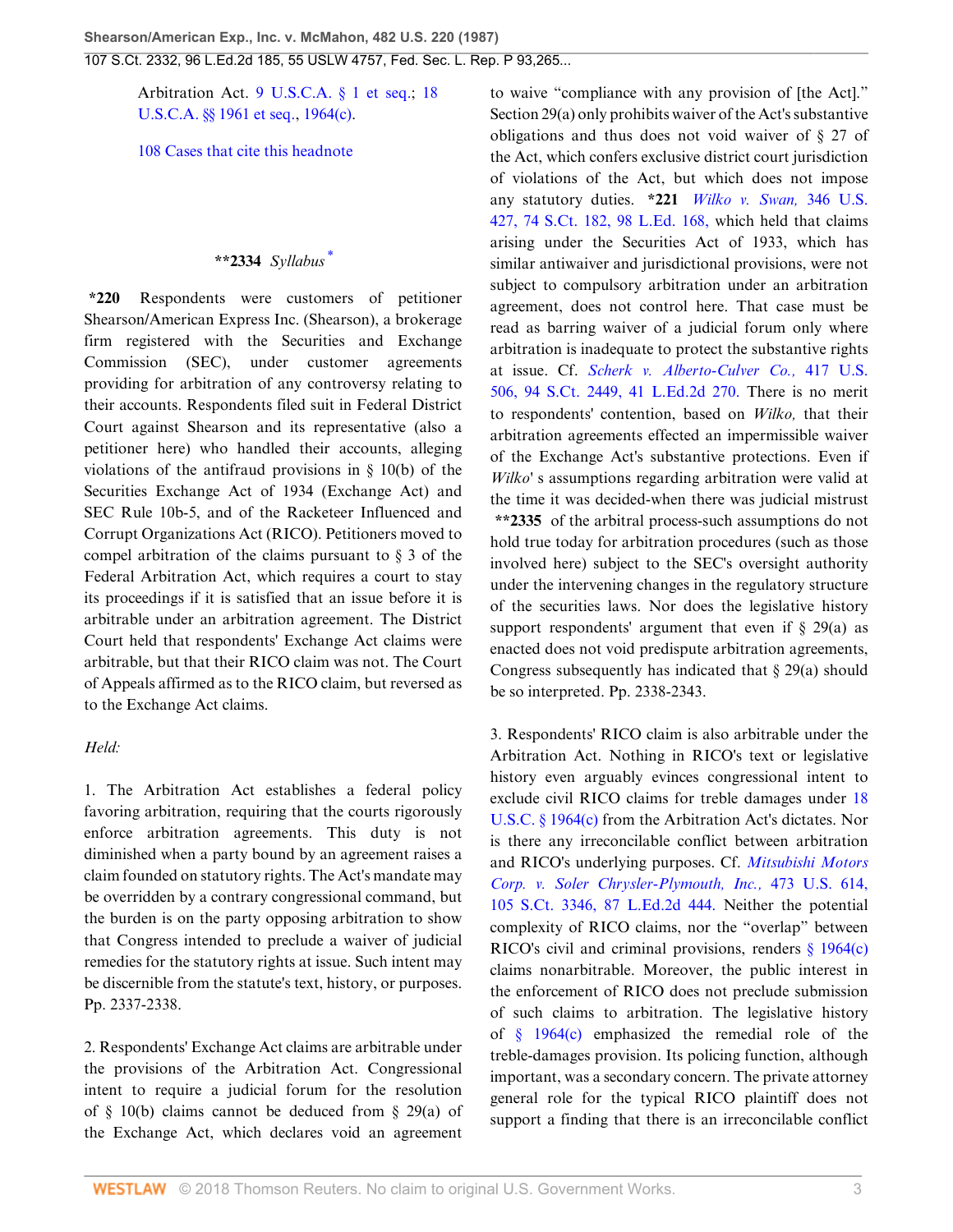between arbitration and enforcement of RICO. Pp. 2343-2346.

## [788 F.2d 94 \(CA 2 1986\),](http://www.westlaw.com/Link/Document/FullText?findType=Y&serNum=1986120255&pubNum=350&originatingDoc=Ic1e348109c1e11d991d0cc6b54f12d4d&refType=RP&originationContext=document&vr=3.0&rs=cblt1.0&transitionType=DocumentItem&contextData=(sc.UserEnteredCitation)) reversed and remanded.

O'CONNOR, J., delivered the opinion of the Court, in which REHNQUIST, C.J., and WHITE, POWELL, and SCALIA, JJ., joined, and in Parts I, II, and IV of which BRENNAN, MARSHALL, BLACKMUN, and STEVENS, JJ., joined. BLACKMUN, J., filed an opinion concurring in part and dissenting in part, in which BRENNAN and MARSHALL, JJ., joined, *post,* p. ----. STEVENS, J., filed an opinion concurring in part and dissenting in part, *post,* p. ----.

### **Attorneys and Law Firms**

**\*222** *Theodore A. Krebsbach* argued the cause and filed briefs for petitioners.

*Richard G. Taranto* argued the cause for the United States as *amicus curiae* urging reversal. With him on the brief were *Solicitor General Fried, Deputy Solicitor General Cohen, Daniel L. Goelzer, Paul Gonson, Jacob H. Stillman,* and *David A. Sirignano.*

*Theodore G. Eppenstein* argued the cause for respondents. With him on the brief was *Madelaine Eppenstein.*\*

\* Briefs of *amici curiae* urging reversal were filed for the American Arbitration Association by *Michael F. Hoellering, Joseph T. McLaughlin, Rosemary S. Page, Thomas Thacher, Gerald Aksen, Sheldon L. Berens, Richard S. Lombard, Robert MacCrate, John R. Stevenson,* and *Robert B. von Mehren;* and for the Attorneys for Securities Industry Association, Inc., et al. by *Joseph G. Riemer III, Judith Welcom, Paul Windels III, William J. Fitzpatrick, Donald B. McNelley, Steven N. Machtinger, Paul J. Dubow,* and *Joseph McLaughlin.*

Briefs of *amici curiae* urging affirmance were filed for Willie D. Chandler et al. by *Stirling Lathrop* and *Richard D. Greenfield;* and for Bruce Cordray et al. by *Denis A. Downey.*

## **Opinion**

Justice O'CONNOR delivered the opinion of the Court.

This case presents two questions regarding the enforceability of predispute arbitration agreements between brokerage firms and their customers. The first is whether a claim brought under  $\S$  10(b) of the Securities Exchange Act of 1934 (Exchange Act), 48 Stat. 891, [15](http://www.westlaw.com/Link/Document/FullText?findType=L&pubNum=1000546&cite=15USCAS78J&originatingDoc=Ic1e348109c1e11d991d0cc6b54f12d4d&refType=RB&originationContext=document&vr=3.0&rs=cblt1.0&transitionType=DocumentItem&contextData=(sc.UserEnteredCitation)#co_pp_a83b000018c76) [U.S.C. § 78j\(b\),](http://www.westlaw.com/Link/Document/FullText?findType=L&pubNum=1000546&cite=15USCAS78J&originatingDoc=Ic1e348109c1e11d991d0cc6b54f12d4d&refType=RB&originationContext=document&vr=3.0&rs=cblt1.0&transitionType=DocumentItem&contextData=(sc.UserEnteredCitation)#co_pp_a83b000018c76) must be sent to arbitration in accordance with the terms of an arbitration agreement. The second is whether a claim brought under the Racketeer Influenced and Corrupt Organizations Act (RICO), [18 U.S.C. § 1961](http://www.westlaw.com/Link/Document/FullText?findType=L&pubNum=1000546&cite=18USCAS1961&originatingDoc=Ic1e348109c1e11d991d0cc6b54f12d4d&refType=LQ&originationContext=document&vr=3.0&rs=cblt1.0&transitionType=DocumentItem&contextData=(sc.UserEnteredCitation)) *[et seq.,](http://www.westlaw.com/Link/Document/FullText?findType=L&pubNum=1000546&cite=18USCAS1961&originatingDoc=Ic1e348109c1e11d991d0cc6b54f12d4d&refType=LQ&originationContext=document&vr=3.0&rs=cblt1.0&transitionType=DocumentItem&contextData=(sc.UserEnteredCitation))* must be arbitrated in accordance with the terms of such an agreement.

I

Between 1980 and 1982, respondents Eugene and Julia McMahon, individually and as trustees for various pension and profit-sharing plans, were customers of petitioner Shearson/American **\*223** Express Inc. (Shearson), a brokerage firm registered with the Securities and Exchange Commission (SEC or Commission). Two customer agreements signed by Julia McMahon provided for arbitration of any controversy relating to the accounts the McMahons maintained with Shearson. The arbitration provision provided in relevant part as follows:

"Unless unenforceable due to federal or state law, any controversy arising out of or relating to my accounts, to transactions with you for me or to this agreement or the breach thereof, shall be settled by arbitration in accordance with the **\*\*2336** rules, then in effect, of the National Association of Securities Dealers, Inc. or the Boards of Directors of the New York Stock Exchange, [Inc. and/or the American Stock Exchange, Inc. as I may](http://www.westlaw.com/Link/Document/FullText?findType=Y&serNum=1985147757&pubNum=345&originatingDoc=Ic1e348109c1e11d991d0cc6b54f12d4d&refType=RP&fi=co_pp_sp_345_385&originationContext=document&vr=3.0&rs=cblt1.0&transitionType=DocumentItem&contextData=(sc.UserEnteredCitation)#co_pp_sp_345_385) [elect." 618 F.Supp. 384, 385 \(1985\).](http://www.westlaw.com/Link/Document/FullText?findType=Y&serNum=1985147757&pubNum=345&originatingDoc=Ic1e348109c1e11d991d0cc6b54f12d4d&refType=RP&fi=co_pp_sp_345_385&originationContext=document&vr=3.0&rs=cblt1.0&transitionType=DocumentItem&contextData=(sc.UserEnteredCitation)#co_pp_sp_345_385)

In October 1984, the McMahons filed an amended complaint against Shearson and petitioner Mary Ann McNulty, the registered representative who handled their accounts, in the United States District Court for the Southern District of New York. The complaint alleged that McNulty, with Shearson's knowledge, had violated § 10(b) of the Exchange Act and Rule 10b-5, [17 CFR](http://www.westlaw.com/Link/Document/FullText?findType=L&pubNum=1000547&cite=17CFRS240.10B-5&originatingDoc=Ic1e348109c1e11d991d0cc6b54f12d4d&refType=LQ&originationContext=document&vr=3.0&rs=cblt1.0&transitionType=DocumentItem&contextData=(sc.UserEnteredCitation)) [§ 240.10b-5 \(1986\),](http://www.westlaw.com/Link/Document/FullText?findType=L&pubNum=1000547&cite=17CFRS240.10B-5&originatingDoc=Ic1e348109c1e11d991d0cc6b54f12d4d&refType=LQ&originationContext=document&vr=3.0&rs=cblt1.0&transitionType=DocumentItem&contextData=(sc.UserEnteredCitation)) by engaging in fraudulent, excessive trading on respondents' accounts and by making false statements and omitting material facts from the advice given to respondents. The complaint also alleged a RICO claim, [18 U.S.C. § 1962\(c\)](http://www.westlaw.com/Link/Document/FullText?findType=L&pubNum=1000546&cite=18USCAS1962&originatingDoc=Ic1e348109c1e11d991d0cc6b54f12d4d&refType=RB&originationContext=document&vr=3.0&rs=cblt1.0&transitionType=DocumentItem&contextData=(sc.UserEnteredCitation)#co_pp_4b24000003ba5), and state law claims for fraud and breach of fiduciary duties.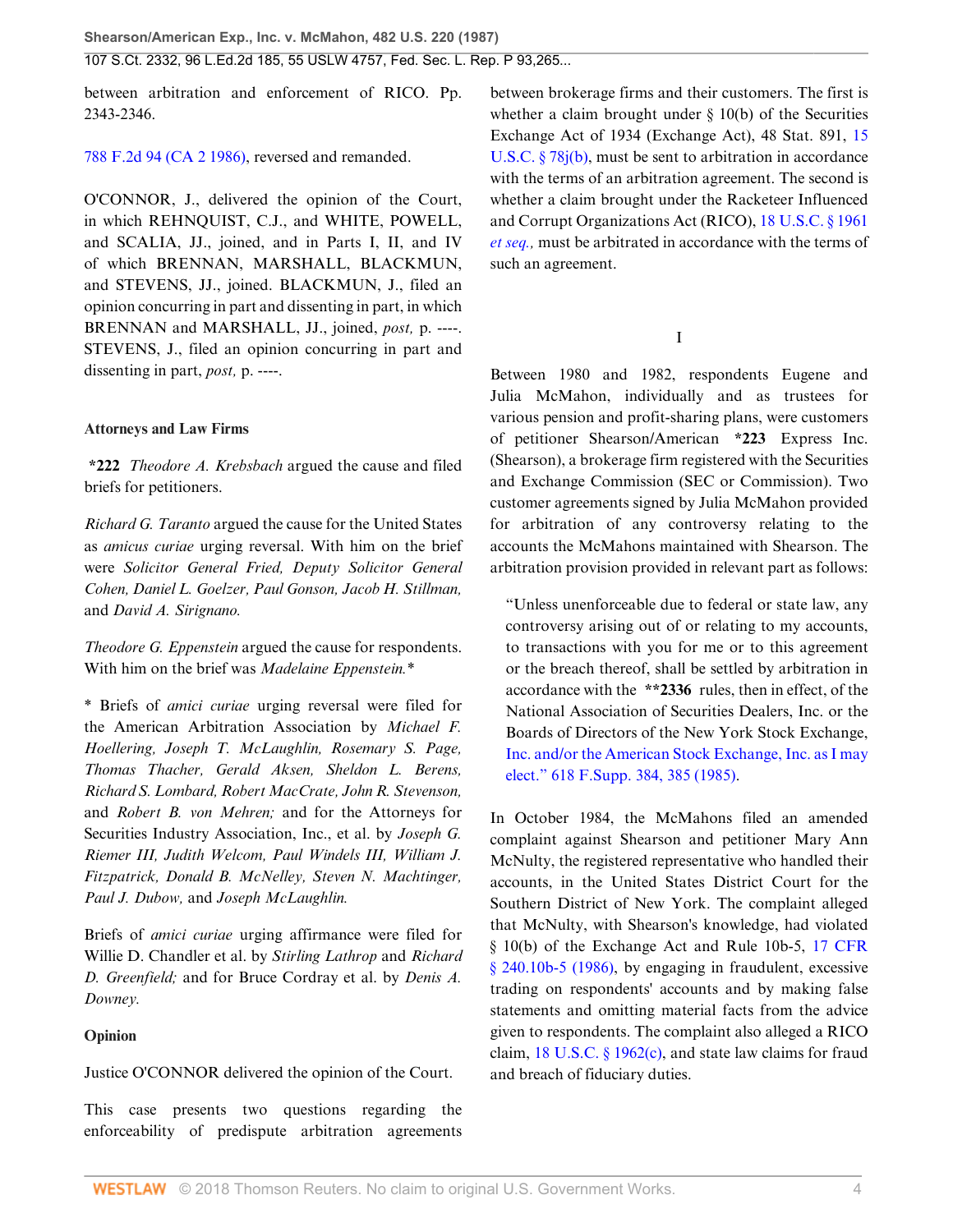Relying on the customer agreements, petitioners moved to compel arbitration of the McMahons' claims pursuant to § 3 of the Federal Arbitration Act, [9 U.S.C. § 3](http://www.westlaw.com/Link/Document/FullText?findType=L&pubNum=1000546&cite=9USCAS3&originatingDoc=Ic1e348109c1e11d991d0cc6b54f12d4d&refType=LQ&originationContext=document&vr=3.0&rs=cblt1.0&transitionType=DocumentItem&contextData=(sc.UserEnteredCitation)). The District Court granted the motion in part. [618 F.Supp. 384](http://www.westlaw.com/Link/Document/FullText?findType=Y&serNum=1985147757&pubNum=345&originatingDoc=Ic1e348109c1e11d991d0cc6b54f12d4d&refType=RP&originationContext=document&vr=3.0&rs=cblt1.0&transitionType=DocumentItem&contextData=(sc.UserEnteredCitation)) [\(1985\).](http://www.westlaw.com/Link/Document/FullText?findType=Y&serNum=1985147757&pubNum=345&originatingDoc=Ic1e348109c1e11d991d0cc6b54f12d4d&refType=RP&originationContext=document&vr=3.0&rs=cblt1.0&transitionType=DocumentItem&contextData=(sc.UserEnteredCitation)) The court first rejected the McMahons' contention that the arbitration agreements were unenforceable as contracts of **\*224** adhesion. It then found that the McMahons' § 10(b) claims were arbitrable under the terms of the agreement, concluding that such a result followed from this Court's decision in *[Dean Witter Reynolds Inc. v.](http://www.westlaw.com/Link/Document/FullText?findType=Y&serNum=1985110908&pubNum=708&originatingDoc=Ic1e348109c1e11d991d0cc6b54f12d4d&refType=RP&originationContext=document&vr=3.0&rs=cblt1.0&transitionType=DocumentItem&contextData=(sc.UserEnteredCitation)) Byrd,* [470 U.S. 213, 105 S.Ct. 1238, 84 L.Ed.2d 158 \(1985\)](http://www.westlaw.com/Link/Document/FullText?findType=Y&serNum=1985110908&pubNum=708&originatingDoc=Ic1e348109c1e11d991d0cc6b54f12d4d&refType=RP&originationContext=document&vr=3.0&rs=cblt1.0&transitionType=DocumentItem&contextData=(sc.UserEnteredCitation)), and the "strong national policy favoring the enforcement of arbitration agreements." [618 F.Supp., at 388.](http://www.westlaw.com/Link/Document/FullText?findType=Y&serNum=1985147757&pubNum=345&originatingDoc=Ic1e348109c1e11d991d0cc6b54f12d4d&refType=RP&fi=co_pp_sp_345_388&originationContext=document&vr=3.0&rs=cblt1.0&transitionType=DocumentItem&contextData=(sc.UserEnteredCitation)#co_pp_sp_345_388) The District Court also held that the McMahons' state law claims were arbitrable under *Dean Witter Reynolds Inc. v. Byrd, supra.* It concluded, however, that the McMahons' RICO claim was not arbitrable "because of the important federal policies inherent in the enforcement of RICO by the federal courts." [618 F.Supp., at 387.](http://www.westlaw.com/Link/Document/FullText?findType=Y&serNum=1985147757&pubNum=345&originatingDoc=Ic1e348109c1e11d991d0cc6b54f12d4d&refType=RP&fi=co_pp_sp_345_387&originationContext=document&vr=3.0&rs=cblt1.0&transitionType=DocumentItem&contextData=(sc.UserEnteredCitation)#co_pp_sp_345_387)

The Court of Appeals affirmed the District Court on the state law and RICO claims, but it reversed on the Exchange Act claims. [788 F.2d 94 \(CA2 1986\)](http://www.westlaw.com/Link/Document/FullText?findType=Y&serNum=1986120255&pubNum=350&originatingDoc=Ic1e348109c1e11d991d0cc6b54f12d4d&refType=RP&originationContext=document&vr=3.0&rs=cblt1.0&transitionType=DocumentItem&contextData=(sc.UserEnteredCitation)). With respect to the RICO claim, the Court of Appeals concluded that "public policy" considerations made it "inappropriat[e]" to apply the provisions of the Arbitration Act to RICO suits. *Id.,* [at 98.](http://www.westlaw.com/Link/Document/FullText?findType=Y&serNum=1986120255&originatingDoc=Ic1e348109c1e11d991d0cc6b54f12d4d&refType=RP&originationContext=document&vr=3.0&rs=cblt1.0&transitionType=DocumentItem&contextData=(sc.UserEnteredCitation)) The court reasoned that RICO claims are "not merely a private matter." *Ibid.* Because a RICO plaintiff may be likened to a "private attorney general" protecting the public interest, *ibid.,* the Court of Appeals concluded that such claims should be adjudicated only in a judicial forum. It distinguished this Court's reasoning in *[Mitsubishi Motors](http://www.westlaw.com/Link/Document/FullText?findType=Y&serNum=1985133734&pubNum=708&originatingDoc=Ic1e348109c1e11d991d0cc6b54f12d4d&refType=RP&originationContext=document&vr=3.0&rs=cblt1.0&transitionType=DocumentItem&contextData=(sc.UserEnteredCitation)) [Corp. v. Soler Chrysler-Plymouth, Inc.,](http://www.westlaw.com/Link/Document/FullText?findType=Y&serNum=1985133734&pubNum=708&originatingDoc=Ic1e348109c1e11d991d0cc6b54f12d4d&refType=RP&originationContext=document&vr=3.0&rs=cblt1.0&transitionType=DocumentItem&contextData=(sc.UserEnteredCitation))* 473 U.S. 614, [105 S.Ct. 3346, 87 L.Ed.2d 444 \(1985\),](http://www.westlaw.com/Link/Document/FullText?findType=Y&serNum=1985133734&pubNum=708&originatingDoc=Ic1e348109c1e11d991d0cc6b54f12d4d&refType=RP&originationContext=document&vr=3.0&rs=cblt1.0&transitionType=DocumentItem&contextData=(sc.UserEnteredCitation)) concerning the arbitrability of antitrust claims, on the ground that it involved international business transactions and did not affect the law "as applied to agreements to arbitrate arising from domestic transactions." [788 F.2d, at 98](http://www.westlaw.com/Link/Document/FullText?findType=Y&serNum=1986120255&pubNum=350&originatingDoc=Ic1e348109c1e11d991d0cc6b54f12d4d&refType=RP&fi=co_pp_sp_350_98&originationContext=document&vr=3.0&rs=cblt1.0&transitionType=DocumentItem&contextData=(sc.UserEnteredCitation)#co_pp_sp_350_98).

With respect to respondents' Exchange Act claims, the Court of Appeals noted that under *[Wilko v. Swan,](http://www.westlaw.com/Link/Document/FullText?findType=Y&serNum=1953121062&pubNum=708&originatingDoc=Ic1e348109c1e11d991d0cc6b54f12d4d&refType=RP&originationContext=document&vr=3.0&rs=cblt1.0&transitionType=DocumentItem&contextData=(sc.UserEnteredCitation))* 346 [U.S. 427, 74 S.Ct. 182, 98 L.Ed. 168 \(1953\)](http://www.westlaw.com/Link/Document/FullText?findType=Y&serNum=1953121062&pubNum=708&originatingDoc=Ic1e348109c1e11d991d0cc6b54f12d4d&refType=RP&originationContext=document&vr=3.0&rs=cblt1.0&transitionType=DocumentItem&contextData=(sc.UserEnteredCitation)), claims arising under  $\S$  12(2) of the Securities Act of 1933 (Securities Act), 48 Stat. 84, [15 U.S.C. § 77](http://www.westlaw.com/Link/Document/FullText?findType=L&pubNum=1000546&cite=15USCAS77L&originatingDoc=Ic1e348109c1e11d991d0cc6b54f12d4d&refType=LQ&originationContext=document&vr=3.0&rs=cblt1.0&transitionType=DocumentItem&contextData=(sc.UserEnteredCitation))*l*(2), are not subject to compulsory arbitration. The Court of Appeals **\*225** observed that it previously had extended the *Wilko* rule to claims arising under § 10(b) of the Exchange Act and Rule 10b-5. See, *e.g., Allegaert v. Perot,* [548 F.2d 432 \(CA2\),](http://www.westlaw.com/Link/Document/FullText?findType=Y&serNum=1977103750&pubNum=350&originatingDoc=Ic1e348109c1e11d991d0cc6b54f12d4d&refType=RP&originationContext=document&vr=3.0&rs=cblt1.0&transitionType=DocumentItem&contextData=(sc.UserEnteredCitation)) cert. denied, [432 U.S. 910, 97 S.Ct. 2959, 53 L.Ed.2d 1084](http://www.westlaw.com/Link/Document/FullText?findType=Y&serNum=1977227221&pubNum=708&originatingDoc=Ic1e348109c1e11d991d0cc6b54f12d4d&refType=RP&originationContext=document&vr=3.0&rs=cblt1.0&transitionType=DocumentItem&contextData=(sc.UserEnteredCitation)) [\(1977\);](http://www.westlaw.com/Link/Document/FullText?findType=Y&serNum=1977227221&pubNum=708&originatingDoc=Ic1e348109c1e11d991d0cc6b54f12d4d&refType=RP&originationContext=document&vr=3.0&rs=cblt1.0&transitionType=DocumentItem&contextData=(sc.UserEnteredCitation)) *[Greater Continental Corp. v. Schechter,](http://www.westlaw.com/Link/Document/FullText?findType=Y&serNum=1970116986&pubNum=350&originatingDoc=Ic1e348109c1e11d991d0cc6b54f12d4d&refType=RP&originationContext=document&vr=3.0&rs=cblt1.0&transitionType=DocumentItem&contextData=(sc.UserEnteredCitation))* 422 F.2d [1100 \(CA2 1970\)](http://www.westlaw.com/Link/Document/FullText?findType=Y&serNum=1970116986&pubNum=350&originatingDoc=Ic1e348109c1e11d991d0cc6b54f12d4d&refType=RP&originationContext=document&vr=3.0&rs=cblt1.0&transitionType=DocumentItem&contextData=(sc.UserEnteredCitation)). The court acknowledged that *[Scherk](http://www.westlaw.com/Link/Document/FullText?findType=Y&serNum=1974127217&pubNum=708&originatingDoc=Ic1e348109c1e11d991d0cc6b54f12d4d&refType=RP&originationContext=document&vr=3.0&rs=cblt1.0&transitionType=DocumentItem&contextData=(sc.UserEnteredCitation)) v. Alberto-Culver Co.,* [417 U.S. 506, 94 S.Ct. 2449, 41](http://www.westlaw.com/Link/Document/FullText?findType=Y&serNum=1974127217&pubNum=708&originatingDoc=Ic1e348109c1e11d991d0cc6b54f12d4d&refType=RP&originationContext=document&vr=3.0&rs=cblt1.0&transitionType=DocumentItem&contextData=(sc.UserEnteredCitation)) [L.Ed.2d 270 \(1974\),](http://www.westlaw.com/Link/Document/FullText?findType=Y&serNum=1974127217&pubNum=708&originatingDoc=Ic1e348109c1e11d991d0cc6b54f12d4d&refType=RP&originationContext=document&vr=3.0&rs=cblt1.0&transitionType=DocumentItem&contextData=(sc.UserEnteredCitation)) and *Dean Witter Reynolds Inc. v. Byrd, supra,* had "cast some doubt on the applicability of *Wilko* to claims under § 10(b)." [788 F.2d, at 97.](http://www.westlaw.com/Link/Document/FullText?findType=Y&serNum=1986120255&pubNum=350&originatingDoc=Ic1e348109c1e11d991d0cc6b54f12d4d&refType=RP&fi=co_pp_sp_350_97&originationContext=document&vr=3.0&rs=cblt1.0&transitionType=DocumentItem&contextData=(sc.UserEnteredCitation)#co_pp_sp_350_97) The Court of Appeals nevertheless concluded that it was bound by the "clear judicial precedent in this Circuit," **\*\*2337** and held that *Wilko* must be applied to Exchange Act claims. [788 F.2d, at 98](http://www.westlaw.com/Link/Document/FullText?findType=Y&serNum=1986120255&pubNum=350&originatingDoc=Ic1e348109c1e11d991d0cc6b54f12d4d&refType=RP&fi=co_pp_sp_350_98&originationContext=document&vr=3.0&rs=cblt1.0&transitionType=DocumentItem&contextData=(sc.UserEnteredCitation)#co_pp_sp_350_98).

<span id="page-4-2"></span>We granted certiorari, [479 U.S. 812, 107 S.Ct. 60, 93](http://www.westlaw.com/Link/Document/FullText?findType=Y&serNum=1986252798&pubNum=708&originatingDoc=Ic1e348109c1e11d991d0cc6b54f12d4d&refType=RP&originationContext=document&vr=3.0&rs=cblt1.0&transitionType=DocumentItem&contextData=(sc.UserEnteredCitation)) [L.Ed.2d 20 \(1986\)](http://www.westlaw.com/Link/Document/FullText?findType=Y&serNum=1986252798&pubNum=708&originatingDoc=Ic1e348109c1e11d991d0cc6b54f12d4d&refType=RP&originationContext=document&vr=3.0&rs=cblt1.0&transitionType=DocumentItem&contextData=(sc.UserEnteredCitation)), to resolve the conflict among the Courts of Appeals regarding the arbitrability of  $\S$  [1](#page-19-1)0(b)<sup>1</sup> and RICO $^2$  $^2$  claims.

<span id="page-4-1"></span>II

The Federal Arbitration Act, [9 U.S.C. § 1](http://www.westlaw.com/Link/Document/FullText?findType=L&pubNum=1000546&cite=9USCAS1&originatingDoc=Ic1e348109c1e11d991d0cc6b54f12d4d&refType=LQ&originationContext=document&vr=3.0&rs=cblt1.0&transitionType=DocumentItem&contextData=(sc.UserEnteredCitation)) *et seq.,* provides the starting point for answering the questions raised in this case. The Act was intended to "revers[e] centuries of judicial hostility to arbitration agreements," *[Scherk v.](http://www.westlaw.com/Link/Document/FullText?findType=Y&serNum=1974127217&pubNum=708&originatingDoc=Ic1e348109c1e11d991d0cc6b54f12d4d&refType=RP&fi=co_pp_sp_708_2453&originationContext=document&vr=3.0&rs=cblt1.0&transitionType=DocumentItem&contextData=(sc.UserEnteredCitation)#co_pp_sp_708_2453) Alberto-Culver Co., supra,* [417 U.S., at 510, 94 S.Ct., at](http://www.westlaw.com/Link/Document/FullText?findType=Y&serNum=1974127217&pubNum=708&originatingDoc=Ic1e348109c1e11d991d0cc6b54f12d4d&refType=RP&fi=co_pp_sp_708_2453&originationContext=document&vr=3.0&rs=cblt1.0&transitionType=DocumentItem&contextData=(sc.UserEnteredCitation)#co_pp_sp_708_2453) [2453,](http://www.westlaw.com/Link/Document/FullText?findType=Y&serNum=1974127217&pubNum=708&originatingDoc=Ic1e348109c1e11d991d0cc6b54f12d4d&refType=RP&fi=co_pp_sp_708_2453&originationContext=document&vr=3.0&rs=cblt1.0&transitionType=DocumentItem&contextData=(sc.UserEnteredCitation)#co_pp_sp_708_2453) by "plac[ing] arbitration **\*226** agreements 'upon the same footing as other contracts.' " [417 U.S., at 511, 94](http://www.westlaw.com/Link/Document/FullText?findType=Y&serNum=1974127217&pubNum=708&originatingDoc=Ic1e348109c1e11d991d0cc6b54f12d4d&refType=RP&fi=co_pp_sp_708_2453&originationContext=document&vr=3.0&rs=cblt1.0&transitionType=DocumentItem&contextData=(sc.UserEnteredCitation)#co_pp_sp_708_2453) [S.Ct., at 2453,](http://www.westlaw.com/Link/Document/FullText?findType=Y&serNum=1974127217&pubNum=708&originatingDoc=Ic1e348109c1e11d991d0cc6b54f12d4d&refType=RP&fi=co_pp_sp_708_2453&originationContext=document&vr=3.0&rs=cblt1.0&transitionType=DocumentItem&contextData=(sc.UserEnteredCitation)#co_pp_sp_708_2453) quoting H.R.Rep. No. 96, 68th Cong., 1st Sess., 1, 2 (1924). The Arbitration Act accomplishes this purpose by providing that arbitration agreements "shall be valid, irrevocable, and enforceable, save upon such grounds as exist at law or in equity for the revocation of any contract." [9 U.S.C. § 2](http://www.westlaw.com/Link/Document/FullText?findType=L&pubNum=1000546&cite=9USCAS2&originatingDoc=Ic1e348109c1e11d991d0cc6b54f12d4d&refType=LQ&originationContext=document&vr=3.0&rs=cblt1.0&transitionType=DocumentItem&contextData=(sc.UserEnteredCitation)). The Act also provides that a court must stay its proceedings if it is satisfied that an issue before it is arbitrable under the agreement,  $\S$  3; and it authorizes a federal district court to issue an order compelling arbitration if there has been a "failure, neglect, or refusal" to comply with the arbitration agreement, § 4.

<span id="page-4-0"></span>**[\[1](#page-0-0)]** The Arbitration Act thus establishes a "federal policy favoring arbitration," *[Moses H. Cone Memorial Hospital](http://www.westlaw.com/Link/Document/FullText?findType=Y&serNum=1983109286&pubNum=708&originatingDoc=Ic1e348109c1e11d991d0cc6b54f12d4d&refType=RP&fi=co_pp_sp_708_941&originationContext=document&vr=3.0&rs=cblt1.0&transitionType=DocumentItem&contextData=(sc.UserEnteredCitation)#co_pp_sp_708_941) [v. Mercury Construction Corp.,](http://www.westlaw.com/Link/Document/FullText?findType=Y&serNum=1983109286&pubNum=708&originatingDoc=Ic1e348109c1e11d991d0cc6b54f12d4d&refType=RP&fi=co_pp_sp_708_941&originationContext=document&vr=3.0&rs=cblt1.0&transitionType=DocumentItem&contextData=(sc.UserEnteredCitation)#co_pp_sp_708_941)* 460 U.S. 1, 24, 103 S.Ct. [927, 941, 74 L.Ed.2d 765 \(1983\)](http://www.westlaw.com/Link/Document/FullText?findType=Y&serNum=1983109286&pubNum=708&originatingDoc=Ic1e348109c1e11d991d0cc6b54f12d4d&refType=RP&fi=co_pp_sp_708_941&originationContext=document&vr=3.0&rs=cblt1.0&transitionType=DocumentItem&contextData=(sc.UserEnteredCitation)#co_pp_sp_708_941), requiring that "we rigorously enforce agreements to arbitrate." *[Dean Witter](http://www.westlaw.com/Link/Document/FullText?findType=Y&serNum=1985110908&pubNum=708&originatingDoc=Ic1e348109c1e11d991d0cc6b54f12d4d&refType=RP&fi=co_pp_sp_708_1242&originationContext=document&vr=3.0&rs=cblt1.0&transitionType=DocumentItem&contextData=(sc.UserEnteredCitation)#co_pp_sp_708_1242) [Reynolds Inc. v. Byrd, supra,](http://www.westlaw.com/Link/Document/FullText?findType=Y&serNum=1985110908&pubNum=708&originatingDoc=Ic1e348109c1e11d991d0cc6b54f12d4d&refType=RP&fi=co_pp_sp_708_1242&originationContext=document&vr=3.0&rs=cblt1.0&transitionType=DocumentItem&contextData=(sc.UserEnteredCitation)#co_pp_sp_708_1242)* 470 U.S., at 221, 105 S.Ct., [at 1242.](http://www.westlaw.com/Link/Document/FullText?findType=Y&serNum=1985110908&pubNum=708&originatingDoc=Ic1e348109c1e11d991d0cc6b54f12d4d&refType=RP&fi=co_pp_sp_708_1242&originationContext=document&vr=3.0&rs=cblt1.0&transitionType=DocumentItem&contextData=(sc.UserEnteredCitation)#co_pp_sp_708_1242) This duty to enforce arbitration agreements is not diminished when a party bound by an agreement raises a claim founded on statutory rights. As we observed in *Mitsubishi Motors Corp. v. Soler Chrysler-Plymouth,*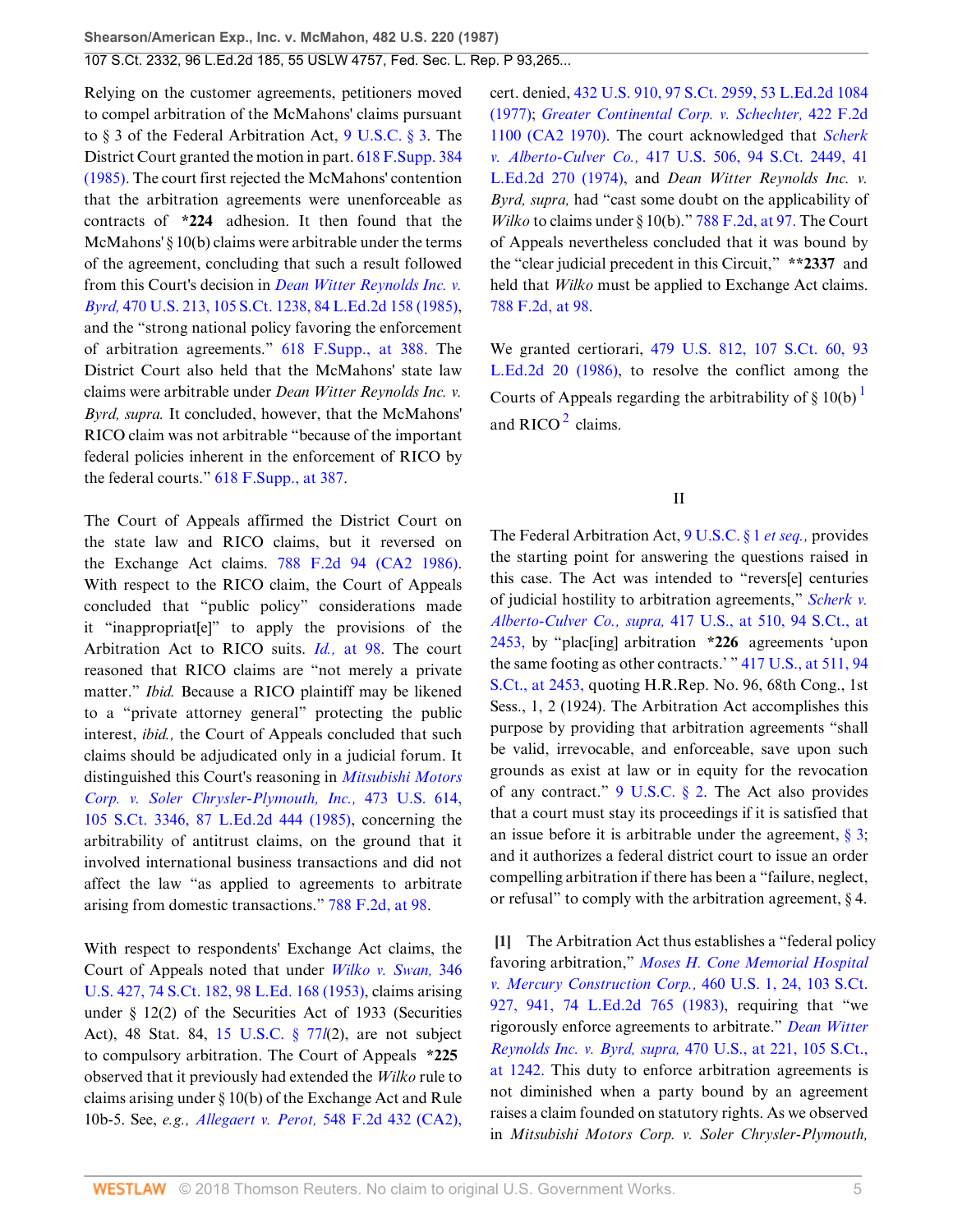*Inc.,* "we are well past the time when judicial suspicion of the desirability of arbitration and of the competence of arbitral tribunals" should inhibit enforcement of the Act " 'in controversies based on statutes.' " [473 U.S., at](http://www.westlaw.com/Link/Document/FullText?findType=Y&serNum=1985133734&pubNum=708&originatingDoc=Ic1e348109c1e11d991d0cc6b54f12d4d&refType=RP&fi=co_pp_sp_708_3354&originationContext=document&vr=3.0&rs=cblt1.0&transitionType=DocumentItem&contextData=(sc.UserEnteredCitation)#co_pp_sp_708_3354) [626-627, 105 S.Ct., at 3354,](http://www.westlaw.com/Link/Document/FullText?findType=Y&serNum=1985133734&pubNum=708&originatingDoc=Ic1e348109c1e11d991d0cc6b54f12d4d&refType=RP&fi=co_pp_sp_708_3354&originationContext=document&vr=3.0&rs=cblt1.0&transitionType=DocumentItem&contextData=(sc.UserEnteredCitation)#co_pp_sp_708_3354) quoting *[Wilko v. Swan, supra,](http://www.westlaw.com/Link/Document/FullText?findType=Y&serNum=1953121062&pubNum=708&originatingDoc=Ic1e348109c1e11d991d0cc6b54f12d4d&refType=RP&fi=co_pp_sp_708_185&originationContext=document&vr=3.0&rs=cblt1.0&transitionType=DocumentItem&contextData=(sc.UserEnteredCitation)#co_pp_sp_708_185)* [346 U.S., at 432, 74 S.Ct., at 185.](http://www.westlaw.com/Link/Document/FullText?findType=Y&serNum=1953121062&pubNum=708&originatingDoc=Ic1e348109c1e11d991d0cc6b54f12d4d&refType=RP&fi=co_pp_sp_708_185&originationContext=document&vr=3.0&rs=cblt1.0&transitionType=DocumentItem&contextData=(sc.UserEnteredCitation)#co_pp_sp_708_185) Absent a well-founded claim that an arbitration agreement resulted from the sort of fraud or excessive economic power that "would provide grounds 'for the revocation of any contract,' " [473 U.S.,](http://www.westlaw.com/Link/Document/FullText?findType=Y&serNum=1985133734&pubNum=708&originatingDoc=Ic1e348109c1e11d991d0cc6b54f12d4d&refType=RP&fi=co_pp_sp_708_3354&originationContext=document&vr=3.0&rs=cblt1.0&transitionType=DocumentItem&contextData=(sc.UserEnteredCitation)#co_pp_sp_708_3354) [at 627, 105 S.Ct., at 3354,](http://www.westlaw.com/Link/Document/FullText?findType=Y&serNum=1985133734&pubNum=708&originatingDoc=Ic1e348109c1e11d991d0cc6b54f12d4d&refType=RP&fi=co_pp_sp_708_3354&originationContext=document&vr=3.0&rs=cblt1.0&transitionType=DocumentItem&contextData=(sc.UserEnteredCitation)#co_pp_sp_708_3354) the Arbitration Act "provides no basis for disfavoring agreements to arbitrate statutory claims by skewing the otherwise hospitable inquiry into arbitrability." *Ibid.*

<span id="page-5-0"></span>**[\[2](#page-0-1)]** The Arbitration Act, standing alone, therefore mandates enforcement of agreements to arbitrate statutory claims. Like any statutory directive, the Arbitration Act's mandate may be overridden by a contrary congressional command. **\*227** The burden is on the party opposing arbitration, however, to show that Congress intended to preclude a waiver of judicial remedies for the statutory rights at issue. See *id.,* [at](http://www.westlaw.com/Link/Document/FullText?findType=Y&serNum=1985133734&pubNum=708&originatingDoc=Ic1e348109c1e11d991d0cc6b54f12d4d&refType=RP&fi=co_pp_sp_708_3354&originationContext=document&vr=3.0&rs=cblt1.0&transitionType=DocumentItem&contextData=(sc.UserEnteredCitation)#co_pp_sp_708_3354) [628, 105 S.Ct., at 3354.](http://www.westlaw.com/Link/Document/FullText?findType=Y&serNum=1985133734&pubNum=708&originatingDoc=Ic1e348109c1e11d991d0cc6b54f12d4d&refType=RP&fi=co_pp_sp_708_3354&originationContext=document&vr=3.0&rs=cblt1.0&transitionType=DocumentItem&contextData=(sc.UserEnteredCitation)#co_pp_sp_708_3354) If Congress did intend to limit or prohibit waiver of a judicial forum for a particular claim, such an **\*\*2338** intent "will be deducible from [the statute's] text or legislative history," *ibid.,* or from an inherent conflict between arbitration and the statute's underlying purposes. See *Id.,* [at 632-637, 105 S.Ct., at](http://www.westlaw.com/Link/Document/FullText?findType=Y&serNum=1985133734&pubNum=708&originatingDoc=Ic1e348109c1e11d991d0cc6b54f12d4d&refType=RP&fi=co_pp_sp_708_3356&originationContext=document&vr=3.0&rs=cblt1.0&transitionType=DocumentItem&contextData=(sc.UserEnteredCitation)#co_pp_sp_708_3356) [3356-3359;](http://www.westlaw.com/Link/Document/FullText?findType=Y&serNum=1985133734&pubNum=708&originatingDoc=Ic1e348109c1e11d991d0cc6b54f12d4d&refType=RP&fi=co_pp_sp_708_3356&originationContext=document&vr=3.0&rs=cblt1.0&transitionType=DocumentItem&contextData=(sc.UserEnteredCitation)#co_pp_sp_708_3356) *[Dean Witter Reynolds Inc. v. Byrd,](http://www.westlaw.com/Link/Document/FullText?findType=Y&serNum=1985110908&pubNum=708&originatingDoc=Ic1e348109c1e11d991d0cc6b54f12d4d&refType=RP&fi=co_pp_sp_708_1240&originationContext=document&vr=3.0&rs=cblt1.0&transitionType=DocumentItem&contextData=(sc.UserEnteredCitation)#co_pp_sp_708_1240)* 470 U.S., [at 217, 105 S.Ct., at 1240](http://www.westlaw.com/Link/Document/FullText?findType=Y&serNum=1985110908&pubNum=708&originatingDoc=Ic1e348109c1e11d991d0cc6b54f12d4d&refType=RP&fi=co_pp_sp_708_1240&originationContext=document&vr=3.0&rs=cblt1.0&transitionType=DocumentItem&contextData=(sc.UserEnteredCitation)#co_pp_sp_708_1240).

To defeat application of the Arbitration Act in this case, therefore, the McMahons must demonstrate that Congress intended to make an exception to the Arbitration Act for claims arising under RICO and the Exchange Act, an intention discernible from the text, history, or purposes of the statute. We examine the McMahons' arguments regarding the Exchange Act and RICO in turn.

## III

When Congress enacted the Exchange Act in 1934, it did not specifically address the question of the arbitrability of § 10(b) claims. The McMahons contend, however, that congressional intent to require a judicial forum for the resolution of § 10(b) claims can be deduced from § 29(a) of the Exchange Act, [15 U.S.C. § 78cc\(a\)](http://www.westlaw.com/Link/Document/FullText?findType=L&pubNum=1000546&cite=15USCAS78CC&originatingDoc=Ic1e348109c1e11d991d0cc6b54f12d4d&refType=RB&originationContext=document&vr=3.0&rs=cblt1.0&transitionType=DocumentItem&contextData=(sc.UserEnteredCitation)#co_pp_8b3b0000958a4), which declares void "[a]ny condition, stipulation, or provision binding any person to waive compliance with any provision of [the Act]."

<span id="page-5-1"></span>**[\[3](#page-0-2)]** First, we reject the McMahons' argument that § 29(a) forbids waiver of § 27 of the Exchange Act, [15 U.S.C. §](http://www.westlaw.com/Link/Document/FullText?findType=L&pubNum=1000546&cite=15USCAS78AA&originatingDoc=Ic1e348109c1e11d991d0cc6b54f12d4d&refType=LQ&originationContext=document&vr=3.0&rs=cblt1.0&transitionType=DocumentItem&contextData=(sc.UserEnteredCitation)) [78aa](http://www.westlaw.com/Link/Document/FullText?findType=L&pubNum=1000546&cite=15USCAS78AA&originatingDoc=Ic1e348109c1e11d991d0cc6b54f12d4d&refType=LQ&originationContext=document&vr=3.0&rs=cblt1.0&transitionType=DocumentItem&contextData=(sc.UserEnteredCitation)). Section 27 provides in relevant part:

> "The district courts of the United States ... shall have exclusive jurisdiction of violations of this title or the rules and regulations thereunder, and of all suits in equity and actions at law brought to enforce any liability or duty created by this title or the rules and regulations thereunder."

**\*228** The McMahons contend that an agreement to waive this jurisdictional provision is unenforceable because § 29(a) voids the waiver of "any provision" of the Exchange Act. The language of  $\S$  29(a), however, does not reach so far. What the antiwaiver provision of § 29(a) forbids is enforcement of agreements to waive "compliance" with the provisions of the statute. But § 27 itself does not impose any duty with which persons trading in securities must "comply." By its terms, § 29(a) only prohibits waiver of the substantive obligations imposed by the Exchange Act. Because § 27 does not impose any statutory duties, its waiver does not constitute a waiver of "compliance with any provision" of the Exchange Act under § 29(a).

We do not read *Wilko v. Swan,* [346 U.S. 427, 74 S.Ct., 182,](http://www.westlaw.com/Link/Document/FullText?findType=Y&serNum=1953121062&pubNum=708&originatingDoc=Ic1e348109c1e11d991d0cc6b54f12d4d&refType=RP&originationContext=document&vr=3.0&rs=cblt1.0&transitionType=DocumentItem&contextData=(sc.UserEnteredCitation)) [98 L.Ed. 168 \(1953\),](http://www.westlaw.com/Link/Document/FullText?findType=Y&serNum=1953121062&pubNum=470&originatingDoc=Ic1e348109c1e11d991d0cc6b54f12d4d&refType=RP&originationContext=document&vr=3.0&rs=cblt1.0&transitionType=DocumentItem&contextData=(sc.UserEnteredCitation)) as compelling a different result. In *Wilko,* the Court held that a predispute agreement could not be enforced to compel arbitration of a claim arising under § 12(2) of the Securities Act, [15 U.S.C. § 77](http://www.westlaw.com/Link/Document/FullText?findType=L&pubNum=1000546&cite=15USCAS77L&originatingDoc=Ic1e348109c1e11d991d0cc6b54f12d4d&refType=LQ&originationContext=document&vr=3.0&rs=cblt1.0&transitionType=DocumentItem&contextData=(sc.UserEnteredCitation))*l*(2). The basis for the ruling was § 14 of the Securities Act, which, like § 29(a) of the Exchange Act, declares void any stipulation "to waive compliance with any provision" of the statute. At the beginning of its analysis, the *Wilko* Court stated that the Securities Act's jurisdictional provision was "the kind of 'provision' that cannot be waived under § 14 of the Securities Act." [346 U.S., at](http://www.westlaw.com/Link/Document/FullText?findType=Y&serNum=1953121062&pubNum=708&originatingDoc=Ic1e348109c1e11d991d0cc6b54f12d4d&refType=RP&fi=co_pp_sp_708_186&originationContext=document&vr=3.0&rs=cblt1.0&transitionType=DocumentItem&contextData=(sc.UserEnteredCitation)#co_pp_sp_708_186) [435, 74 S.Ct., at 186.](http://www.westlaw.com/Link/Document/FullText?findType=Y&serNum=1953121062&pubNum=708&originatingDoc=Ic1e348109c1e11d991d0cc6b54f12d4d&refType=RP&fi=co_pp_sp_708_186&originationContext=document&vr=3.0&rs=cblt1.0&transitionType=DocumentItem&contextData=(sc.UserEnteredCitation)#co_pp_sp_708_186) This statement, however, can only be understood in the context of the Court's ensuing discussion explaining why arbitration was inadequate as a means of enforcing "the provisions of the Securities Act,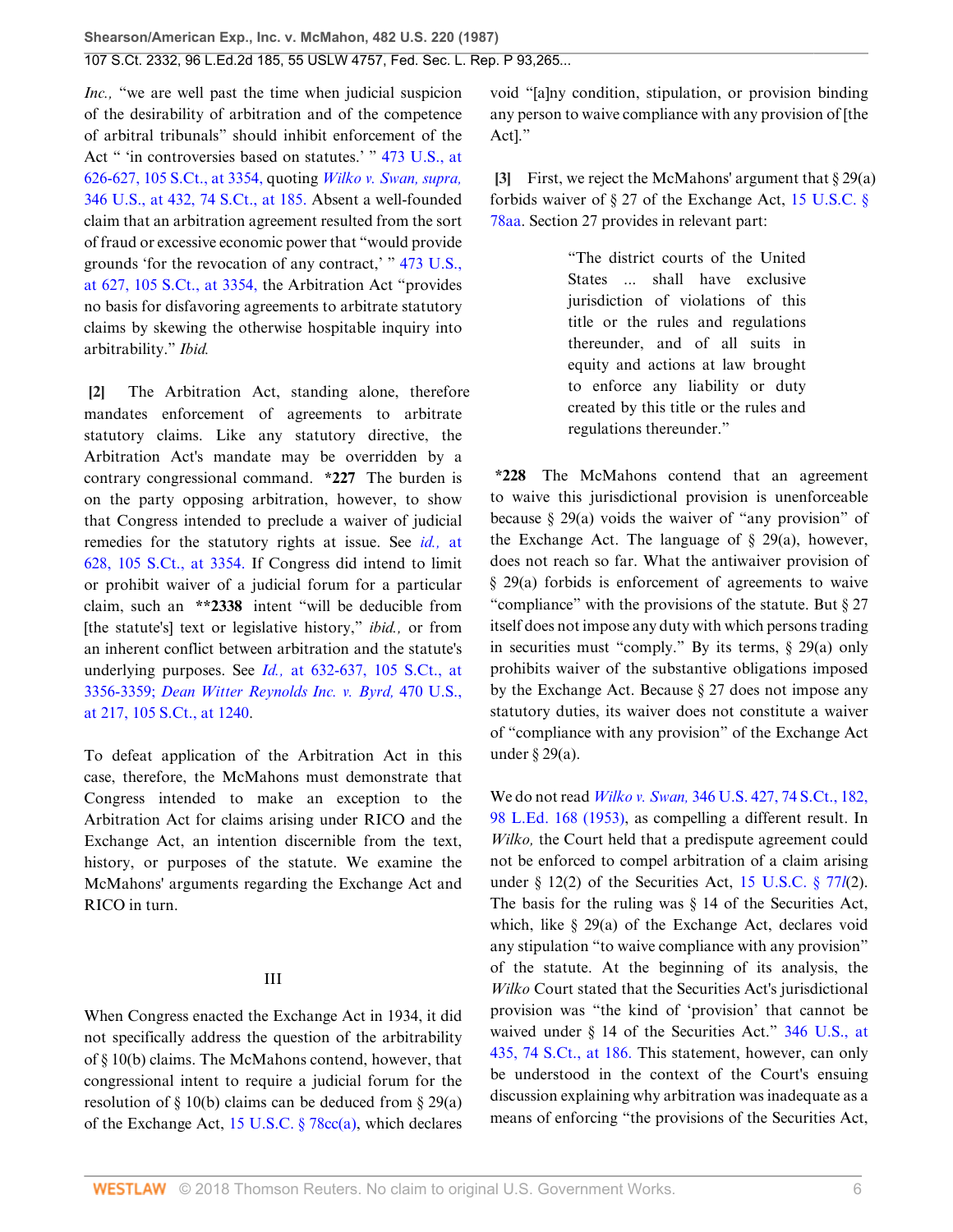advantageous to the buyer." *Ibid.* The conclusion in *Wilko* was expressly based on the Court's belief that a judicial forum was needed to protect the substantive rights created by the Securities Act: "As the protective provisions of the Securities Act require the exercise of judicial direction to fairly assure their effectiveness, it seems to us that Congress must have intended § 14 ... to apply to waiver of judicial trial and review." *Id.,* [at 437, 74 S.Ct., at 188.](http://www.westlaw.com/Link/Document/FullText?findType=Y&serNum=1953121062&pubNum=708&originatingDoc=Ic1e348109c1e11d991d0cc6b54f12d4d&refType=RP&fi=co_pp_sp_708_188&originationContext=document&vr=3.0&rs=cblt1.0&transitionType=DocumentItem&contextData=(sc.UserEnteredCitation)#co_pp_sp_708_188) *Wilko* must be understood, therefore, as holding that the plaintiff's waiver **\*229** of the "right to select the judicial forum," *id.,* [at 435, 74 S.Ct., at 186,](http://www.westlaw.com/Link/Document/FullText?findType=Y&serNum=1953121062&pubNum=708&originatingDoc=Ic1e348109c1e11d991d0cc6b54f12d4d&refType=RP&fi=co_pp_sp_708_186&originationContext=document&vr=3.0&rs=cblt1.0&transitionType=DocumentItem&contextData=(sc.UserEnteredCitation)#co_pp_sp_708_186) was unenforceable only because arbitration was **\*\*2339** judged inadequate to enforce the statutory rights created by § 12(2).

Indeed, any different reading of *Wilko* would be inconsistent with this Court's decision in *[Scherk v. Alberto-](http://www.westlaw.com/Link/Document/FullText?findType=Y&serNum=1974127217&pubNum=708&originatingDoc=Ic1e348109c1e11d991d0cc6b54f12d4d&refType=RP&originationContext=document&vr=3.0&rs=cblt1.0&transitionType=DocumentItem&contextData=(sc.UserEnteredCitation))Culver Co.,* [417 U.S. 506, 94 S.Ct. 2449, 41 L.Ed.2d](http://www.westlaw.com/Link/Document/FullText?findType=Y&serNum=1974127217&pubNum=708&originatingDoc=Ic1e348109c1e11d991d0cc6b54f12d4d&refType=RP&originationContext=document&vr=3.0&rs=cblt1.0&transitionType=DocumentItem&contextData=(sc.UserEnteredCitation)) [270 \(1974\).](http://www.westlaw.com/Link/Document/FullText?findType=Y&serNum=1974127217&pubNum=708&originatingDoc=Ic1e348109c1e11d991d0cc6b54f12d4d&refType=RP&originationContext=document&vr=3.0&rs=cblt1.0&transitionType=DocumentItem&contextData=(sc.UserEnteredCitation)) In *Scherk,* the Court upheld enforcement of a predispute agreement to arbitrate Exchange Act claims by parties to an international contract. The *Scherk* Court assumed for purposes of its opinion that *Wilko* applied to the Exchange Act, but it determined that an international contract "involve[d] considerations and policies significantly different from those found controlling in *Wilko.*" [417 U.S., at 515, 94 S.Ct., at](http://www.westlaw.com/Link/Document/FullText?findType=Y&serNum=1974127217&pubNum=708&originatingDoc=Ic1e348109c1e11d991d0cc6b54f12d4d&refType=RP&fi=co_pp_sp_708_2455&originationContext=document&vr=3.0&rs=cblt1.0&transitionType=DocumentItem&contextData=(sc.UserEnteredCitation)#co_pp_sp_708_2455) [2455.](http://www.westlaw.com/Link/Document/FullText?findType=Y&serNum=1974127217&pubNum=708&originatingDoc=Ic1e348109c1e11d991d0cc6b54f12d4d&refType=RP&fi=co_pp_sp_708_2455&originationContext=document&vr=3.0&rs=cblt1.0&transitionType=DocumentItem&contextData=(sc.UserEnteredCitation)#co_pp_sp_708_2455) The Court reasoned that arbitration reduced the uncertainty of international contracts and obviated the danger that a dispute might be submitted to a hostile or unfamiliar forum. At the same time, the Court noted that the advantages of judicial resolution were diminished by the possibility that the opposing party would make "speedy resort to a foreign court." *Id.,* [at 518, 94 S.Ct., at](http://www.westlaw.com/Link/Document/FullText?findType=Y&serNum=1974127217&pubNum=708&originatingDoc=Ic1e348109c1e11d991d0cc6b54f12d4d&refType=RP&fi=co_pp_sp_708_2456&originationContext=document&vr=3.0&rs=cblt1.0&transitionType=DocumentItem&contextData=(sc.UserEnteredCitation)#co_pp_sp_708_2456) [2456.](http://www.westlaw.com/Link/Document/FullText?findType=Y&serNum=1974127217&pubNum=708&originatingDoc=Ic1e348109c1e11d991d0cc6b54f12d4d&refType=RP&fi=co_pp_sp_708_2456&originationContext=document&vr=3.0&rs=cblt1.0&transitionType=DocumentItem&contextData=(sc.UserEnteredCitation)#co_pp_sp_708_2456) The decision in *Scherk* thus turned on the Court's judgment that under the circumstances of that case, arbitration was an adequate substitute for adjudication as a means of enforcing the parties' statutory rights. *Scherk* supports our understanding that *Wilko* must be read as barring waiver of a judicial forum only where arbitration is inadequate to protect the substantive rights at issue. At the same time, it confirms that where arbitration does provide an adequate means of enforcing the provisions of the Exchange Act, § 29(a) does not void a predispute waiver of § 27-*Scherk* upheld enforcement of just such a waiver.

The second argument offered by the McMahons is that the arbitration agreement effects an impermissible waiver of the substantive protections of the Exchange Act. Ordinarily, "[b]y agreeing to arbitrate a statutory claim, a party does not forgo the substantive rights afforded by the statute; it only submits to their resolution in an arbitral, rather **\*230** than a judicial, forum." *[Mitsubishi Motors Corp. v. Soler Chrysler-Plymouth, Inc.,](http://www.westlaw.com/Link/Document/FullText?findType=Y&serNum=1985133734&pubNum=708&originatingDoc=Ic1e348109c1e11d991d0cc6b54f12d4d&refType=RP&fi=co_pp_sp_708_3354&originationContext=document&vr=3.0&rs=cblt1.0&transitionType=DocumentItem&contextData=(sc.UserEnteredCitation)#co_pp_sp_708_3354)* [473 U.S., at 628, 105 S.Ct., at 3354.](http://www.westlaw.com/Link/Document/FullText?findType=Y&serNum=1985133734&pubNum=708&originatingDoc=Ic1e348109c1e11d991d0cc6b54f12d4d&refType=RP&fi=co_pp_sp_708_3354&originationContext=document&vr=3.0&rs=cblt1.0&transitionType=DocumentItem&contextData=(sc.UserEnteredCitation)#co_pp_sp_708_3354) The McMahons argue, however, that § 29(a) compels a different conclusion. Initially, they contend that predispute agreements are void under § 29(a) because they tend to result from broker overreaching. They reason, as do some commentators, that *Wilko* is premised on the belief "that arbitration clauses in securities sales agreements generally are not freely negotiated." See, *e.g.,* Sterk, Enforceability of Agreements to Arbitrate: An Examination of the Public Policy Defense, 2 Cardozo L.Rev. 481, 519 (1981). According to this view, *Wilko* barred enforcement of predispute agreements because of this frequent inequality of bargaining power, reasoning that Congress intended for § 14 generally to ensure that sellers did not "maneuver buyers into a position that might weaken their ability to recover under the Securities Act." [346 U.S., at 432,](http://www.westlaw.com/Link/Document/FullText?findType=Y&serNum=1953121062&pubNum=708&originatingDoc=Ic1e348109c1e11d991d0cc6b54f12d4d&refType=RP&fi=co_pp_sp_708_185&originationContext=document&vr=3.0&rs=cblt1.0&transitionType=DocumentItem&contextData=(sc.UserEnteredCitation)#co_pp_sp_708_185) [74 S.Ct., at 185.](http://www.westlaw.com/Link/Document/FullText?findType=Y&serNum=1953121062&pubNum=708&originatingDoc=Ic1e348109c1e11d991d0cc6b54f12d4d&refType=RP&fi=co_pp_sp_708_185&originationContext=document&vr=3.0&rs=cblt1.0&transitionType=DocumentItem&contextData=(sc.UserEnteredCitation)#co_pp_sp_708_185) The McMahons urge that we should interpret § 29(a) in the same fashion.

We decline to give *Wilko* a reading so far at odds with the plain language of § 14, or to adopt such an unlikely interpretation of  $\S$  29(a). The concern that  $\S$ 29(a) is directed against is evident from the statute's plain language: it is a concern with whether an agreement "waive[s] compliance with [a] provision" of the Exchange Act. The voluntariness of the agreement is irrelevant to this inquiry: if a stipulation waives compliance with a statutory duty, it is void under  $\S 29(a)$ , whether voluntary or not. Thus, a customer cannot negotiate a reduction in commissions in exchange for a waiver of compliance with the requirements of the Exchange Act, even if the customer knowingly and voluntarily agreed to the bargain. Section 29(a) is concerned, not with whether brokers "maneuver[ed customers] into" an agreement, but with whether the agreement "weaken[s] their ability to recover under the [Exchange] Act." [346 U.S., at 432, 74](http://www.westlaw.com/Link/Document/FullText?findType=Y&serNum=1953121062&pubNum=708&originatingDoc=Ic1e348109c1e11d991d0cc6b54f12d4d&refType=RP&fi=co_pp_sp_708_185&originationContext=document&vr=3.0&rs=cblt1.0&transitionType=DocumentItem&contextData=(sc.UserEnteredCitation)#co_pp_sp_708_185) [S.Ct., at 185.](http://www.westlaw.com/Link/Document/FullText?findType=Y&serNum=1953121062&pubNum=708&originatingDoc=Ic1e348109c1e11d991d0cc6b54f12d4d&refType=RP&fi=co_pp_sp_708_185&originationContext=document&vr=3.0&rs=cblt1.0&transitionType=DocumentItem&contextData=(sc.UserEnteredCitation)#co_pp_sp_708_185) **\*\*2340** The former is grounds for revoking the contract under ordinary **\*231** principles of contract law; the latter is grounds for voiding the agreement under § 29(a).

The other reason advanced by the McMahons for finding a waiver of their § 10(b) rights is that arbitration does "weaken their ability to recover under the [Exchange] Act." *Ibid.* That is the heart of the Court's decision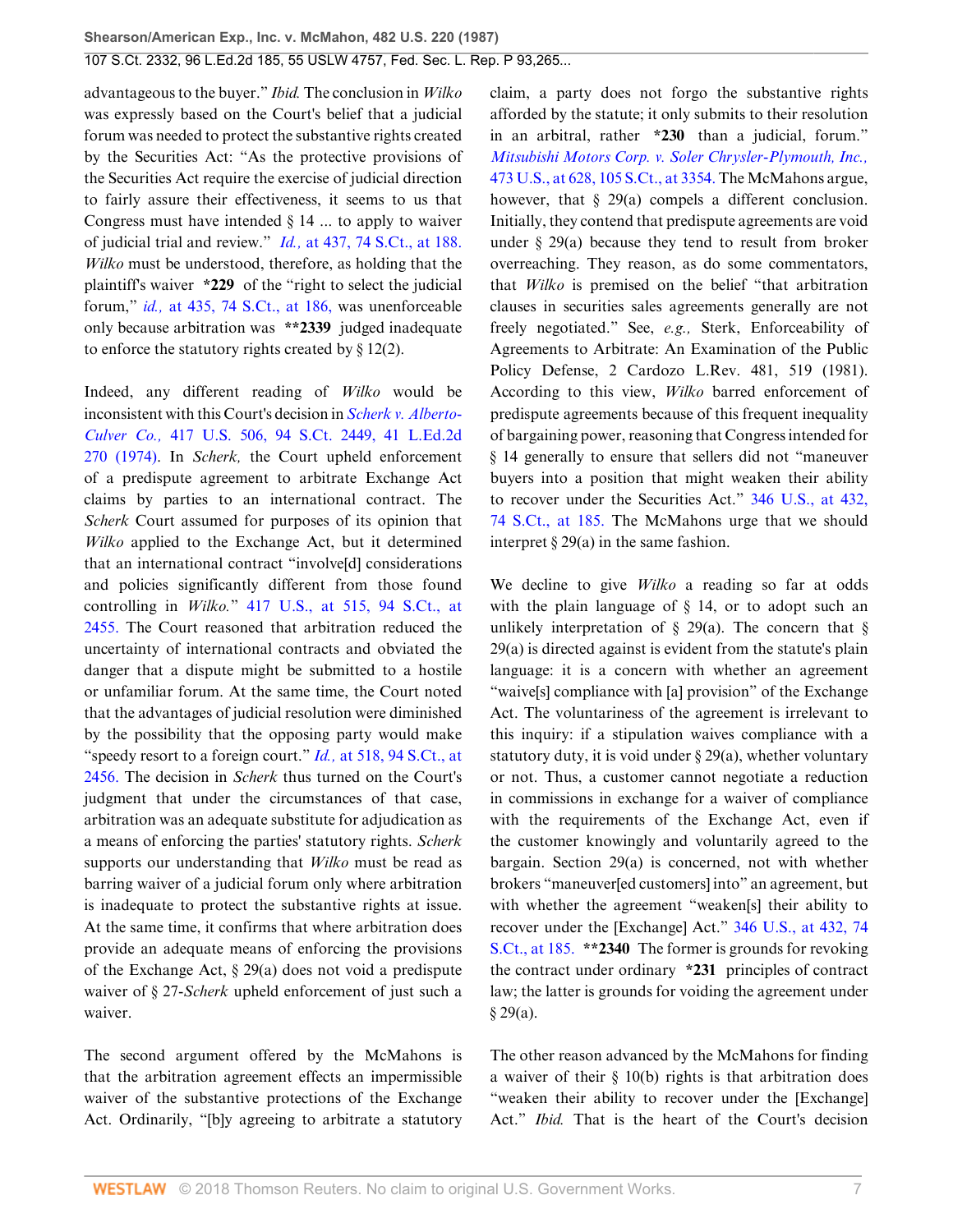in *Wilko,* and respondents urge that we should follow its reasoning. *Wilko* listed several grounds why, in the Court's view, the "effectiveness [of the Act's provisions] in application is lessened in arbitration." [346 U.S., at](http://www.westlaw.com/Link/Document/FullText?findType=Y&serNum=1953121062&pubNum=708&originatingDoc=Ic1e348109c1e11d991d0cc6b54f12d4d&refType=RP&fi=co_pp_sp_708_185&originationContext=document&vr=3.0&rs=cblt1.0&transitionType=DocumentItem&contextData=(sc.UserEnteredCitation)#co_pp_sp_708_185) [435, 74 S.Ct., at 185.](http://www.westlaw.com/Link/Document/FullText?findType=Y&serNum=1953121062&pubNum=708&originatingDoc=Ic1e348109c1e11d991d0cc6b54f12d4d&refType=RP&fi=co_pp_sp_708_185&originationContext=document&vr=3.0&rs=cblt1.0&transitionType=DocumentItem&contextData=(sc.UserEnteredCitation)#co_pp_sp_708_185) First, the *Wilko* Court believed that arbitration proceedings were not suited to cases requiring "subjective findings on the purpose and knowledge of an alleged violator." *Id.,* [at 435-436, 74 S.Ct., at 186-187.](http://www.westlaw.com/Link/Document/FullText?findType=Y&serNum=1953121062&pubNum=708&originatingDoc=Ic1e348109c1e11d991d0cc6b54f12d4d&refType=RP&fi=co_pp_sp_708_186&originationContext=document&vr=3.0&rs=cblt1.0&transitionType=DocumentItem&contextData=(sc.UserEnteredCitation)#co_pp_sp_708_186) *Wilko* also was concerned that arbitrators must make legal determinations "without judicial instruction on the law," and that an arbitration award "may be made without explanation of [the arbitrator's] reasons and without a complete record of their proceedings." *Id.,* [at 436, 74 S.Ct.,](http://www.westlaw.com/Link/Document/FullText?findType=Y&serNum=1953121062&pubNum=708&originatingDoc=Ic1e348109c1e11d991d0cc6b54f12d4d&refType=RP&fi=co_pp_sp_708_187&originationContext=document&vr=3.0&rs=cblt1.0&transitionType=DocumentItem&contextData=(sc.UserEnteredCitation)#co_pp_sp_708_187) [at 187.](http://www.westlaw.com/Link/Document/FullText?findType=Y&serNum=1953121062&pubNum=708&originatingDoc=Ic1e348109c1e11d991d0cc6b54f12d4d&refType=RP&fi=co_pp_sp_708_187&originationContext=document&vr=3.0&rs=cblt1.0&transitionType=DocumentItem&contextData=(sc.UserEnteredCitation)#co_pp_sp_708_187) Finally, *Wilko* noted that the "[p]ower to vacate an award is limited," and that "interpretations of the law by the arbitrators in contrast to manifest disregard are not subject, in the federal courts, to judicial review for error in interpretation." *Id.,* [at 436-437, 74 S.Ct., at 187-188.](http://www.westlaw.com/Link/Document/FullText?findType=Y&serNum=1953121062&pubNum=708&originatingDoc=Ic1e348109c1e11d991d0cc6b54f12d4d&refType=RP&fi=co_pp_sp_708_187&originationContext=document&vr=3.0&rs=cblt1.0&transitionType=DocumentItem&contextData=(sc.UserEnteredCitation)#co_pp_sp_708_187) *Wilko* concluded that in view of these drawbacks to arbitration, § 12(2) claims "require[d] the exercise of judicial direction to fairly assure their effectiveness." *Id.,* [at 437, 74 S.Ct.,](http://www.westlaw.com/Link/Document/FullText?findType=Y&serNum=1953121062&pubNum=708&originatingDoc=Ic1e348109c1e11d991d0cc6b54f12d4d&refType=RP&fi=co_pp_sp_708_187&originationContext=document&vr=3.0&rs=cblt1.0&transitionType=DocumentItem&contextData=(sc.UserEnteredCitation)#co_pp_sp_708_187) [at 187.](http://www.westlaw.com/Link/Document/FullText?findType=Y&serNum=1953121062&pubNum=708&originatingDoc=Ic1e348109c1e11d991d0cc6b54f12d4d&refType=RP&fi=co_pp_sp_708_187&originationContext=document&vr=3.0&rs=cblt1.0&transitionType=DocumentItem&contextData=(sc.UserEnteredCitation)#co_pp_sp_708_187)

As Justice Frankfurter noted in his dissent in *Wilko,* the Court's opinion did not rest on any evidence, either "in the record ... [or] in the facts of which [it could] take judicial notice," that "the arbitral system ... would not afford the plaintiff the rights to which he is entitled." *Id.,* [at 439, 74](http://www.westlaw.com/Link/Document/FullText?findType=Y&serNum=1953121062&pubNum=708&originatingDoc=Ic1e348109c1e11d991d0cc6b54f12d4d&refType=RP&fi=co_pp_sp_708_189&originationContext=document&vr=3.0&rs=cblt1.0&transitionType=DocumentItem&contextData=(sc.UserEnteredCitation)#co_pp_sp_708_189) [S.Ct., at 189.](http://www.westlaw.com/Link/Document/FullText?findType=Y&serNum=1953121062&pubNum=708&originatingDoc=Ic1e348109c1e11d991d0cc6b54f12d4d&refType=RP&fi=co_pp_sp_708_189&originationContext=document&vr=3.0&rs=cblt1.0&transitionType=DocumentItem&contextData=(sc.UserEnteredCitation)#co_pp_sp_708_189) Instead, the reasons given in *Wilko* reflect a general suspicion of the desirability of arbitration and the competence of arbitral tribunals-most apply with no greater force to the arbitration of securities disputes than to the arbitration of legal disputes generally. It is difficult to reconcile *Wilko'* s mistrust of the arbitral process with this Court's subsequent **\*232** decisions involving the Arbitration Act. See, *e.g., Mitsubishi Motors Corp. v. Soler Chrysler-Plymouth, Inc., supra; [Dean Witter Reynolds](http://www.westlaw.com/Link/Document/FullText?findType=Y&serNum=1985110908&pubNum=708&originatingDoc=Ic1e348109c1e11d991d0cc6b54f12d4d&refType=RP&originationContext=document&vr=3.0&rs=cblt1.0&transitionType=DocumentItem&contextData=(sc.UserEnteredCitation)) Inc. v. Byrd,* [470 U.S. 213, 105 S.Ct. 1238, 84 L.Ed.2d](http://www.westlaw.com/Link/Document/FullText?findType=Y&serNum=1985110908&pubNum=708&originatingDoc=Ic1e348109c1e11d991d0cc6b54f12d4d&refType=RP&originationContext=document&vr=3.0&rs=cblt1.0&transitionType=DocumentItem&contextData=(sc.UserEnteredCitation)) [158 \(1985\)](http://www.westlaw.com/Link/Document/FullText?findType=Y&serNum=1985110908&pubNum=708&originatingDoc=Ic1e348109c1e11d991d0cc6b54f12d4d&refType=RP&originationContext=document&vr=3.0&rs=cblt1.0&transitionType=DocumentItem&contextData=(sc.UserEnteredCitation)); *[Southland Corp. v. Keating,](http://www.westlaw.com/Link/Document/FullText?findType=Y&serNum=1984104100&pubNum=708&originatingDoc=Ic1e348109c1e11d991d0cc6b54f12d4d&refType=RP&originationContext=document&vr=3.0&rs=cblt1.0&transitionType=DocumentItem&contextData=(sc.UserEnteredCitation))* 465 U.S. 1, 104 [S.Ct. 852, 79 L.Ed.2d 1 \(1984\);](http://www.westlaw.com/Link/Document/FullText?findType=Y&serNum=1984104100&pubNum=708&originatingDoc=Ic1e348109c1e11d991d0cc6b54f12d4d&refType=RP&originationContext=document&vr=3.0&rs=cblt1.0&transitionType=DocumentItem&contextData=(sc.UserEnteredCitation)) *[Moses H. Cone Memorial](http://www.westlaw.com/Link/Document/FullText?findType=Y&serNum=1983109286&pubNum=708&originatingDoc=Ic1e348109c1e11d991d0cc6b54f12d4d&refType=RP&originationContext=document&vr=3.0&rs=cblt1.0&transitionType=DocumentItem&contextData=(sc.UserEnteredCitation)) [Hospital v. Mercury Construction Corp.,](http://www.westlaw.com/Link/Document/FullText?findType=Y&serNum=1983109286&pubNum=708&originatingDoc=Ic1e348109c1e11d991d0cc6b54f12d4d&refType=RP&originationContext=document&vr=3.0&rs=cblt1.0&transitionType=DocumentItem&contextData=(sc.UserEnteredCitation))* 460 U.S. 1, 103 [S.Ct. 927, 74 L.Ed.2d 765 \(1983\);](http://www.westlaw.com/Link/Document/FullText?findType=Y&serNum=1983109286&pubNum=708&originatingDoc=Ic1e348109c1e11d991d0cc6b54f12d4d&refType=RP&originationContext=document&vr=3.0&rs=cblt1.0&transitionType=DocumentItem&contextData=(sc.UserEnteredCitation)) *[Scherk v. Alberto-Culver](http://www.westlaw.com/Link/Document/FullText?findType=Y&serNum=1974127217&pubNum=708&originatingDoc=Ic1e348109c1e11d991d0cc6b54f12d4d&refType=RP&originationContext=document&vr=3.0&rs=cblt1.0&transitionType=DocumentItem&contextData=(sc.UserEnteredCitation)) Co.,* [417 U.S. 506, 94 S.Ct. 2449, 41 L.Ed.2d 270 \(1974\)](http://www.westlaw.com/Link/Document/FullText?findType=Y&serNum=1974127217&pubNum=708&originatingDoc=Ic1e348109c1e11d991d0cc6b54f12d4d&refType=RP&originationContext=document&vr=3.0&rs=cblt1.0&transitionType=DocumentItem&contextData=(sc.UserEnteredCitation)).

Indeed, most of the reasons given in *Wilko* have been rejected subsequently by the Court as a basis for holding claims to be nonarbitrable. In *Mitsubishi,* for example, we recognized that arbitral tribunals are readily capable of handling the factual and legal complexities of antitrust claims, notwithstanding the absence of judicial instruction and supervision. See [473 U.S., at 633-634, 105 S.Ct.,](http://www.westlaw.com/Link/Document/FullText?findType=Y&serNum=1985133734&pubNum=708&originatingDoc=Ic1e348109c1e11d991d0cc6b54f12d4d&refType=RP&fi=co_pp_sp_708_3357&originationContext=document&vr=3.0&rs=cblt1.0&transitionType=DocumentItem&contextData=(sc.UserEnteredCitation)#co_pp_sp_708_3357) [at 3357-3358.](http://www.westlaw.com/Link/Document/FullText?findType=Y&serNum=1985133734&pubNum=708&originatingDoc=Ic1e348109c1e11d991d0cc6b54f12d4d&refType=RP&fi=co_pp_sp_708_3357&originationContext=document&vr=3.0&rs=cblt1.0&transitionType=DocumentItem&contextData=(sc.UserEnteredCitation)#co_pp_sp_708_3357) Likewise, we have concluded that the streamlined procedures of arbitration do not entail any consequential restriction on substantive rights. *Id.,* [at 628,](http://www.westlaw.com/Link/Document/FullText?findType=Y&serNum=1985133734&pubNum=708&originatingDoc=Ic1e348109c1e11d991d0cc6b54f12d4d&refType=RP&fi=co_pp_sp_708_3354&originationContext=document&vr=3.0&rs=cblt1.0&transitionType=DocumentItem&contextData=(sc.UserEnteredCitation)#co_pp_sp_708_3354) [105 S.Ct., at 3354.](http://www.westlaw.com/Link/Document/FullText?findType=Y&serNum=1985133734&pubNum=708&originatingDoc=Ic1e348109c1e11d991d0cc6b54f12d4d&refType=RP&fi=co_pp_sp_708_3354&originationContext=document&vr=3.0&rs=cblt1.0&transitionType=DocumentItem&contextData=(sc.UserEnteredCitation)#co_pp_sp_708_3354) Finally, we have indicated that there is no reason to assume at the outset that arbitrators will not follow the law; although judicial scrutiny of arbitration awards necessarily is limited, such review is sufficient to ensure that arbitrators comply with the requirements of the statute. See *id.,* [at 636-637, and n. 19, 105 S.Ct., at](http://www.westlaw.com/Link/Document/FullText?findType=Y&serNum=1985133734&pubNum=708&originatingDoc=Ic1e348109c1e11d991d0cc6b54f12d4d&refType=RP&fi=co_pp_sp_708_3359&originationContext=document&vr=3.0&rs=cblt1.0&transitionType=DocumentItem&contextData=(sc.UserEnteredCitation)#co_pp_sp_708_3359) [3359, and n. 19](http://www.westlaw.com/Link/Document/FullText?findType=Y&serNum=1985133734&pubNum=708&originatingDoc=Ic1e348109c1e11d991d0cc6b54f12d4d&refType=RP&fi=co_pp_sp_708_3359&originationContext=document&vr=3.0&rs=cblt1.0&transitionType=DocumentItem&contextData=(sc.UserEnteredCitation)#co_pp_sp_708_3359) (declining to assume that arbitration will not be resolved in accordance with statutory law, but reserving consideration of "effect of an arbitral tribunal's failure to take cognizance of the statutory cause of action on the claimant's capacity to reinstate suit in federal court").

The suitability of arbitration as a means of enforcing Exchange Act rights is evident from our decision in *Scherk.* Although the holding in that case was limited **\*\*2341** to international agreements, the competence of arbitral tribunals to resolve  $\S$  10(b) claims is the same in both settings. Courts likewise have routinely enforced agreements to arbitrate § 10(b) claims where both parties are members of a securities exchange or the National Association of Securities Dealers (NASD), suggesting that arbitral tribunals are fully capable of handling such matters. See, *e.g., [Axelrod & Co. v. Kordich, Victor](http://www.westlaw.com/Link/Document/FullText?findType=Y&serNum=1970115444&pubNum=345&originatingDoc=Ic1e348109c1e11d991d0cc6b54f12d4d&refType=RP&originationContext=document&vr=3.0&rs=cblt1.0&transitionType=DocumentItem&contextData=(sc.UserEnteredCitation))* **\*233** *& Neufeld,* [320 F.Supp. 193 \(SDNY 1970\)](http://www.westlaw.com/Link/Document/FullText?findType=Y&serNum=1970115444&pubNum=345&originatingDoc=Ic1e348109c1e11d991d0cc6b54f12d4d&refType=RP&originationContext=document&vr=3.0&rs=cblt1.0&transitionType=DocumentItem&contextData=(sc.UserEnteredCitation)), aff'd, [451](http://www.westlaw.com/Link/Document/FullText?findType=Y&serNum=1971113462&pubNum=350&originatingDoc=Ic1e348109c1e11d991d0cc6b54f12d4d&refType=RP&originationContext=document&vr=3.0&rs=cblt1.0&transitionType=DocumentItem&contextData=(sc.UserEnteredCitation)) [F.2d 838 \(CA2 1971\);](http://www.westlaw.com/Link/Document/FullText?findType=Y&serNum=1971113462&pubNum=350&originatingDoc=Ic1e348109c1e11d991d0cc6b54f12d4d&refType=RP&originationContext=document&vr=3.0&rs=cblt1.0&transitionType=DocumentItem&contextData=(sc.UserEnteredCitation)) *[Brown v. Gilligan, Will & Co.,](http://www.westlaw.com/Link/Document/FullText?findType=Y&serNum=1968102418&pubNum=345&originatingDoc=Ic1e348109c1e11d991d0cc6b54f12d4d&refType=RP&originationContext=document&vr=3.0&rs=cblt1.0&transitionType=DocumentItem&contextData=(sc.UserEnteredCitation))* 287 [F.Supp. 766 \(SDNY 1968\)](http://www.westlaw.com/Link/Document/FullText?findType=Y&serNum=1968102418&pubNum=345&originatingDoc=Ic1e348109c1e11d991d0cc6b54f12d4d&refType=RP&originationContext=document&vr=3.0&rs=cblt1.0&transitionType=DocumentItem&contextData=(sc.UserEnteredCitation)). And courts uniformly have concluded that *Wilko* does not apply to the submission to arbitration of existing disputes, see, *e.g., [Gardner v.](http://www.westlaw.com/Link/Document/FullText?findType=Y&serNum=1970120696&pubNum=350&originatingDoc=Ic1e348109c1e11d991d0cc6b54f12d4d&refType=RP&originationContext=document&vr=3.0&rs=cblt1.0&transitionType=DocumentItem&contextData=(sc.UserEnteredCitation)) Shearson, Hammill & Co.,* [433 F.2d 367 \(CA5 1970\)](http://www.westlaw.com/Link/Document/FullText?findType=Y&serNum=1970120696&pubNum=350&originatingDoc=Ic1e348109c1e11d991d0cc6b54f12d4d&refType=RP&originationContext=document&vr=3.0&rs=cblt1.0&transitionType=DocumentItem&contextData=(sc.UserEnteredCitation)); *[Moran v. Paine, Webber, Jackson & Curtis,](http://www.westlaw.com/Link/Document/FullText?findType=Y&serNum=1968104431&pubNum=350&originatingDoc=Ic1e348109c1e11d991d0cc6b54f12d4d&refType=RP&originationContext=document&vr=3.0&rs=cblt1.0&transitionType=DocumentItem&contextData=(sc.UserEnteredCitation))* 389 F.2d [242 \(CA3 1968\),](http://www.westlaw.com/Link/Document/FullText?findType=Y&serNum=1968104431&pubNum=350&originatingDoc=Ic1e348109c1e11d991d0cc6b54f12d4d&refType=RP&originationContext=document&vr=3.0&rs=cblt1.0&transitionType=DocumentItem&contextData=(sc.UserEnteredCitation)) even though the inherent suitability of arbitration as a means of resolving § 10(b) claims remains unchanged. Cf. *Mitsubishi,* [473 U.S., at 633, 105 S.Ct., at](http://www.westlaw.com/Link/Document/FullText?findType=Y&serNum=1985133734&pubNum=708&originatingDoc=Ic1e348109c1e11d991d0cc6b54f12d4d&refType=RP&fi=co_pp_sp_708_3357&originationContext=document&vr=3.0&rs=cblt1.0&transitionType=DocumentItem&contextData=(sc.UserEnteredCitation)#co_pp_sp_708_3357) [3357](http://www.westlaw.com/Link/Document/FullText?findType=Y&serNum=1985133734&pubNum=708&originatingDoc=Ic1e348109c1e11d991d0cc6b54f12d4d&refType=RP&fi=co_pp_sp_708_3357&originationContext=document&vr=3.0&rs=cblt1.0&transitionType=DocumentItem&contextData=(sc.UserEnteredCitation)#co_pp_sp_708_3357).

Thus, the mistrust of arbitration that formed the basis for the *Wilko* opinion in 1953 is difficult to square with the assessment of arbitration that has prevailed since that time. This is especially so in light of the intervening changes in the regulatory structure of the securities laws. Even if *Wilko'* s assumptions regarding arbitration were valid at the time *Wilko* was decided, most certainly they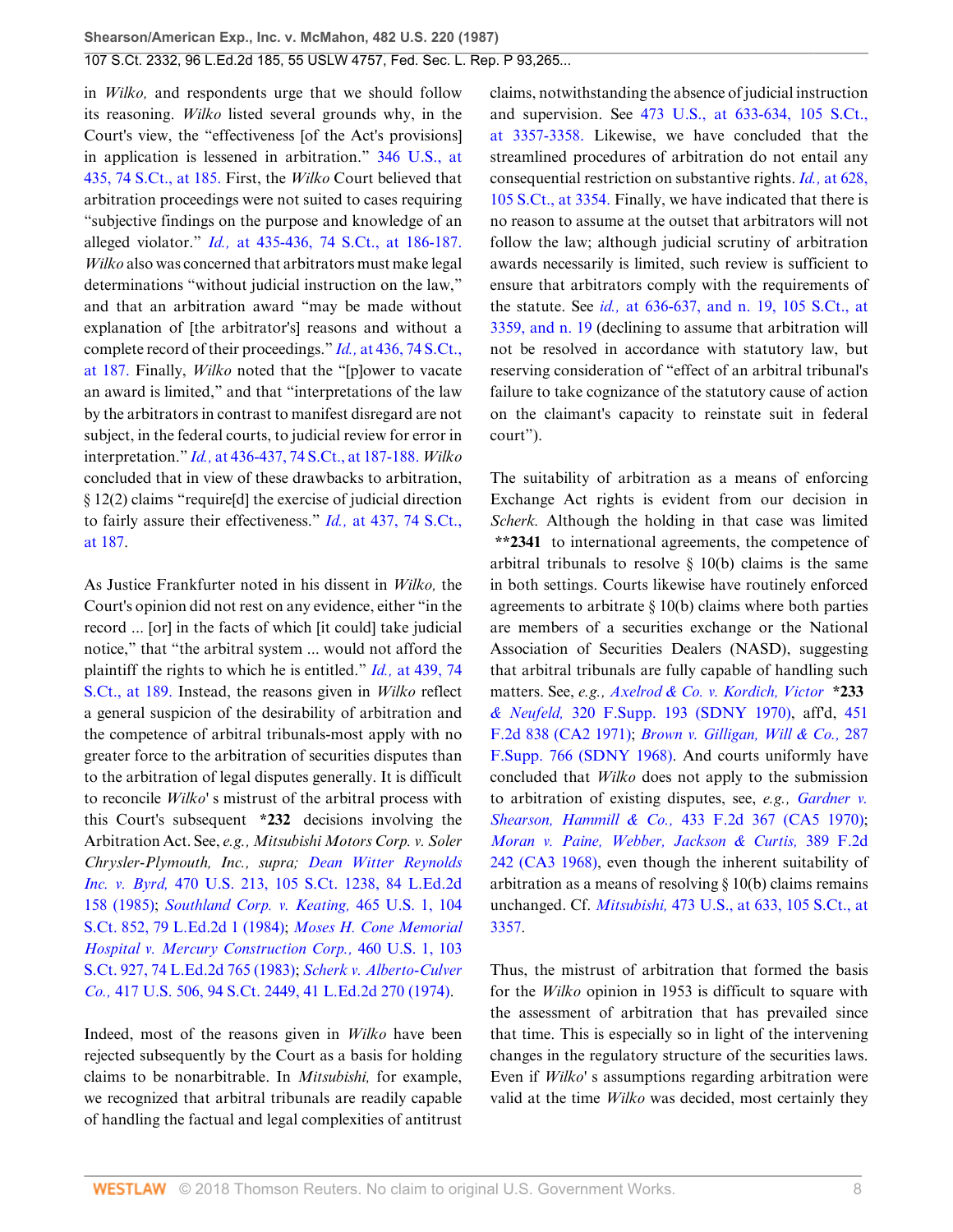do not hold true today for arbitration procedures subject to the SEC's oversight authority.

In 1953, when *Wilko* was decided, the Commission had only limited authority over the rules governing selfregulatory organizations (SROs)-the national securities exchanges and registered securities associations-and this authority appears not to have included any authority at all over their arbitration rules. See Brief for Securities and Exchange Commission as *Amicus Curiae* 14-15. Since the 1975 amendments to § 19 of the Exchange Act, however, the Commission has had expansive power to ensure the adequacy of the arbitration procedures employed by the SROs. No proposed rule change may take effect unless the SEC finds that the proposed rule is consistent with the requirements of the Exchange Act, [15 U.S.C. § 78s\(b\)\(2\)](http://www.westlaw.com/Link/Document/FullText?findType=L&pubNum=1000546&cite=15USCAS78S&originatingDoc=Ic1e348109c1e11d991d0cc6b54f12d4d&refType=RB&originationContext=document&vr=3.0&rs=cblt1.0&transitionType=DocumentItem&contextData=(sc.UserEnteredCitation)#co_pp_c0ae00006c482); and the Commission has the power, on its own initiative, to "abrogate, add to, and delete from" any SRO rule if it finds such changes necessary or appropriate to further the objectives of the Act, [15 U.S.C. § 78s\(c\).](http://www.westlaw.com/Link/Document/FullText?findType=L&pubNum=1000546&cite=15USCAS78S&originatingDoc=Ic1e348109c1e11d991d0cc6b54f12d4d&refType=RB&originationContext=document&vr=3.0&rs=cblt1.0&transitionType=DocumentItem&contextData=(sc.UserEnteredCitation)#co_pp_4b24000003ba5) In short, the Commission has broad authority to oversee and to **\*234** regulate the rules adopted by the SROs relating to customer disputes, including the power to mandate the adoption of any rules it deems necessary to ensure that arbitration procedures adequately protect statutory rights. [3](#page-19-3)

<span id="page-8-2"></span><span id="page-8-1"></span><span id="page-8-0"></span>**[\[4](#page-1-0)] [\[5](#page-1-1)]** In the exercise of its regulatory authority, the SEC has specifically approved the arbitration procedures of the New York Stock Exchange, the American Stock Exchange, and the NASD, the organizations mentioned in the arbitration agreement at issue in this case. We conclude that where, as in this case, the prescribed procedures are subject to the Commission's § 19 authority, an arbitration agreement does not effect a waiver of the protections of the Act. While *stare decisis* concerns may counsel against upsetting *Wilko'* s contrary conclusion under the Securities Act, we refuse to extend *Wilko'* s reasoning to the Exchange Act in light of **\*\*2342** these intervening regulatory developments. The McMahons' agreement to submit to arbitration therefore is not tantamount to an impermissible waiver of the McMahons' rights under § 10(b), and the agreement is not void on that basis under § 29(a).

The final argument offered by the McMahons is that even if § 29(a) as enacted does not void predispute arbitration agreements, Congress subsequently has indicated that it desires  $\S$  29(a) to be so interpreted. According to the

McMahons, Congress expressed this intent when it failed to make more  $*235$  extensive changes to  $\S$  28(b), [15](http://www.westlaw.com/Link/Document/FullText?findType=L&pubNum=1000546&cite=15USCAS78BB&originatingDoc=Ic1e348109c1e11d991d0cc6b54f12d4d&refType=RB&originationContext=document&vr=3.0&rs=cblt1.0&transitionType=DocumentItem&contextData=(sc.UserEnteredCitation)#co_pp_a83b000018c76) [U.S.C. § 78bb\(b\),](http://www.westlaw.com/Link/Document/FullText?findType=L&pubNum=1000546&cite=15USCAS78BB&originatingDoc=Ic1e348109c1e11d991d0cc6b54f12d4d&refType=RB&originationContext=document&vr=3.0&rs=cblt1.0&transitionType=DocumentItem&contextData=(sc.UserEnteredCitation)#co_pp_a83b000018c76) in the 1975 amendments to the Exchange Act. Before its amendment, § 28(b) provided in relevant part:

"Nothing in this chapter shall be construed to modify existing law (1) with regard to the binding effect on any member of any exchange of any action taken by the authorities of such exchange to settle disputes between its members, or (2) with regard to the binding effect of such action on any person who has agreed to be bound thereby, or (3) with regard to the binding effect on any such member of any disciplinary action taken by the authorities of the exchange." 48 Stat. 903.

The chief aim of this provision was to preserve the selfregulatory role of the securities exchanges, by giving the exchanges a means of enforcing their rules against their members. See, *e.g., [Tullis v. Kohlmeyer & Co.,](http://www.westlaw.com/Link/Document/FullText?findType=Y&serNum=1977104440&pubNum=350&originatingDoc=Ic1e348109c1e11d991d0cc6b54f12d4d&refType=RP&fi=co_pp_sp_350_638&originationContext=document&vr=3.0&rs=cblt1.0&transitionType=DocumentItem&contextData=(sc.UserEnteredCitation)#co_pp_sp_350_638)* [551 F.2d 632, 638 \(CA5 1977\)](http://www.westlaw.com/Link/Document/FullText?findType=Y&serNum=1977104440&pubNum=350&originatingDoc=Ic1e348109c1e11d991d0cc6b54f12d4d&refType=RP&fi=co_pp_sp_350_638&originationContext=document&vr=3.0&rs=cblt1.0&transitionType=DocumentItem&contextData=(sc.UserEnteredCitation)#co_pp_sp_350_638) ("[P]reserv[ing] for the stock exchanges a major self-regulatory role ... is the basis of § 28(b)"); *[Axelrod & Co. v. Kordich, Victor &](http://www.westlaw.com/Link/Document/FullText?findType=Y&serNum=1971113462&pubNum=350&originatingDoc=Ic1e348109c1e11d991d0cc6b54f12d4d&refType=RP&fi=co_pp_sp_350_840&originationContext=document&vr=3.0&rs=cblt1.0&transitionType=DocumentItem&contextData=(sc.UserEnteredCitation)#co_pp_sp_350_840) Neufeld,* [451 F.2d, at 840-841.](http://www.westlaw.com/Link/Document/FullText?findType=Y&serNum=1971113462&pubNum=350&originatingDoc=Ic1e348109c1e11d991d0cc6b54f12d4d&refType=RP&fi=co_pp_sp_350_840&originationContext=document&vr=3.0&rs=cblt1.0&transitionType=DocumentItem&contextData=(sc.UserEnteredCitation)#co_pp_sp_350_840) In 1975, Congress made extensive revisions to the Exchange Act intended to "clarify the scope of the self-regulatory responsibilities of national securities exchanges and registered securities associations ... and the manner in which they are to exercise those responsibilities." [S.Rep. No. 94-75,](http://www.westlaw.com/Link/Document/FullText?findType=Y&serNum=0100746203&pubNum=0001503&originatingDoc=Ic1e348109c1e11d991d0cc6b54f12d4d&refType=TV&originationContext=document&vr=3.0&rs=cblt1.0&transitionType=DocumentItem&contextData=(sc.UserEnteredCitation)) [p. 22 \(1975\).](http://www.westlaw.com/Link/Document/FullText?findType=Y&serNum=0100746203&pubNum=0001503&originatingDoc=Ic1e348109c1e11d991d0cc6b54f12d4d&refType=TV&originationContext=document&vr=3.0&rs=cblt1.0&transitionType=DocumentItem&contextData=(sc.UserEnteredCitation)) In making these changes, the Senate Report observed: "The self-regulatory organizations must exercise governmental-type powers if they are to carry out their responsibilities under the Exchange Act. When a member violates the Act or a self-regulatory organization's rules, the organization must be in a position to impose appropriate penalties or to revoke relevant privileges." *Id.,* at 24.

The amendments to § 28 reflect this objective. Paragraph (3) of  $\S 28(b)$  was deleted and replaced with new  $\S 28(c)$ , which provided that the validity of any disciplinary action taken by an SRO would not be affected by a subsequent decision by the SEC to stay or modify the sanction. See **\*236** [15 U.S.C. § 78bb\(c\)](http://www.westlaw.com/Link/Document/FullText?findType=L&pubNum=1000546&cite=15USCAS78BB&originatingDoc=Ic1e348109c1e11d991d0cc6b54f12d4d&refType=RB&originationContext=document&vr=3.0&rs=cblt1.0&transitionType=DocumentItem&contextData=(sc.UserEnteredCitation)#co_pp_4b24000003ba5). At the same time, § 28(b) was expanded to ensure that all SROs as well as the Municipal Securities Rulemaking Board had the power to enforce their substantive rules against their members. Section 28(b), as amended, provides: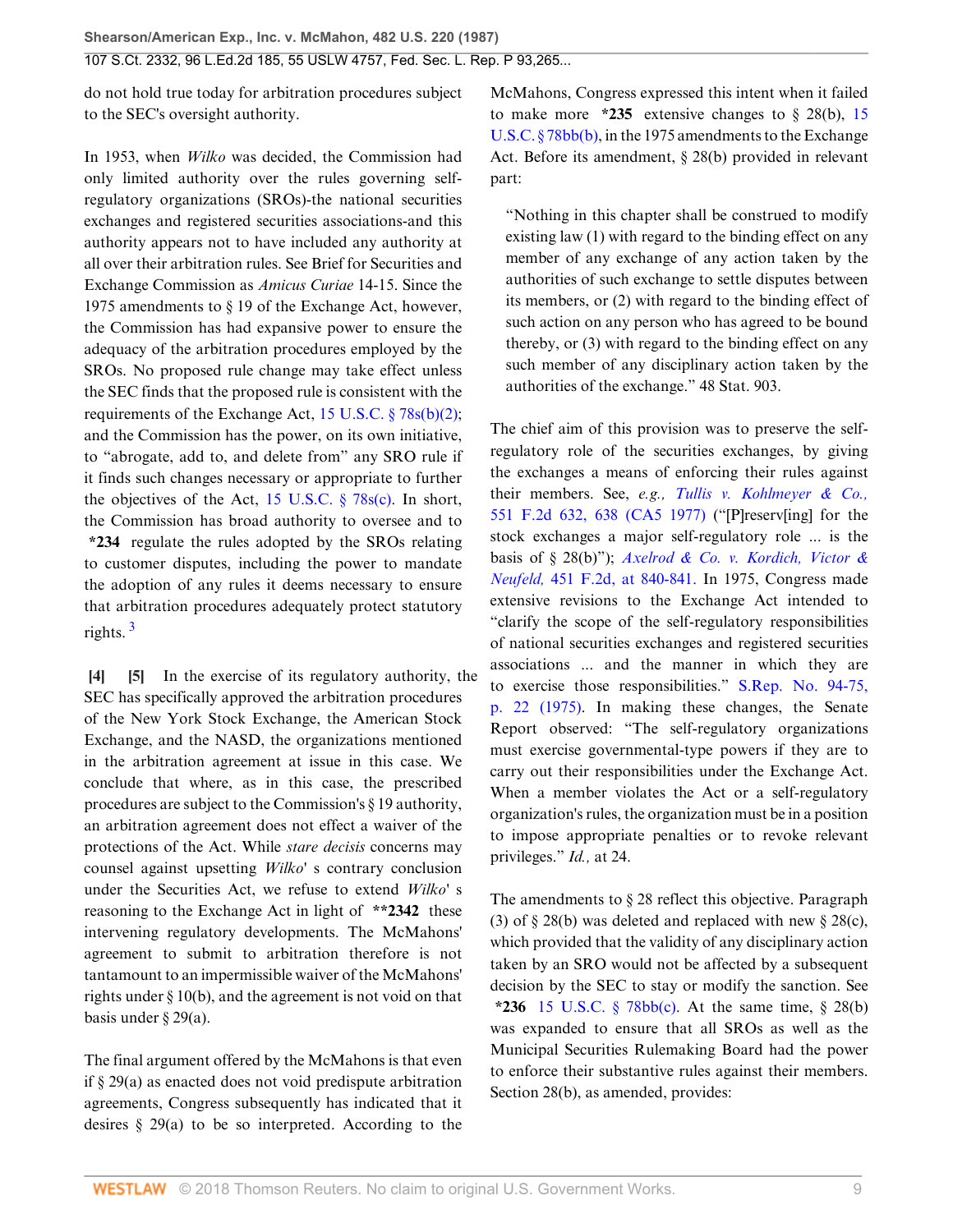"Nothing in this chapter shall be construed to modify existing law with regard to the binding effect (1) on any member of or participant in any self-regulatory organization of any action taken by the authorities of such organization to settle disputes between its members or participants, (2) on any municipal securities dealer or municipal securities broker of any action taken pursuant to a procedure established by the Municipal Securities Rulemaking Board to settle disputes between municipal securities dealers and municipal securities brokers, or (3) of any action described in paragraph (1) or (2) on any person who has agreed to be bound thereby."

Thus, the amended version of  $\S$  28(b), like the original, mentions neither customers nor arbitration. It is directed at an entirely different problem: enhancing the selfregulatory function of the SROs under the Exchange Act.

The McMahons nonetheless argue that we should find it significant that Congress did *not* take this opportunity to address the general question of the arbitrability of Exchange Act claims. Their argument is **\*\*2343** based entirely on a sentence from the Conference Report, which they contend amounts to a ratification of *Wilko'* s extension to Exchange Act claims. The Conference Report states:

"The Senate bill amended section 28 of the Securities Exchange Act of 1934 with respect to arbitration proceedings between self-regulatory organizations and their participants, members, or persons dealing with members or participants. The House amendment contained no comparable provision. The House receded to the Senate. It was the clear understanding of the conferees that **\*237** this amendment did not change existing law, as articulated in *[Wilko v.](http://www.westlaw.com/Link/Document/FullText?findType=Y&serNum=1953121062&pubNum=708&originatingDoc=Ic1e348109c1e11d991d0cc6b54f12d4d&refType=RP&originationContext=document&vr=3.0&rs=cblt1.0&transitionType=DocumentItem&contextData=(sc.UserEnteredCitation)) Swan,* [346 U.S. 427 \[74 S.Ct. 182, 98 L.Ed. 168\]](http://www.westlaw.com/Link/Document/FullText?findType=Y&serNum=1953121062&pubNum=708&originatingDoc=Ic1e348109c1e11d991d0cc6b54f12d4d&refType=RP&originationContext=document&vr=3.0&rs=cblt1.0&transitionType=DocumentItem&contextData=(sc.UserEnteredCitation)) [\(1953\),](http://www.westlaw.com/Link/Document/FullText?findType=Y&serNum=1953121062&pubNum=708&originatingDoc=Ic1e348109c1e11d991d0cc6b54f12d4d&refType=RP&originationContext=document&vr=3.0&rs=cblt1.0&transitionType=DocumentItem&contextData=(sc.UserEnteredCitation)) concerning the effect of arbitration proceedings provisions in agreements entered into by persons dealing with members and participants of selfregulatory organizations." [H.R.Conf.Rep. No. 94-229,](http://www.westlaw.com/Link/Document/FullText?findType=Y&serNum=0100746204&pubNum=0100015&originatingDoc=Ic1e348109c1e11d991d0cc6b54f12d4d&refType=TV&originationContext=document&vr=3.0&rs=cblt1.0&transitionType=DocumentItem&contextData=(sc.UserEnteredCitation))

[p. 111](http://www.westlaw.com/Link/Document/FullText?findType=Y&serNum=0100746204&pubNum=0100015&originatingDoc=Ic1e348109c1e11d991d0cc6b54f12d4d&refType=TV&originationContext=document&vr=3.0&rs=cblt1.0&transitionType=DocumentItem&contextData=(sc.UserEnteredCitation)) (1975), U.S.Code Cong. & Admin.News 1975, pp. 179, 342.

The McMahons contend that the conferees would not have acknowledged *Wilko* in a revision of the Exchange Act unless they were aware of lower court decisions extending *Wilko* to § 10(b) claims and intended to approve them. We find this argument fraught with difficulties. We cannot see how Congress could extend *Wilko* to the Exchange Act without enacting into law any provision remotely addressing that subject. See *[Train v. City of New](http://www.westlaw.com/Link/Document/FullText?findType=Y&serNum=1975129725&pubNum=708&originatingDoc=Ic1e348109c1e11d991d0cc6b54f12d4d&refType=RP&fi=co_pp_sp_708_845&originationContext=document&vr=3.0&rs=cblt1.0&transitionType=DocumentItem&contextData=(sc.UserEnteredCitation)#co_pp_sp_708_845) York,* [420 U.S. 35, 45, 95 S.Ct. 839, 845, 43 L.Ed.2d](http://www.westlaw.com/Link/Document/FullText?findType=Y&serNum=1975129725&pubNum=708&originatingDoc=Ic1e348109c1e11d991d0cc6b54f12d4d&refType=RP&fi=co_pp_sp_708_845&originationContext=document&vr=3.0&rs=cblt1.0&transitionType=DocumentItem&contextData=(sc.UserEnteredCitation)#co_pp_sp_708_845) [1 \(1975\)](http://www.westlaw.com/Link/Document/FullText?findType=Y&serNum=1975129725&pubNum=708&originatingDoc=Ic1e348109c1e11d991d0cc6b54f12d4d&refType=RP&fi=co_pp_sp_708_845&originationContext=document&vr=3.0&rs=cblt1.0&transitionType=DocumentItem&contextData=(sc.UserEnteredCitation)#co_pp_sp_708_845). And even if it could, there is little reason to interpret the Report as the McMahons suggest. At the outset, the committee may well have mentioned *Wilko* for a reason entirely different from the one postulated by the McMahons-lower courts had applied § 28(b) to the Securities Act, see, *e.g., [Axelrod & Co. v. Kordich,](http://www.westlaw.com/Link/Document/FullText?findType=Y&serNum=1971113462&originatingDoc=Ic1e348109c1e11d991d0cc6b54f12d4d&refType=RP&originationContext=document&vr=3.0&rs=cblt1.0&transitionType=DocumentItem&contextData=(sc.UserEnteredCitation)) [Victor & Neufeld, supra,](http://www.westlaw.com/Link/Document/FullText?findType=Y&serNum=1971113462&originatingDoc=Ic1e348109c1e11d991d0cc6b54f12d4d&refType=RP&originationContext=document&vr=3.0&rs=cblt1.0&transitionType=DocumentItem&contextData=(sc.UserEnteredCitation))* at 843, and the committee may simply have wished to make clear that the amendment to § 28(b) was not otherwise intended to affect *Wilko'* s construction of the Securities Act. Moreover, even if the committee were referring to the arbitrability of § 10(b) claims, the quoted sentence does not disclose what committee members thought "existing law" provided. The conference members might have had in mind the two Court of Appeals decisions extending *Wilko* to the Exchange Act, as the McMahons contend. See *[Greater](http://www.westlaw.com/Link/Document/FullText?findType=Y&serNum=1970116986&pubNum=350&originatingDoc=Ic1e348109c1e11d991d0cc6b54f12d4d&refType=RP&originationContext=document&vr=3.0&rs=cblt1.0&transitionType=DocumentItem&contextData=(sc.UserEnteredCitation)) [Continental Corp. v. Schechter,](http://www.westlaw.com/Link/Document/FullText?findType=Y&serNum=1970116986&pubNum=350&originatingDoc=Ic1e348109c1e11d991d0cc6b54f12d4d&refType=RP&originationContext=document&vr=3.0&rs=cblt1.0&transitionType=DocumentItem&contextData=(sc.UserEnteredCitation))* 422 F.2d 1100 (CA2 1970); *[Moran v. Paine, Webber, Jackson & Curtis,](http://www.westlaw.com/Link/Document/FullText?findType=Y&serNum=1968104431&pubNum=350&originatingDoc=Ic1e348109c1e11d991d0cc6b54f12d4d&refType=RP&originationContext=document&vr=3.0&rs=cblt1.0&transitionType=DocumentItem&contextData=(sc.UserEnteredCitation))* 389 F.2d [242 \(CA3 1968\)](http://www.westlaw.com/Link/Document/FullText?findType=Y&serNum=1968104431&pubNum=350&originatingDoc=Ic1e348109c1e11d991d0cc6b54f12d4d&refType=RP&originationContext=document&vr=3.0&rs=cblt1.0&transitionType=DocumentItem&contextData=(sc.UserEnteredCitation)). It is equally likely, however, that the committee had in mind this Court's decision the year before expressing doubts as to whether *Wilko* should be extended to § 10(b) claims. See *[Scherk v. Alberto-Culver](http://www.westlaw.com/Link/Document/FullText?findType=Y&serNum=1974127217&pubNum=708&originatingDoc=Ic1e348109c1e11d991d0cc6b54f12d4d&refType=RP&fi=co_pp_sp_708_2454&originationContext=document&vr=3.0&rs=cblt1.0&transitionType=DocumentItem&contextData=(sc.UserEnteredCitation)#co_pp_sp_708_2454) Co.,* [417 U.S., at 513, 94 S.Ct., at 2454](http://www.westlaw.com/Link/Document/FullText?findType=Y&serNum=1974127217&pubNum=708&originatingDoc=Ic1e348109c1e11d991d0cc6b54f12d4d&refType=RP&fi=co_pp_sp_708_2454&originationContext=document&vr=3.0&rs=cblt1.0&transitionType=DocumentItem&contextData=(sc.UserEnteredCitation)#co_pp_sp_708_2454) ("[A] colorable argument could be made that even the **\*238** semantic reasoning of the *Wilko* opinion does not control [a case based on  $\S$  10(b) ]"). Finally, even assuming the conferees had an understanding of existing law that all agreed upon, they specifically disclaimed any intent to change it. Hence, the *Wilko* issue was left to the courts: it was unaffected by the amendment to  $\S 28(b)$ . This statement of congressional inaction simply does not support the proposition that the 1975 Congress intended to engraft onto unamended § 29(a) a meaning different from that of the enacting Congress.

<span id="page-9-0"></span>**[\[6](#page-1-2)]** We conclude, therefore, that Congress did not intend for § 29(a) to bar enforcement of all predispute arbitration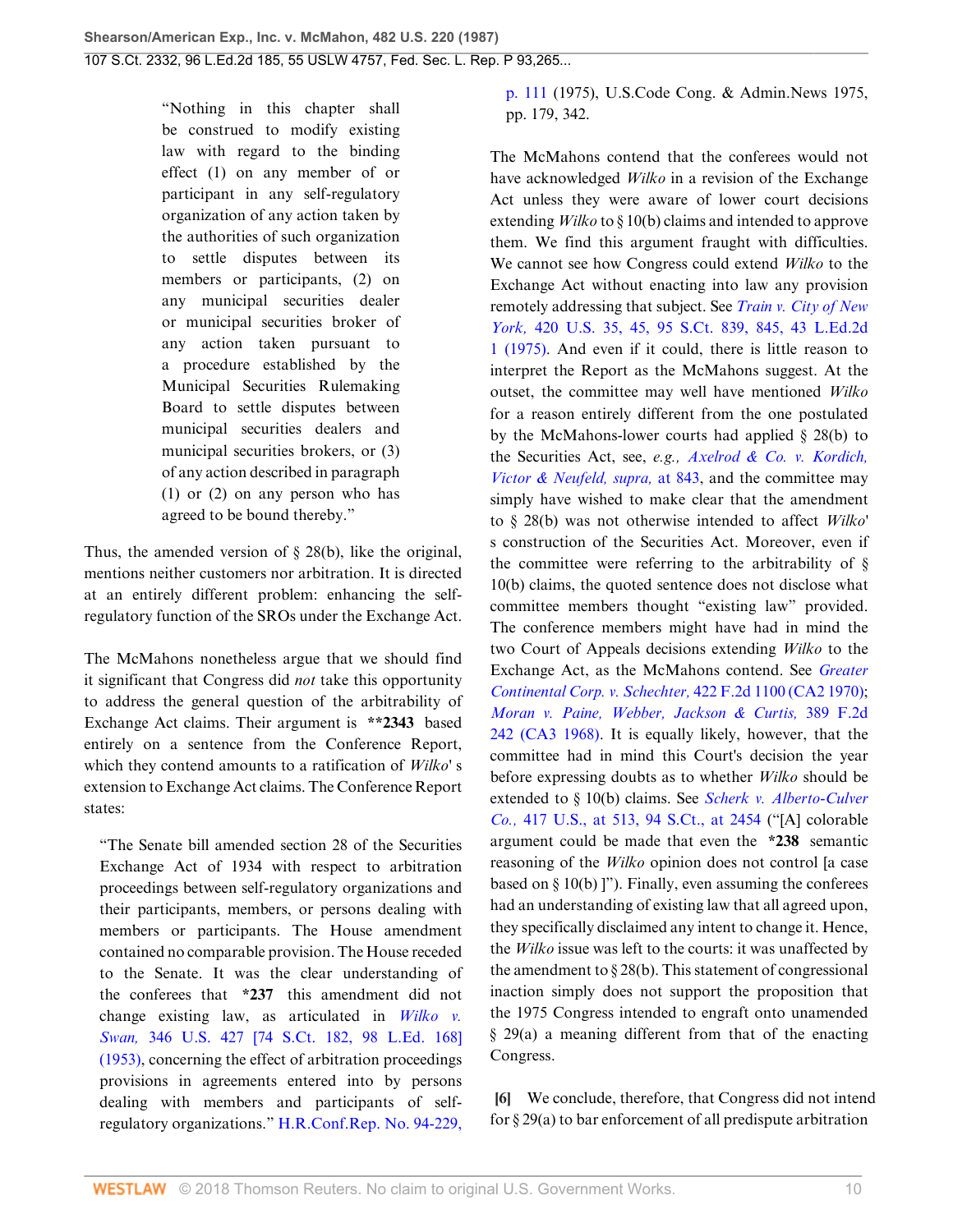agreements. In this case, where the SEC has sufficient statutory authority to ensure that arbitration is adequate to vindicate Exchange Act rights, enforcement does not effect a waiver of "compliance with any provision" of the Exchange Act under § 29(a). Accordingly, we hold the McMahons' agreements to arbitrate Exchange Act claims "enforce[able] ... in accord with the explicit provisions of the Arbitration Act." *[Scherk v. Alberto-Culver Co., supra,](http://www.westlaw.com/Link/Document/FullText?findType=Y&serNum=1974127217&pubNum=708&originatingDoc=Ic1e348109c1e11d991d0cc6b54f12d4d&refType=RP&fi=co_pp_sp_708_2457&originationContext=document&vr=3.0&rs=cblt1.0&transitionType=DocumentItem&contextData=(sc.UserEnteredCitation)#co_pp_sp_708_2457)* [at 520, 94 S.Ct., at 2457](http://www.westlaw.com/Link/Document/FullText?findType=Y&serNum=1974127217&pubNum=708&originatingDoc=Ic1e348109c1e11d991d0cc6b54f12d4d&refType=RP&fi=co_pp_sp_708_2457&originationContext=document&vr=3.0&rs=cblt1.0&transitionType=DocumentItem&contextData=(sc.UserEnteredCitation)#co_pp_sp_708_2457).

#### **\*\*2344** IV

Unlike the Exchange Act, there is nothing in the text of the RICO statute that even arguably evinces congressional intent to exclude civil RICO claims from the dictates of the Arbitration Act. This silence in the text is matched by silence in the statute's legislative history. The private treble-damages provision codified as [18 U.S.C. § 1964\(c\)](http://www.westlaw.com/Link/Document/FullText?findType=L&pubNum=1000546&cite=18USCAS1964&originatingDoc=Ic1e348109c1e11d991d0cc6b54f12d4d&refType=RB&originationContext=document&vr=3.0&rs=cblt1.0&transitionType=DocumentItem&contextData=(sc.UserEnteredCitation)#co_pp_4b24000003ba5) was added to the House version of the bill after the bill had been passed by the Senate, and it received only abbreviated discussion in either House. See *[Sedima,](http://www.westlaw.com/Link/Document/FullText?findType=Y&serNum=1985133475&pubNum=708&originatingDoc=Ic1e348109c1e11d991d0cc6b54f12d4d&refType=RP&fi=co_pp_sp_708_3280&originationContext=document&vr=3.0&rs=cblt1.0&transitionType=DocumentItem&contextData=(sc.UserEnteredCitation)#co_pp_sp_708_3280) S.P.R.L. v. Imrex Co.,* [473 U.S. 479, 486-488, 105 S.Ct.](http://www.westlaw.com/Link/Document/FullText?findType=Y&serNum=1985133475&pubNum=708&originatingDoc=Ic1e348109c1e11d991d0cc6b54f12d4d&refType=RP&fi=co_pp_sp_708_3280&originationContext=document&vr=3.0&rs=cblt1.0&transitionType=DocumentItem&contextData=(sc.UserEnteredCitation)#co_pp_sp_708_3280) [3275, 3280-3281, 87 L.Ed.2d 346 \(1985\).](http://www.westlaw.com/Link/Document/FullText?findType=Y&serNum=1985133475&pubNum=708&originatingDoc=Ic1e348109c1e11d991d0cc6b54f12d4d&refType=RP&fi=co_pp_sp_708_3280&originationContext=document&vr=3.0&rs=cblt1.0&transitionType=DocumentItem&contextData=(sc.UserEnteredCitation)#co_pp_sp_708_3280) There is no hint in these legislative debates that Congress intended for RICO treble-damages claims to be excluded from the ambit of the Arbitration Act. See **\*239** *[Genesco, Inc. v. T. Kakiuchi](http://www.westlaw.com/Link/Document/FullText?findType=Y&serNum=1987042499&pubNum=350&originatingDoc=Ic1e348109c1e11d991d0cc6b54f12d4d&refType=RP&fi=co_pp_sp_350_850&originationContext=document&vr=3.0&rs=cblt1.0&transitionType=DocumentItem&contextData=(sc.UserEnteredCitation)#co_pp_sp_350_850) & Co., Ltd.,* [815 F.2d 840, 850-851 \(CA2 1987\);](http://www.westlaw.com/Link/Document/FullText?findType=Y&serNum=1987042499&pubNum=350&originatingDoc=Ic1e348109c1e11d991d0cc6b54f12d4d&refType=RP&fi=co_pp_sp_350_850&originationContext=document&vr=3.0&rs=cblt1.0&transitionType=DocumentItem&contextData=(sc.UserEnteredCitation)#co_pp_sp_350_850) *[Mayaja,](http://www.westlaw.com/Link/Document/FullText?findType=Y&serNum=1986152848&pubNum=350&originatingDoc=Ic1e348109c1e11d991d0cc6b54f12d4d&refType=RP&fi=co_pp_sp_350_164&originationContext=document&vr=3.0&rs=cblt1.0&transitionType=DocumentItem&contextData=(sc.UserEnteredCitation)#co_pp_sp_350_164) Inc. v. Bodkin,* [803 F.2d 157, 164 \(CA5 1986\).](http://www.westlaw.com/Link/Document/FullText?findType=Y&serNum=1986152848&pubNum=350&originatingDoc=Ic1e348109c1e11d991d0cc6b54f12d4d&refType=RP&fi=co_pp_sp_350_164&originationContext=document&vr=3.0&rs=cblt1.0&transitionType=DocumentItem&contextData=(sc.UserEnteredCitation)#co_pp_sp_350_164)

<span id="page-10-0"></span>**[\[7](#page-1-3)]** Because RICO's text and legislative history fail to reveal any intent to override the provisions of the Arbitration Act, the McMahons must argue that there is an irreconcilable conflict between arbitration and RICO's underlying purposes. Our decision in *[Mitsubishi Motors](http://www.westlaw.com/Link/Document/FullText?findType=Y&serNum=1985133734&pubNum=708&originatingDoc=Ic1e348109c1e11d991d0cc6b54f12d4d&refType=RP&originationContext=document&vr=3.0&rs=cblt1.0&transitionType=DocumentItem&contextData=(sc.UserEnteredCitation)) [Corp. v. Soler Chrysler-Plymouth, Inc.,](http://www.westlaw.com/Link/Document/FullText?findType=Y&serNum=1985133734&pubNum=708&originatingDoc=Ic1e348109c1e11d991d0cc6b54f12d4d&refType=RP&originationContext=document&vr=3.0&rs=cblt1.0&transitionType=DocumentItem&contextData=(sc.UserEnteredCitation))* 473 U.S. 614, 105 [S.Ct. 3346, 87 L.Ed.2d 444 \(1985\)](http://www.westlaw.com/Link/Document/FullText?findType=Y&serNum=1985133734&pubNum=708&originatingDoc=Ic1e348109c1e11d991d0cc6b54f12d4d&refType=RP&originationContext=document&vr=3.0&rs=cblt1.0&transitionType=DocumentItem&contextData=(sc.UserEnteredCitation)), however, already has addressed many of the grounds given by the McMahons to support this claim. In *Mitsubishi,* we held that nothing in the nature of the federal antitrust laws prohibits parties from agreeing to arbitrate antitrust claims arising out of international commercial transactions. Although the holding in *Mitsubishi* was limited to the international context, see *id.,* [at 629, 105 S.Ct., at 3355,](http://www.westlaw.com/Link/Document/FullText?findType=Y&serNum=1985133734&pubNum=708&originatingDoc=Ic1e348109c1e11d991d0cc6b54f12d4d&refType=RP&fi=co_pp_sp_708_3355&originationContext=document&vr=3.0&rs=cblt1.0&transitionType=DocumentItem&contextData=(sc.UserEnteredCitation)#co_pp_sp_708_3355) much of its reasoning is equally applicable here. Thus, for example, the McMahons have argued that RICO claims are too complex to be subject to arbitration. We determined in *Mitsubishi,* however, that "potential complexity should not suffice to ward off arbitration." *Id.,* [at 633, 105 S.Ct.,](http://www.westlaw.com/Link/Document/FullText?findType=Y&serNum=1985133734&pubNum=708&originatingDoc=Ic1e348109c1e11d991d0cc6b54f12d4d&refType=RP&fi=co_pp_sp_708_3357&originationContext=document&vr=3.0&rs=cblt1.0&transitionType=DocumentItem&contextData=(sc.UserEnteredCitation)#co_pp_sp_708_3357)

[at 3357.](http://www.westlaw.com/Link/Document/FullText?findType=Y&serNum=1985133734&pubNum=708&originatingDoc=Ic1e348109c1e11d991d0cc6b54f12d4d&refType=RP&fi=co_pp_sp_708_3357&originationContext=document&vr=3.0&rs=cblt1.0&transitionType=DocumentItem&contextData=(sc.UserEnteredCitation)#co_pp_sp_708_3357) Antitrust matters are every bit as complex as RICO claims, but we found that the "adaptability and access to expertise" characteristic of arbitration rebutted the view "that an arbitral tribunal could not properly handle an antitrust matter." *Id.,* [at 633-634, 105 S.Ct., at](http://www.westlaw.com/Link/Document/FullText?findType=Y&serNum=1985133734&pubNum=708&originatingDoc=Ic1e348109c1e11d991d0cc6b54f12d4d&refType=RP&fi=co_pp_sp_708_3357&originationContext=document&vr=3.0&rs=cblt1.0&transitionType=DocumentItem&contextData=(sc.UserEnteredCitation)#co_pp_sp_708_3357) [3357](http://www.westlaw.com/Link/Document/FullText?findType=Y&serNum=1985133734&pubNum=708&originatingDoc=Ic1e348109c1e11d991d0cc6b54f12d4d&refType=RP&fi=co_pp_sp_708_3357&originationContext=document&vr=3.0&rs=cblt1.0&transitionType=DocumentItem&contextData=(sc.UserEnteredCitation)#co_pp_sp_708_3357).

<span id="page-10-1"></span>**[\[8](#page-1-4)]** Likewise, the McMahons contend that the "overlap" between RICO's civil and criminal provisions renders [§ 1964\(c\)](http://www.westlaw.com/Link/Document/FullText?findType=L&pubNum=1000546&cite=18USCAS1964&originatingDoc=Ic1e348109c1e11d991d0cc6b54f12d4d&refType=RB&originationContext=document&vr=3.0&rs=cblt1.0&transitionType=DocumentItem&contextData=(sc.UserEnteredCitation)#co_pp_4b24000003ba5) claims nonarbitrable. See *[Page v. Moseley,](http://www.westlaw.com/Link/Document/FullText?findType=Y&serNum=1986158293&pubNum=350&originatingDoc=Ic1e348109c1e11d991d0cc6b54f12d4d&refType=RP&fi=co_pp_sp_350_299&originationContext=document&vr=3.0&rs=cblt1.0&transitionType=DocumentItem&contextData=(sc.UserEnteredCitation)#co_pp_sp_350_299) [Hallgarten, Estabrook & Weeden, Inc.,](http://www.westlaw.com/Link/Document/FullText?findType=Y&serNum=1986158293&pubNum=350&originatingDoc=Ic1e348109c1e11d991d0cc6b54f12d4d&refType=RP&fi=co_pp_sp_350_299&originationContext=document&vr=3.0&rs=cblt1.0&transitionType=DocumentItem&contextData=(sc.UserEnteredCitation)#co_pp_sp_350_299)* 806 F.2d 291, [299, n. 13 \(CA1 1986\)](http://www.westlaw.com/Link/Document/FullText?findType=Y&serNum=1986158293&pubNum=350&originatingDoc=Ic1e348109c1e11d991d0cc6b54f12d4d&refType=RP&fi=co_pp_sp_350_299&originationContext=document&vr=3.0&rs=cblt1.0&transitionType=DocumentItem&contextData=(sc.UserEnteredCitation)#co_pp_sp_350_299) ("[T]he makings of a 'pattern of racketeering' are not yet clear, but the fact remains that a 'pattern' for civil purposes is a 'pattern' for criminal purposes"). Yet  $\S 1964(c)$  is no different in this respect from the federal antitrust laws. In *Sedima, S.P.R.L. v. Imrex Co., supra,* we rejected the view that [§ 1964\(c\)](http://www.westlaw.com/Link/Document/FullText?findType=L&pubNum=1000546&cite=18USCAS1964&originatingDoc=Ic1e348109c1e11d991d0cc6b54f12d4d&refType=RB&originationContext=document&vr=3.0&rs=cblt1.0&transitionType=DocumentItem&contextData=(sc.UserEnteredCitation)#co_pp_4b24000003ba5) "provide[s] civil remedies for offenses criminal in nature." See [473 U.S., at 492, 105 S.Ct., at 3283.](http://www.westlaw.com/Link/Document/FullText?findType=Y&serNum=1985133475&pubNum=708&originatingDoc=Ic1e348109c1e11d991d0cc6b54f12d4d&refType=RP&fi=co_pp_sp_708_3283&originationContext=document&vr=3.0&rs=cblt1.0&transitionType=DocumentItem&contextData=(sc.UserEnteredCitation)#co_pp_sp_708_3283) In doing so, this Court observed: "[T]he fact that conduct can result in **\*240** both criminal liability and treble damages does not mean that there is not a bona fide civil action. The familiar provisions for both criminal liability and treble damages under the antitrust laws indicate as much." *Ibid. Mitsubishi* recognized that treble-damages suits for claims arising under  $\S$  1 of the Sherman Act may be subject to arbitration, even though such conduct may also give rise to claims of criminal liability. See *Mitsubishi Motors Corp. v. Soler Chrysler-Plymouth, Inc., supra.* We similarly find that the criminal provisions of RICO do not preclude arbitration of bona fide civil actions brought under [§](http://www.westlaw.com/Link/Document/FullText?findType=L&pubNum=1000546&cite=18USCAS1964&originatingDoc=Ic1e348109c1e11d991d0cc6b54f12d4d&refType=RB&originationContext=document&vr=3.0&rs=cblt1.0&transitionType=DocumentItem&contextData=(sc.UserEnteredCitation)#co_pp_4b24000003ba5) [1964\(c\)](http://www.westlaw.com/Link/Document/FullText?findType=L&pubNum=1000546&cite=18USCAS1964&originatingDoc=Ic1e348109c1e11d991d0cc6b54f12d4d&refType=RB&originationContext=document&vr=3.0&rs=cblt1.0&transitionType=DocumentItem&contextData=(sc.UserEnteredCitation)#co_pp_4b24000003ba5).

The McMahons' final argument is that the public interest in the enforcement of RICO precludes its submission to arbitration. *Mitsubishi* again is relevant to the question. In that case we thoroughly examined the legislative intent behind § 4 of the Clayton Act in assaying whether the importance of the private treble-damages remedy in enforcing the antitrust laws precluded arbitration of § 4 claims. We found that "[n]otwithstanding its important incidental **\*\*2345** policing function, the treble-damages cause of action ... seeks primarily to enable an injured competitor to gain compensation for that injury." [473](http://www.westlaw.com/Link/Document/FullText?findType=Y&serNum=1985133734&pubNum=708&originatingDoc=Ic1e348109c1e11d991d0cc6b54f12d4d&refType=RP&fi=co_pp_sp_708_3358&originationContext=document&vr=3.0&rs=cblt1.0&transitionType=DocumentItem&contextData=(sc.UserEnteredCitation)#co_pp_sp_708_3358) [U.S., at 635, 105 S.Ct., at 3358.](http://www.westlaw.com/Link/Document/FullText?findType=Y&serNum=1985133734&pubNum=708&originatingDoc=Ic1e348109c1e11d991d0cc6b54f12d4d&refType=RP&fi=co_pp_sp_708_3358&originationContext=document&vr=3.0&rs=cblt1.0&transitionType=DocumentItem&contextData=(sc.UserEnteredCitation)#co_pp_sp_708_3358) Emphasizing the priority of the compensatory function of  $\S$  4 over its deterrent function, *Mitsubishi* concluded that "so long as the prospective litigant effectively may vindicate its statutory cause of action in the arbitral forum, the statute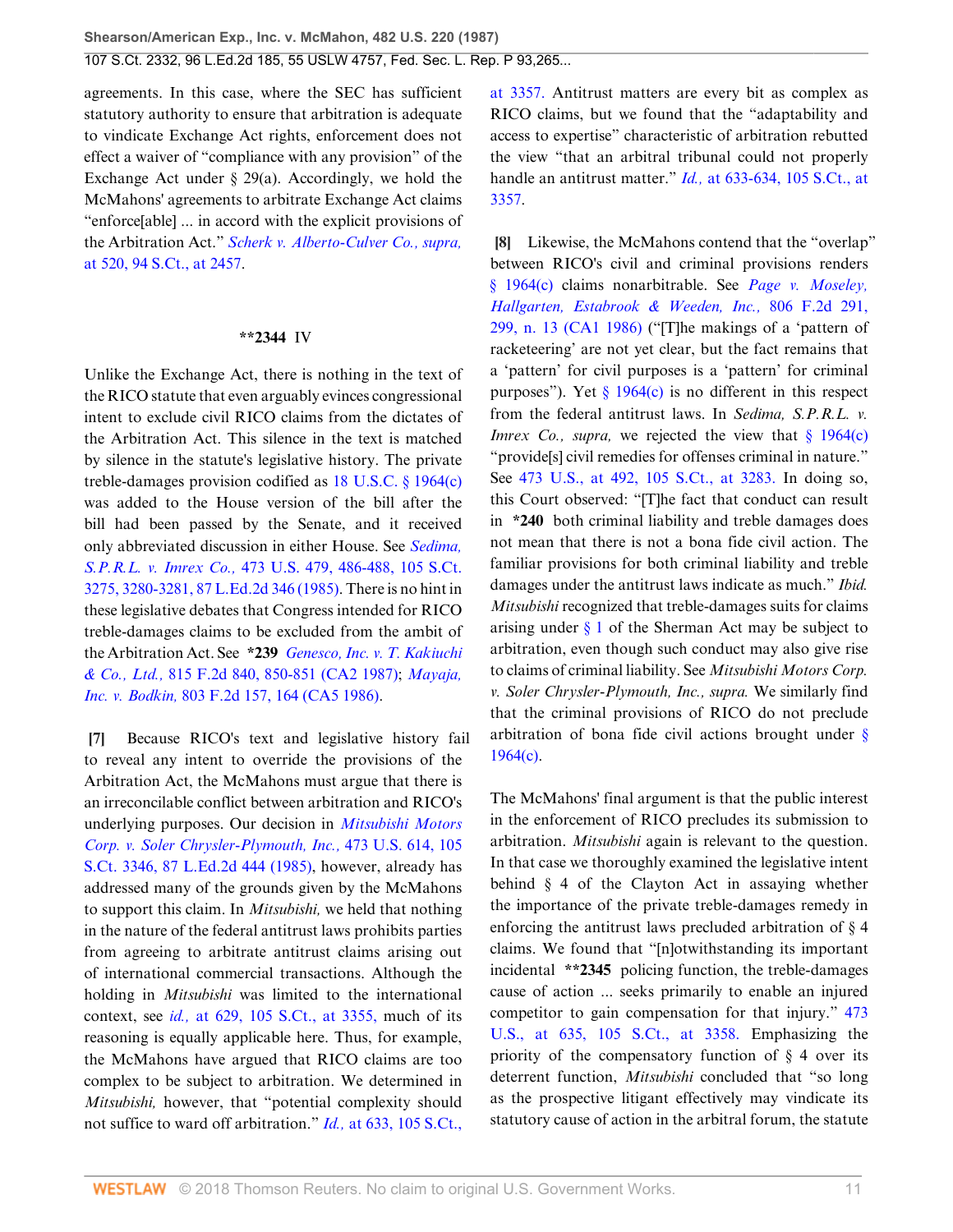will continue to serve both its remedial and deterrent function." *Id.,* [at 637, 105 S.Ct., at 3360.](http://www.westlaw.com/Link/Document/FullText?findType=Y&serNum=1985133734&pubNum=708&originatingDoc=Ic1e348109c1e11d991d0cc6b54f12d4d&refType=RP&fi=co_pp_sp_708_3360&originationContext=document&vr=3.0&rs=cblt1.0&transitionType=DocumentItem&contextData=(sc.UserEnteredCitation)#co_pp_sp_708_3360)

<span id="page-11-0"></span>**[\[9](#page-1-5)]** The legislative history of [§ 1964\(c\)](http://www.westlaw.com/Link/Document/FullText?findType=L&pubNum=1000546&cite=18USCAS1964&originatingDoc=Ic1e348109c1e11d991d0cc6b54f12d4d&refType=RB&originationContext=document&vr=3.0&rs=cblt1.0&transitionType=DocumentItem&contextData=(sc.UserEnteredCitation)#co_pp_4b24000003ba5) reveals the same emphasis on the remedial role of the treble-damages provision. In introducing the treble-damages provision to the House Judiciary Committee, Representative Steiger stressed that "those who have been wronged by organized crime should at least be given access to a legal remedy." Hearings on S. 30 and Related Proposals before Subcommittee No. 5 of the House Committee on the Judiciary, 91st Cong., 2d Sess., 520 (1970). The policing function of [§ 1964\(c\),](http://www.westlaw.com/Link/Document/FullText?findType=L&pubNum=1000546&cite=18USCAS1964&originatingDoc=Ic1e348109c1e11d991d0cc6b54f12d4d&refType=RB&originationContext=document&vr=3.0&rs=cblt1.0&transitionType=DocumentItem&contextData=(sc.UserEnteredCitation)#co_pp_4b24000003ba5) although important, **\*241** was a secondary concern. See *ibid.* ("In addition, the availability of such a remedy would enhance the effectiveness of title IX's prohibitions"). During the congressional debates on [§ 1964\(c\)](http://www.westlaw.com/Link/Document/FullText?findType=L&pubNum=1000546&cite=18USCAS1964&originatingDoc=Ic1e348109c1e11d991d0cc6b54f12d4d&refType=RB&originationContext=document&vr=3.0&rs=cblt1.0&transitionType=DocumentItem&contextData=(sc.UserEnteredCitation)#co_pp_4b24000003ba5), Representative Steiger again emphasized the remedial purpose of the provision: "It is the intent of this body, I am certain, to see that innocent parties who are the victims of organized crime have a right to obtain proper redress.... It represents the one opportunity for those of us who have been seriously affected by organized crime activity to recover." 116 Cong.Rec. 35346-35347 (1970). This focus on the remedial function of  $\S$  1964(c) is reinforced by the recurrent references in the legislative debates to § 4 of the Clayton Act as the model for the RICO treble-damages provision. See, *e.g.,* 116 Cong.Rec. 35346 (statement of Rep. Poff) (RICO provision "has its counterpart almost in haec verba in the antitrust statutes"); *id.*, at 25190 (statement of Sen. McClellan) (proposed amendment would "authorize private civil damage suits based upon the concept of section 4 of the Clayton Antitrust Act"). See generally *[Sedima, S.P.R.L.](http://www.westlaw.com/Link/Document/FullText?findType=Y&serNum=1985133475&pubNum=708&originatingDoc=Ic1e348109c1e11d991d0cc6b54f12d4d&refType=RP&fi=co_pp_sp_708_3281&originationContext=document&vr=3.0&rs=cblt1.0&transitionType=DocumentItem&contextData=(sc.UserEnteredCitation)#co_pp_sp_708_3281) v. Imrex Co.,* [473 U.S., at 489, 105 S.Ct., at 3281](http://www.westlaw.com/Link/Document/FullText?findType=Y&serNum=1985133475&pubNum=708&originatingDoc=Ic1e348109c1e11d991d0cc6b54f12d4d&refType=RP&fi=co_pp_sp_708_3281&originationContext=document&vr=3.0&rs=cblt1.0&transitionType=DocumentItem&contextData=(sc.UserEnteredCitation)#co_pp_sp_708_3281) ("The clearest current in [RICO's] history is the reliance on the Clayton Act model").

Not only does *Mitsubishi* support the arbitrability of RICO claims, but there is even more reason to suppose that arbitration will adequately serve the purposes of RICO than that it will adequately protect private enforcement of the antitrust laws. Antitrust violations generally have a widespread impact on national markets as a whole, and the antitrust treble-damages provision gives private parties an incentive to bring civil suits that serve to advance the national interest in a competitive economy. See Lindsay, ["Public" Rights and](http://www.westlaw.com/Link/Document/FullText?findType=Y&serNum=0102601157&pubNum=1184&originatingDoc=Ic1e348109c1e11d991d0cc6b54f12d4d&refType=LR&fi=co_pp_sp_1184_691&originationContext=document&vr=3.0&rs=cblt1.0&transitionType=DocumentItem&contextData=(sc.UserEnteredCitation)#co_pp_sp_1184_691) [Private Forums: Predispute Arbitration Agreements and](http://www.westlaw.com/Link/Document/FullText?findType=Y&serNum=0102601157&pubNum=1184&originatingDoc=Ic1e348109c1e11d991d0cc6b54f12d4d&refType=LR&fi=co_pp_sp_1184_691&originationContext=document&vr=3.0&rs=cblt1.0&transitionType=DocumentItem&contextData=(sc.UserEnteredCitation)#co_pp_sp_1184_691) [Securities Litigation, 20 Loyola \(LA\) L.Rev. 643, 691-692](http://www.westlaw.com/Link/Document/FullText?findType=Y&serNum=0102601157&pubNum=1184&originatingDoc=Ic1e348109c1e11d991d0cc6b54f12d4d&refType=LR&fi=co_pp_sp_1184_691&originationContext=document&vr=3.0&rs=cblt1.0&transitionType=DocumentItem&contextData=(sc.UserEnteredCitation)#co_pp_sp_1184_691)

[\(1987\).](http://www.westlaw.com/Link/Document/FullText?findType=Y&serNum=0102601157&pubNum=1184&originatingDoc=Ic1e348109c1e11d991d0cc6b54f12d4d&refType=LR&fi=co_pp_sp_1184_691&originationContext=document&vr=3.0&rs=cblt1.0&transitionType=DocumentItem&contextData=(sc.UserEnteredCitation)#co_pp_sp_1184_691) RICO's drafters likewise sought to provide vigorous incentives for plaintiffs to pursue RICO claims that would advance society's fight against organized crime. See *Sedima,* **\*242** *[S.P.R.L. v. Imrex Co., supra,](http://www.westlaw.com/Link/Document/FullText?findType=Y&serNum=1985133475&pubNum=708&originatingDoc=Ic1e348109c1e11d991d0cc6b54f12d4d&refType=RP&fi=co_pp_sp_708_3286&originationContext=document&vr=3.0&rs=cblt1.0&transitionType=DocumentItem&contextData=(sc.UserEnteredCitation)#co_pp_sp_708_3286)* [at 498, 105 S.Ct., at 3286.](http://www.westlaw.com/Link/Document/FullText?findType=Y&serNum=1985133475&pubNum=708&originatingDoc=Ic1e348109c1e11d991d0cc6b54f12d4d&refType=RP&fi=co_pp_sp_708_3286&originationContext=document&vr=3.0&rs=cblt1.0&transitionType=DocumentItem&contextData=(sc.UserEnteredCitation)#co_pp_sp_708_3286) But in fact RICO actions are seldom asserted "against the archetypal, intimidating mobster." *Id.,* [at 499, 105 S.Ct., at 3286;](http://www.westlaw.com/Link/Document/FullText?findType=Y&serNum=1985133475&pubNum=708&originatingDoc=Ic1e348109c1e11d991d0cc6b54f12d4d&refType=RP&fi=co_pp_sp_708_3286&originationContext=document&vr=3.0&rs=cblt1.0&transitionType=DocumentItem&contextData=(sc.UserEnteredCitation)#co_pp_sp_708_3286) see also *[id.,](http://www.westlaw.com/Link/Document/FullText?findType=Y&serNum=1985133475&pubNum=708&originatingDoc=Ic1e348109c1e11d991d0cc6b54f12d4d&refType=RP&fi=co_pp_sp_708_3295&originationContext=document&vr=3.0&rs=cblt1.0&transitionType=DocumentItem&contextData=(sc.UserEnteredCitation)#co_pp_sp_708_3295)* [at 506, 105 S.Ct., at 3295](http://www.westlaw.com/Link/Document/FullText?findType=Y&serNum=1985133475&pubNum=708&originatingDoc=Ic1e348109c1e11d991d0cc6b54f12d4d&refType=RP&fi=co_pp_sp_708_3295&originationContext=document&vr=3.0&rs=cblt1.0&transitionType=DocumentItem&contextData=(sc.UserEnteredCitation)#co_pp_sp_708_3295) (MARSHALL, J., dissenting) ("[O]nly 9% of all civil RICO cases have involved allegations of criminal activity normally associated with professional criminals"). The special incentives necessary to encourage civil enforcement actions against organized crime do not support nonarbitrability of run-of-the-mill civil RICO claims brought against legitimate enterprises. The private attorney general role for the typical RICO plaintiff is simply less plausible than it is for the typical antitrust plaintiff, and does not support a finding that there is an irreconcilable conflict between arbitration and enforcement of the RICO statute.

<span id="page-11-1"></span>**[\[10](#page-1-6)]** In sum, we find no basis for concluding that Congress intended to prevent enforcement of agreements to arbitrate **\*\*2346** RICO claims. The McMahons may effectively vindicate their RICO claim in an arbitral forum, and therefore there is no inherent conflict between arbitration and the purposes underlying  $\frac{1964(c)}{c}$ . Moreover, nothing in RICO's text or legislative history otherwise demonstrates congressional intent to make an exception to the Arbitration Act for RICO claims. Accordingly, the McMahons, "having made the bargain to arbitrate," will be held to their bargain. Their RICO claim is arbitrable under the terms of the Arbitration Act.

V

Accordingly, the judgment of the Court of Appeals for the Second Circuit is reversed, and the case is remanded for further proceedings consistent with this opinion.

#### *It is so ordered.*

Justice BLACKMUN, with whom Justice BRENNAN and Justice MARSHALL join, concurring in part and dissenting in part.

I concur in the Court's decision to enforce the arbitration agreement with respect to respondents' RICO claims and thus **\*243** join Parts I, II, and IV of the Court's opinion.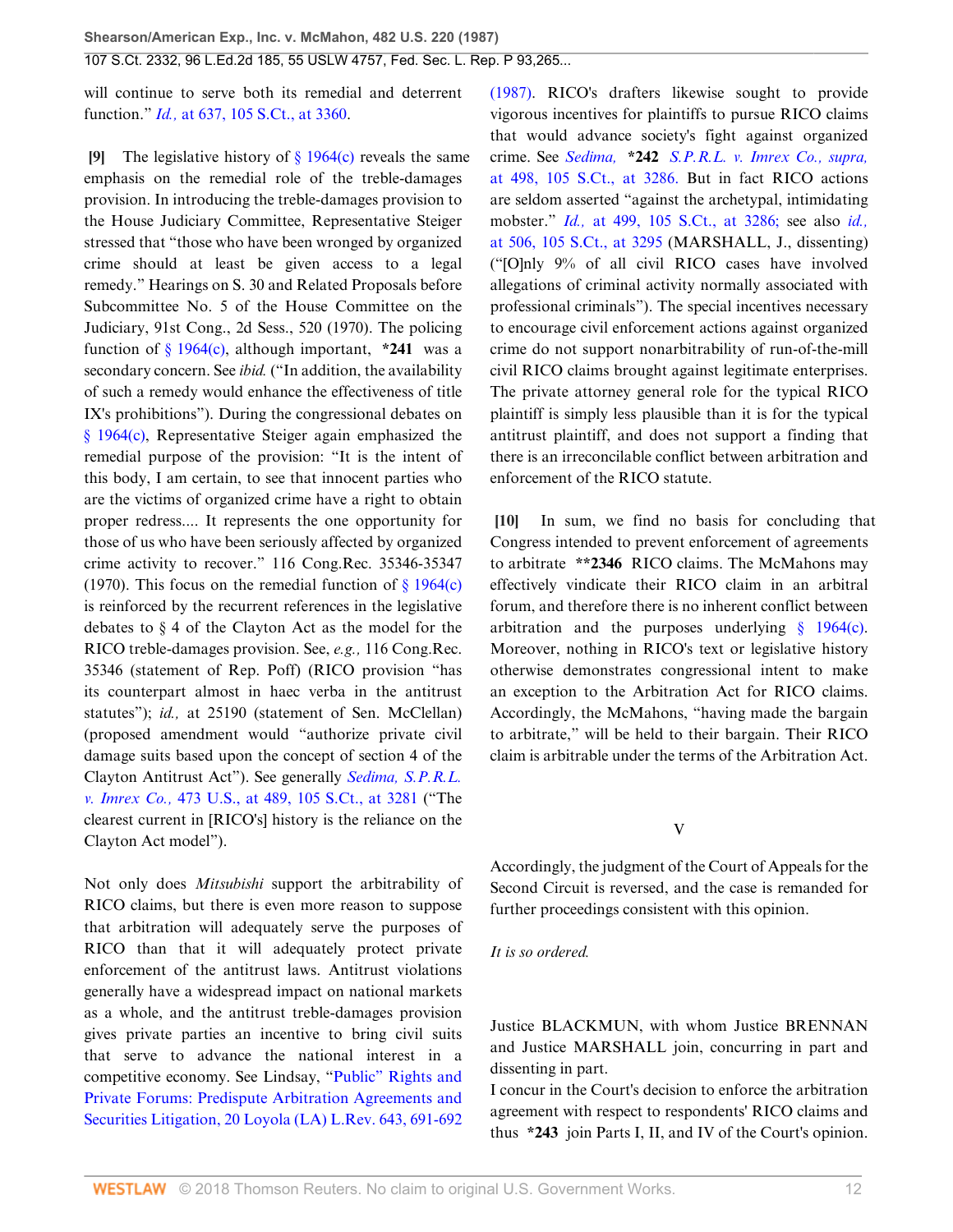I disagree, however, with the Court's conclusion that respondents' § 10(b) claims also are subject to arbitration.

Both the Securities Act of 1933 and the Securities Exchange Act of 1934 were enacted to protect investors from predatory behavior of securities industry personnel. In *Wilko v. Swan,* [346 U.S. 427, 74 S.Ct. 182, 98 L.Ed.](http://www.westlaw.com/Link/Document/FullText?findType=Y&serNum=1953121062&pubNum=708&originatingDoc=Ic1e348109c1e11d991d0cc6b54f12d4d&refType=RP&originationContext=document&vr=3.0&rs=cblt1.0&transitionType=DocumentItem&contextData=(sc.UserEnteredCitation)) [168 \(1953\)](http://www.westlaw.com/Link/Document/FullText?findType=Y&serNum=1953121062&pubNum=708&originatingDoc=Ic1e348109c1e11d991d0cc6b54f12d4d&refType=RP&originationContext=document&vr=3.0&rs=cblt1.0&transitionType=DocumentItem&contextData=(sc.UserEnteredCitation)), the Court recognized this basic purpose when it declined to enforce a predispute agreement to compel arbitration of claims under the Securities Act. Following that decision, lower courts extended *Wilko'* s reasoning to claims brought under § 10(b) of the Exchange Act, and Congress approved of this extension. In today's decision, however, the Court effectively overrules *Wilko* by accepting the Securities and Exchange Commission's newly adopted position that arbitration procedures in the securities industry and the Commission's oversight of the self-regulatory organizations (SROs) have improved greatly since *Wilko* was decided. The Court thus approves the abandonment of the judiciary's role in the resolution of claims under the Exchange Act and leaves such claims to the arbitral forum of the securities industry at a time when the industry's abuses towards investors are more apparent than ever.

## <span id="page-12-3"></span>I

At the outset, it is useful to review the manner by which the issue decided today has been kept alive inappropriately by this Court. As the majority explains, *Wilko* was limited to the holding "that a predispute agreement could not be enforced to compel arbitration of a claim arising under § 12(2) of the Securities Act." *Ante,* at 2338. Relying, however, on the reasoning of *Wilko* and the similarity between the pertinent provisions of the Securities Act and those of the Exchange Act, lower courts extended the *Wilko* holding to claims under the Exchange Act and refused to enforce predispute agreements to arbitrate them as well. See, *e.g.,* **\*244** *[Greater Continental Corp. v.](http://www.westlaw.com/Link/Document/FullText?findType=Y&serNum=1970116986&pubNum=350&originatingDoc=Ic1e348109c1e11d991d0cc6b54f12d4d&refType=RP&originationContext=document&vr=3.0&rs=cblt1.0&transitionType=DocumentItem&contextData=(sc.UserEnteredCitation)) Schechter,* [422 F.2d 1100, 1103 CA2 1970\)](http://www.westlaw.com/Link/Document/FullText?findType=Y&serNum=1970116986&pubNum=350&originatingDoc=Ic1e348109c1e11d991d0cc6b54f12d4d&refType=RP&originationContext=document&vr=3.0&rs=cblt1.0&transitionType=DocumentItem&contextData=(sc.UserEnteredCitation)) (dicta); *[Moran](http://www.westlaw.com/Link/Document/FullText?findType=Y&serNum=1968104431&pubNum=350&originatingDoc=Ic1e348109c1e11d991d0cc6b54f12d4d&refType=RP&fi=co_pp_sp_350_245&originationContext=document&vr=3.0&rs=cblt1.0&transitionType=DocumentItem&contextData=(sc.UserEnteredCitation)#co_pp_sp_350_245) [v. Paine, Webber, Jackson & Curtis,](http://www.westlaw.com/Link/Document/FullText?findType=Y&serNum=1968104431&pubNum=350&originatingDoc=Ic1e348109c1e11d991d0cc6b54f12d4d&refType=RP&fi=co_pp_sp_350_245&originationContext=document&vr=3.0&rs=cblt1.0&transitionType=DocumentItem&contextData=(sc.UserEnteredCitation)#co_pp_sp_350_245)* 389 F.2d 242, 245-246 [\(CA3 1968\)](http://www.westlaw.com/Link/Document/FullText?findType=Y&serNum=1968104431&pubNum=350&originatingDoc=Ic1e348109c1e11d991d0cc6b54f12d4d&refType=RP&fi=co_pp_sp_350_245&originationContext=document&vr=3.0&rs=cblt1.0&transitionType=DocumentItem&contextData=(sc.UserEnteredCitation)#co_pp_sp_350_245).

In *[Scherk v. Alberto-Culver Co.,](http://www.westlaw.com/Link/Document/FullText?findType=Y&serNum=1974127217&pubNum=708&originatingDoc=Ic1e348109c1e11d991d0cc6b54f12d4d&refType=RP&originationContext=document&vr=3.0&rs=cblt1.0&transitionType=DocumentItem&contextData=(sc.UserEnteredCitation))* 417 U.S. 506, 94 S.Ct. [2449, 41 L.Ed.2d 270 \(1974\),](http://www.westlaw.com/Link/Document/FullText?findType=Y&serNum=1974127217&pubNum=708&originatingDoc=Ic1e348109c1e11d991d0cc6b54f12d4d&refType=RP&originationContext=document&vr=3.0&rs=cblt1.0&transitionType=DocumentItem&contextData=(sc.UserEnteredCitation)) the Court addressed the question whether a particular predispute agreement to arbitrate § 10(b) claims should be enforced. Because that litigation involved international business concerns and because the case was decided on such grounds, the Court did not reach the issue of the extension of *Wilko* to § 10(b) claims. The Court, nonetheless, included in its opinion dicta noting that "a colorable argument could be made that even the semantic reasoning of the *Wilko* opinion does not control the case before us." [417 U.S., at 513,](http://www.westlaw.com/Link/Document/FullText?findType=Y&serNum=1974127217&pubNum=708&originatingDoc=Ic1e348109c1e11d991d0cc6b54f12d4d&refType=RP&fi=co_pp_sp_708_2454&originationContext=document&vr=3.0&rs=cblt1.0&transitionType=DocumentItem&contextData=(sc.UserEnteredCitation)#co_pp_sp_708_2454) [94 S.Ct., at 2454.](http://www.westlaw.com/Link/Document/FullText?findType=Y&serNum=1974127217&pubNum=708&originatingDoc=Ic1e348109c1e11d991d0cc6b54f12d4d&refType=RP&fi=co_pp_sp_708_2454&originationContext=document&vr=3.0&rs=cblt1.0&transitionType=DocumentItem&contextData=(sc.UserEnteredCitation)#co_pp_sp_708_2454) There is no need to discuss in any **\*\*2347** detail that "colorable argument," which rests on alleged distinctions between pertinent provisions of the Securities Act and those of the Exchange Act, because the Court does not rely upon it today.<sup>[1](#page-19-4)</sup> In fact,  $*245$  the "argument" is important not so much for its substance  $2^2$  $2^2$ as it is for its litigation role. It simply constituted a way of keeping the issue of the arbitrability of § 10(b) claims alive for those opposed to the result in *Wilko.*

<span id="page-12-2"></span><span id="page-12-1"></span><span id="page-12-0"></span>**\*246** If, however, there could have been any doubts about the extension of *Wilko'* s holding to § 10(b) claims, they were undermined by Congress in its 1975 amendments to the Exchange Act. The Court questions the significance of these amendments, which, as it notes, concerned, among other things, provisions dealing with dispute resolution and disciplinary action by an SRO towards its own members. See *ante,* at 2342-2343. These amendments, however, are regarded as "the 'most substantial and significant revision of this country's Federal securities laws since the passage of the Securities Exchange Act in 1934.' " *Herman* **\*\*2348** *[& MacLean](http://www.westlaw.com/Link/Document/FullText?findType=Y&serNum=1983104350&pubNum=708&originatingDoc=Ic1e348109c1e11d991d0cc6b54f12d4d&refType=RP&fi=co_pp_sp_708_688&originationContext=document&vr=3.0&rs=cblt1.0&transitionType=DocumentItem&contextData=(sc.UserEnteredCitation)#co_pp_sp_708_688) v. Huddleston,* [459 U.S. 375, 384-385, 103 S.Ct. 683,](http://www.westlaw.com/Link/Document/FullText?findType=Y&serNum=1983104350&pubNum=708&originatingDoc=Ic1e348109c1e11d991d0cc6b54f12d4d&refType=RP&fi=co_pp_sp_708_688&originationContext=document&vr=3.0&rs=cblt1.0&transitionType=DocumentItem&contextData=(sc.UserEnteredCitation)#co_pp_sp_708_688) [688-689, 74 L.Ed.2d 548 \(1983\),](http://www.westlaw.com/Link/Document/FullText?findType=Y&serNum=1983104350&pubNum=708&originatingDoc=Ic1e348109c1e11d991d0cc6b54f12d4d&refType=RP&fi=co_pp_sp_708_688&originationContext=document&vr=3.0&rs=cblt1.0&transitionType=DocumentItem&contextData=(sc.UserEnteredCitation)#co_pp_sp_708_688) quoting Securities Acts Amendments of 1975: Hearings on S. 249 before the Subcommittee on Securities of the Senate Committee on Banking, Housing and Urban Affairs, 94th Cong., 1st Sess., 1 (1975) (Hearings).<sup>[3](#page-20-0)</sup> More importantly, in enacting these amendments, Congress specifically was considering exceptions to  $\S$  29(a), 15 U.S.C.  $\S$  78cc, the nonwaiver provision of the Exchange Act, a provision primarily designed with the protection of investors in mind. [4](#page-20-1) The statement from the **\*247** legislative history, cited by the Court, *ante,* at 2343, on its face indicates that Congress did not want the amendments to overrule *Wilko.* Moreover, the fact that this statement was made in an amendment to the Exchange Act suggests that Congress was aware of the extension of *Wilko* to § 10(b) claims. Although the remark does not necessarily signify Congress' endorsement of this extension, in the absence of any prior congressional indication to the contrary, it implies that Congress was not concerned with arresting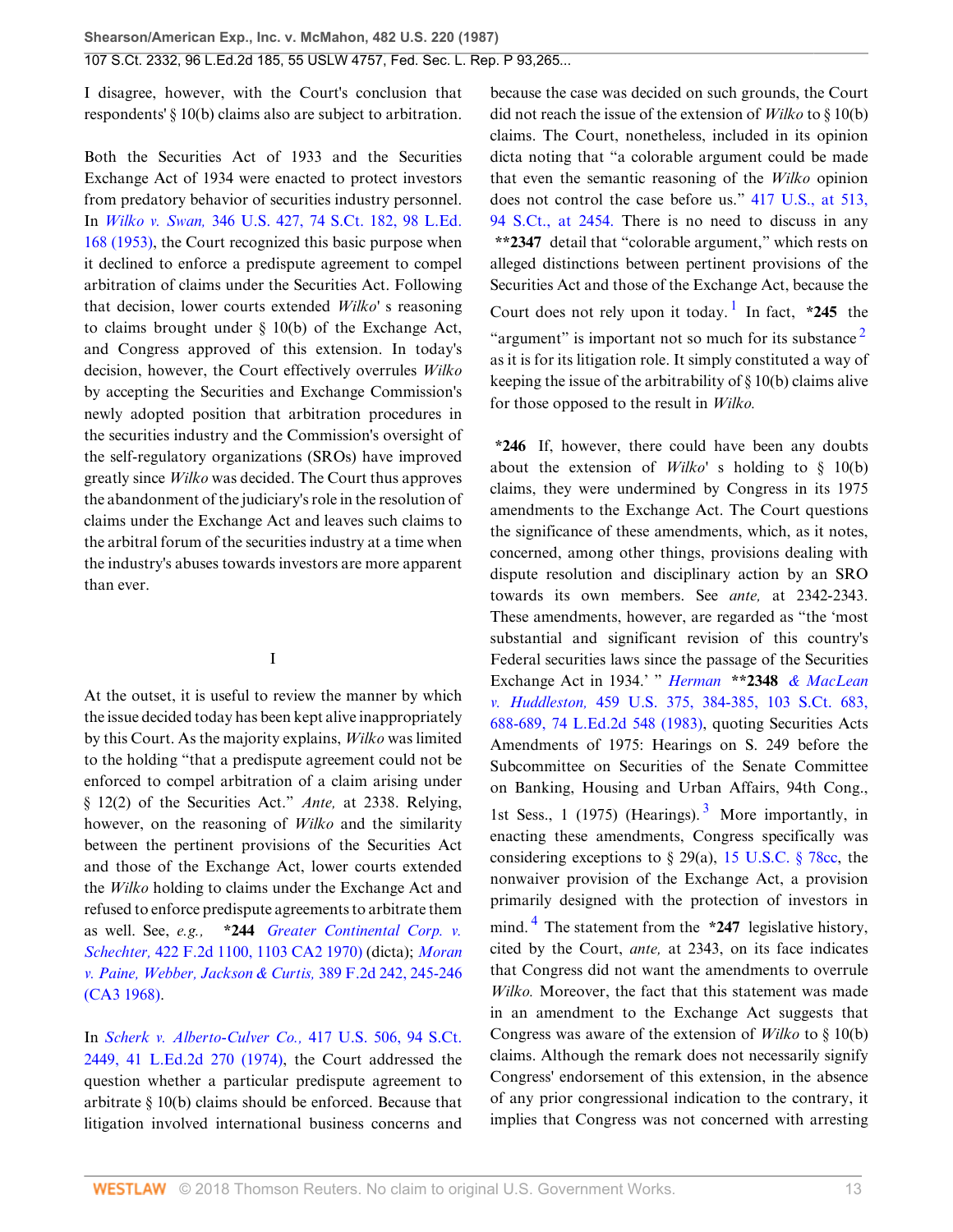<span id="page-13-0"></span>this trend.<sup>[5](#page-20-2)</sup> Such inaction during a wholesale revision of the securities laws, a revision designed to further investor protection, would argue in favor of Congress' approval of *Wilko* and its extension to § 10(b) claims. See *[Wolfe v. E.F.](http://www.westlaw.com/Link/Document/FullText?findType=Y&serNum=1986145518&pubNum=350&originatingDoc=Ic1e348109c1e11d991d0cc6b54f12d4d&refType=RP&fi=co_pp_sp_350_1037&originationContext=document&vr=3.0&rs=cblt1.0&transitionType=DocumentItem&contextData=(sc.UserEnteredCitation)#co_pp_sp_350_1037) Hutton & Co.,* [800 F.2d 1032, 1037-1038 \(CA11 1986\)](http://www.westlaw.com/Link/Document/FullText?findType=Y&serNum=1986145518&pubNum=350&originatingDoc=Ic1e348109c1e11d991d0cc6b54f12d4d&refType=RP&fi=co_pp_sp_350_1037&originationContext=document&vr=3.0&rs=cblt1.0&transitionType=DocumentItem&contextData=(sc.UserEnteredCitation)#co_pp_sp_350_1037) (en banc), cert. **\*248** pending, No. 86-1218; cf. *[Herman &](http://www.westlaw.com/Link/Document/FullText?findType=Y&serNum=1983104350&pubNum=708&originatingDoc=Ic1e348109c1e11d991d0cc6b54f12d4d&refType=RP&fi=co_pp_sp_708_688&originationContext=document&vr=3.0&rs=cblt1.0&transitionType=DocumentItem&contextData=(sc.UserEnteredCitation)#co_pp_sp_708_688) MacLean v. Huddleston,* [459 U.S., at 384-386, 103 S.Ct.,](http://www.westlaw.com/Link/Document/FullText?findType=Y&serNum=1983104350&pubNum=708&originatingDoc=Ic1e348109c1e11d991d0cc6b54f12d4d&refType=RP&fi=co_pp_sp_708_688&originationContext=document&vr=3.0&rs=cblt1.0&transitionType=DocumentItem&contextData=(sc.UserEnteredCitation)#co_pp_sp_708_688) [at 688-689](http://www.westlaw.com/Link/Document/FullText?findType=Y&serNum=1983104350&pubNum=708&originatingDoc=Ic1e348109c1e11d991d0cc6b54f12d4d&refType=RP&fi=co_pp_sp_708_688&originationContext=document&vr=3.0&rs=cblt1.0&transitionType=DocumentItem&contextData=(sc.UserEnteredCitation)#co_pp_sp_708_688).

One would have thought that, after these amendments, the matter of *Wilko'* s extension to Exchange Act claims at last would be uncontroversial. In the years following the *Scherk* decision, *all* the Courts of Appeals treating the issue so interpreted *[Wilko.](http://www.westlaw.com/Link/Document/FullText?findType=Y&serNum=1981125202&originatingDoc=Ic1e348109c1e11d991d0cc6b54f12d4d&refType=RP&originationContext=document&vr=3.0&rs=cblt1.0&transitionType=DocumentItem&contextData=(sc.UserEnteredCitation))* **\*\*2349** [6](#page-20-3) In *[Dean Witter](http://www.westlaw.com/Link/Document/FullText?findType=Y&serNum=1985110908&pubNum=708&originatingDoc=Ic1e348109c1e11d991d0cc6b54f12d4d&refType=RP&originationContext=document&vr=3.0&rs=cblt1.0&transitionType=DocumentItem&contextData=(sc.UserEnteredCitation)) Reynolds Inc. v. Byrd,* [470 U.S. 213, 105 S.Ct. 1238, 84](http://www.westlaw.com/Link/Document/FullText?findType=Y&serNum=1985110908&pubNum=708&originatingDoc=Ic1e348109c1e11d991d0cc6b54f12d4d&refType=RP&originationContext=document&vr=3.0&rs=cblt1.0&transitionType=DocumentItem&contextData=(sc.UserEnteredCitation)) [L.Ed.2d 158 \(1985\),](http://www.westlaw.com/Link/Document/FullText?findType=Y&serNum=1985110908&pubNum=708&originatingDoc=Ic1e348109c1e11d991d0cc6b54f12d4d&refType=RP&originationContext=document&vr=3.0&rs=cblt1.0&transitionType=DocumentItem&contextData=(sc.UserEnteredCitation)) this Court declined to address the extension issue, which was not before it, but recognized the development in the case law. *Id.,* [at 215, n. 1, 105](http://www.westlaw.com/Link/Document/FullText?findType=Y&serNum=1985110908&pubNum=708&originatingDoc=Ic1e348109c1e11d991d0cc6b54f12d4d&refType=RP&fi=co_pp_sp_708_1240&originationContext=document&vr=3.0&rs=cblt1.0&transitionType=DocumentItem&contextData=(sc.UserEnteredCitation)#co_pp_sp_708_1240) [S.Ct., at 1240, n. 1.](http://www.westlaw.com/Link/Document/FullText?findType=Y&serNum=1985110908&pubNum=708&originatingDoc=Ic1e348109c1e11d991d0cc6b54f12d4d&refType=RP&fi=co_pp_sp_708_1240&originationContext=document&vr=3.0&rs=cblt1.0&transitionType=DocumentItem&contextData=(sc.UserEnteredCitation)#co_pp_sp_708_1240) Yet, like a ghost reluctant to accept its eternal rest, the "colorable argument" surfaced again, this time in a concurring opinion. See *id.,* [at 224, 105 S.Ct.,](http://www.westlaw.com/Link/Document/FullText?findType=Y&serNum=1985110908&pubNum=708&originatingDoc=Ic1e348109c1e11d991d0cc6b54f12d4d&refType=RP&fi=co_pp_sp_708_1244&originationContext=document&vr=3.0&rs=cblt1.0&transitionType=DocumentItem&contextData=(sc.UserEnteredCitation)#co_pp_sp_708_1244) [at 1244](http://www.westlaw.com/Link/Document/FullText?findType=Y&serNum=1985110908&pubNum=708&originatingDoc=Ic1e348109c1e11d991d0cc6b54f12d4d&refType=RP&fi=co_pp_sp_708_1244&originationContext=document&vr=3.0&rs=cblt1.0&transitionType=DocumentItem&contextData=(sc.UserEnteredCitation)#co_pp_sp_708_1244) (WHITE, J.). That concurring opinion repeated the "argument," but with no more development than the *Scherk* Court had given it.<sup>[7](#page-20-4)</sup> Where there had been uniformity in **\*249** the lower courts before *Byrd,* there now appeared disharmony on the issue of the arbitrability of § 10(b) claims. [8](#page-21-0) And, as the Court observes, see *ante,* at 2336, we granted certiorari in this case to resolve this conflict among the Courts of Appeals.

## <span id="page-13-3"></span><span id="page-13-2"></span>II

There are essentially two problems with the Court's conclusion that predispute agreements to arbitrate § 10(b) claims may be enforced. First, the Court gives *Wilko* an overly narrow reading so that it can fit into the syllogism offered by the Commission and accepted by the Court, namely, (1) *Wilko* **\*250** was really a case concerning whether arbitration was adequate for the **\*\*2350** enforcement of the substantive provisions of the securities laws; (2) all of the *Wilko* Court's doubts as to arbitration's adequacy are outdated; (3) thus *Wilko* is no longer good law. See *ante,* at 2338, 2340-2341; Brief for Securities and Exchange Commission as *Amicus Curiae* 10. Second, the Court accepts uncritically petitioners' and the Commission's argument that the problems with arbitration, highlighted by the *Wilko* Court, either no longer exist or are not now viewed as problems by the Court. This acceptance primarily is based upon the Court's belief in the Commission's representations that its oversight of the SROs ensures the adequacy of arbitration.

## A

<span id="page-13-1"></span>I agree with the Court's observation that, in order to establish an exception to the Arbitration Act, [9 U.S.C.](http://www.westlaw.com/Link/Document/FullText?findType=L&pubNum=1000546&cite=9USCAS1&originatingDoc=Ic1e348109c1e11d991d0cc6b54f12d4d&refType=LQ&originationContext=document&vr=3.0&rs=cblt1.0&transitionType=DocumentItem&contextData=(sc.UserEnteredCitation)) § 1 *[et seq.](http://www.westlaw.com/Link/Document/FullText?findType=L&pubNum=1000546&cite=9USCAS1&originatingDoc=Ic1e348109c1e11d991d0cc6b54f12d4d&refType=LQ&originationContext=document&vr=3.0&rs=cblt1.0&transitionType=DocumentItem&contextData=(sc.UserEnteredCitation))*, for a class of statutory claims, there must be "an intention discernible from the text, history, or purposes of the statute." *Ante,* at 2338. Where the Court first goes wrong, however, is in its failure to acknowledge that the Exchange Act, like the Securities Act, constitutes such an exception. This failure is made possible only by the unduly narrow reading of *Wilko* that ignores the Court's determination there that the Securities Act *was* an exception to the Arbitration Act. The Court's reading is particularly startling because it is in direct contradiction to the interpretation of *Wilko* given by the Court in *[Mitsubishi Motors Corp. v. Soler Chrysler-Plymouth, Inc.,](http://www.westlaw.com/Link/Document/FullText?findType=Y&serNum=1985133734&pubNum=708&originatingDoc=Ic1e348109c1e11d991d0cc6b54f12d4d&refType=RP&originationContext=document&vr=3.0&rs=cblt1.0&transitionType=DocumentItem&contextData=(sc.UserEnteredCitation))* [473 U.S. 614, 105 S.Ct. 3346, 87 L.Ed.2d 444 \(1985\),](http://www.westlaw.com/Link/Document/FullText?findType=Y&serNum=1985133734&pubNum=708&originatingDoc=Ic1e348109c1e11d991d0cc6b54f12d4d&refType=RP&originationContext=document&vr=3.0&rs=cblt1.0&transitionType=DocumentItem&contextData=(sc.UserEnteredCitation)) a decision on which the Court relies for its strong statement of a federal policy in favor of arbitration. But we observed in *Mitsubishi:*

"Just as it is the congressional policy manifested in the Federal Arbitration Act that requires courts liberally to construe the scope of arbitration agreements covered by that Act, it is the congressional intention expressed in some other statute on which the courts must rely to identify any category of claims as to which agreements to arbitrate **\*251** will be held unenforceable. See *Wilko v. Swan,* [346 U.S., at 434-435 \[74 S.Ct., at](http://www.westlaw.com/Link/Document/FullText?findType=Y&serNum=1953121062&pubNum=708&originatingDoc=Ic1e348109c1e11d991d0cc6b54f12d4d&refType=RP&fi=co_pp_sp_708_186&originationContext=document&vr=3.0&rs=cblt1.0&transitionType=DocumentItem&contextData=(sc.UserEnteredCitation)#co_pp_sp_708_186) [186-187\]](http://www.westlaw.com/Link/Document/FullText?findType=Y&serNum=1953121062&pubNum=708&originatingDoc=Ic1e348109c1e11d991d0cc6b54f12d4d&refType=RP&fi=co_pp_sp_708_186&originationContext=document&vr=3.0&rs=cblt1.0&transitionType=DocumentItem&contextData=(sc.UserEnteredCitation)#co_pp_sp_708_186).... We must assume that if Congress intended the substantive protection afforded by a given statute to include protection against waiver of the right to a judicial forum, that intention will be deducible from text or legislative history. See *Wilko v. Swan, supra.*" *[Id.,](http://www.westlaw.com/Link/Document/FullText?findType=Y&serNum=1985133734&pubNum=708&originatingDoc=Ic1e348109c1e11d991d0cc6b54f12d4d&refType=RP&fi=co_pp_sp_708_3354&originationContext=document&vr=3.0&rs=cblt1.0&transitionType=DocumentItem&contextData=(sc.UserEnteredCitation)#co_pp_sp_708_3354)* at [627-628, 105 S.Ct., at 3354.](http://www.westlaw.com/Link/Document/FullText?findType=Y&serNum=1985133734&pubNum=708&originatingDoc=Ic1e348109c1e11d991d0cc6b54f12d4d&refType=RP&fi=co_pp_sp_708_3354&originationContext=document&vr=3.0&rs=cblt1.0&transitionType=DocumentItem&contextData=(sc.UserEnteredCitation)#co_pp_sp_708_3354)

Such language clearly suggests that, in *Mitsubishi,* we viewed *Wilko* as holding that the text and legislative history of the Securities Act-not general problems with arbitration-established that the Securities Act constituted an exception to the Arbitration Act. In a surprising display of logic, the Court uses *Mitsubishi* as support for the virtues of arbitration and thus as a means for undermining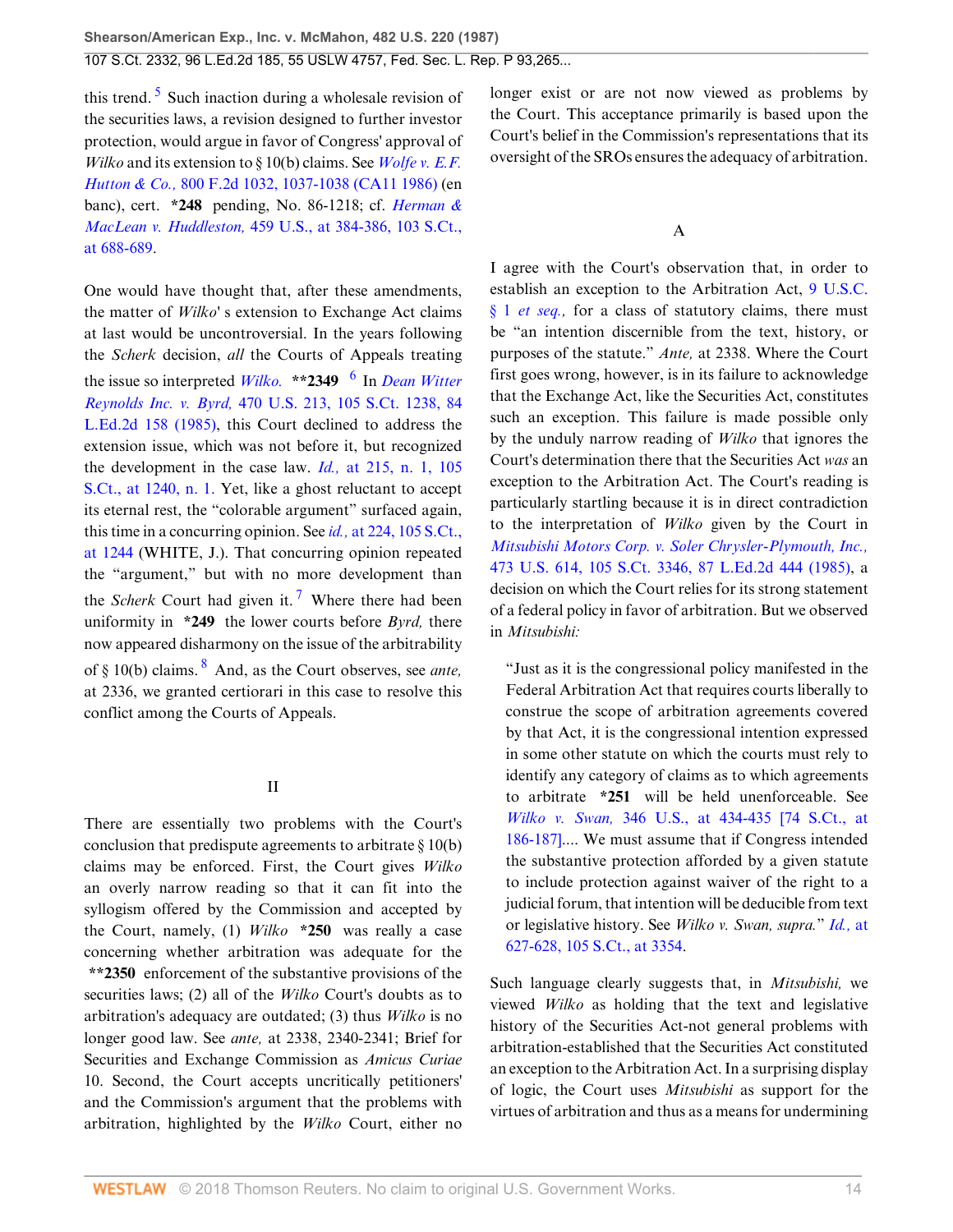*Wilko'* s holding, but fails to take into account the most pertinent language in *Mitsubishi.*

It is not necessary to rely just on the statement in *Mitsubishi* to realize that in *Wilko* the Court had before it the issue of congressional intent to exempt statutory claims from the reach of the Arbitration Act. One has only to reread the *Wilko* opinion without the constricted vision of the Court. The Court's misreading is possible because, while extolling the policies of the Arbitration Act, it is insensitive to, and disregards the policies of, the Securities Act. This Act was passed in 1933, eight years *after* the Arbitration Act of 1925, see 43 Stat. 883, and in response to the market crash of 1929. The Act was designed to remedy abuses in the securities industry, particularly fraud and misrepresentation by securitiesindustry personnel, that had contributed to that disastrous event. See Malcolm & Segall 730-731. It had as its main goal investor protection, which took the form of an effort to place investors on an equal footing with those in the securities industry by promoting full disclosure of information on investments. See L. Loss, Fundamentals of Securities Regulation 36 (1983).

**\*252 \*\*2351** The Court in *Wilko* recognized the policy of investor protection in the Securities Act. It was this recognition that animated its discussion of whether § 14, 48 Stat. 84, [15 U.S.C. § 77n](http://www.westlaw.com/Link/Document/FullText?findType=L&pubNum=1000546&cite=15USCAS77N&originatingDoc=Ic1e348109c1e11d991d0cc6b54f12d4d&refType=LQ&originationContext=document&vr=3.0&rs=cblt1.0&transitionType=DocumentItem&contextData=(sc.UserEnteredCitation)), the nonwaiver provision of the Securities Act, applied to § 22(a), 48 Stat. 86, as amended, [15 U.S.C. § 77v\(a\),](http://www.westlaw.com/Link/Document/FullText?findType=L&pubNum=1000546&cite=15USCAS77V&originatingDoc=Ic1e348109c1e11d991d0cc6b54f12d4d&refType=RB&originationContext=document&vr=3.0&rs=cblt1.0&transitionType=DocumentItem&contextData=(sc.UserEnteredCitation)#co_pp_8b3b0000958a4) the provision that gave an investor a judicial forum for the resolution of securities disputes. In the Court's words, the Securities Act, "[d]esigned to protect investors, ... requires issuers, underwriters, and dealers to make full and fair disclosure of the character of securities sold in interstate and foreign commerce and to prevent fraud in their sale." [346 U.S., at 431, 74](http://www.westlaw.com/Link/Document/FullText?findType=Y&serNum=1953121062&pubNum=708&originatingDoc=Ic1e348109c1e11d991d0cc6b54f12d4d&refType=RP&fi=co_pp_sp_708_184&originationContext=document&vr=3.0&rs=cblt1.0&transitionType=DocumentItem&contextData=(sc.UserEnteredCitation)#co_pp_sp_708_184) [S.Ct., at 184.](http://www.westlaw.com/Link/Document/FullText?findType=Y&serNum=1953121062&pubNum=708&originatingDoc=Ic1e348109c1e11d991d0cc6b54f12d4d&refType=RP&fi=co_pp_sp_708_184&originationContext=document&vr=3.0&rs=cblt1.0&transitionType=DocumentItem&contextData=(sc.UserEnteredCitation)#co_pp_sp_708_184) The Court then noted that, to promote this policy in the Act, Congress had designed an elaborate statutory structure: it gave investors a "special right" of suit under § 12(2); they could bring the suit in federal or state court pursuant to  $\S 22(a)$ ; and, if brought in federal court, there were numerous procedural advantages, such as nationwide service of process. *Ibid.* In reasoning that a predispute agreement to arbitrate  $\S 12(2)$  claims would constitute a "waiver" of a provision of the Act, *i.e.,* the right to the judicial forum embodied in § 22(a), the Court specifically referred to the policy of investor protection underlying the Act:

"While a buyer and seller of securities, under some circumstances, may deal at arm's length on equal terms, it is clear that the Securities Act was drafted with an eye to the disadvantages under which buyers labor. Issuers of and dealers in securities have better opportunities to investigate and appraise the prospective earnings and business plans affecting securities than buyers. It is therefore reasonable for Congress to put buyers of securities covered by that Act on a different basis from other purchasers.

"When the security buyer, prior to any violation of the Securities Act, waives his right to sue in courts, he gives up more than would a participant in other business transactions. The security buyer has a wider choice of courts **\*253** and venue. He thus surrenders one of the advantages the Act gives him and surrenders it at a time when he is less able to judge the weight of the handicap the Securities Act places upon his adversary." *[Id.,](http://www.westlaw.com/Link/Document/FullText?findType=Y&serNum=1953121062&pubNum=708&originatingDoc=Ic1e348109c1e11d991d0cc6b54f12d4d&refType=RP&fi=co_pp_sp_708_186&originationContext=document&vr=3.0&rs=cblt1.0&transitionType=DocumentItem&contextData=(sc.UserEnteredCitation)#co_pp_sp_708_186)* at [435, 74 S.Ct., at 186-187.](http://www.westlaw.com/Link/Document/FullText?findType=Y&serNum=1953121062&pubNum=708&originatingDoc=Ic1e348109c1e11d991d0cc6b54f12d4d&refType=RP&fi=co_pp_sp_708_186&originationContext=document&vr=3.0&rs=cblt1.0&transitionType=DocumentItem&contextData=(sc.UserEnteredCitation)#co_pp_sp_708_186)

In the Court's view, the express language, legislative history, and purposes of the Securities Act all made predispute agreements to arbitrate § 12(2) claims unenforceable despite the presence of the Arbitration  $Act.$ <sup>[9](#page-21-1)</sup>

<span id="page-14-0"></span>**\*254 \*\*2352** Accordingly, the Court seriously errs when it states that the result in *Wilko* turned only on the perceived inadequacy of arbitration for the enforcement of § 12(2) claims. It is true that the *Wilko* Court discussed the inadequacies of this process, [346 U.S., at 435-437, 74](http://www.westlaw.com/Link/Document/FullText?findType=Y&serNum=1953121062&pubNum=708&originatingDoc=Ic1e348109c1e11d991d0cc6b54f12d4d&refType=RP&fi=co_pp_sp_708_186&originationContext=document&vr=3.0&rs=cblt1.0&transitionType=DocumentItem&contextData=(sc.UserEnteredCitation)#co_pp_sp_708_186) [S.Ct., at 186-188,](http://www.westlaw.com/Link/Document/FullText?findType=Y&serNum=1953121062&pubNum=708&originatingDoc=Ic1e348109c1e11d991d0cc6b54f12d4d&refType=RP&fi=co_pp_sp_708_186&originationContext=document&vr=3.0&rs=cblt1.0&transitionType=DocumentItem&contextData=(sc.UserEnteredCitation)#co_pp_sp_708_186) and that this discussion constituted one ground for the Court's decision. The discussion, however, occurred *after* the Court had concluded that the language, legislative history, and purposes of the Securities Act mandated an exception to the Arbitration Act for these securities claims.

The Court's decision in *Scherk* is consistent with this reading of *Wilko,* despite the Court's suggestion to the contrary. See *ante,* at 2338. Indeed, in reading *Scherk* as a case turning on the adequacy of arbitration, the Court completely ignores the central thrust of that decision. As the Court itself notes, *ante,* at 2338, in *Scherk* the Court *assumed* that *Wilko'* s prohibition on enforcing predispute arbitration agreements ordinarily would extend to § 10(b) claims, such as those at issue in *Scherk.* The *Scherk* Court relied on a crucial difference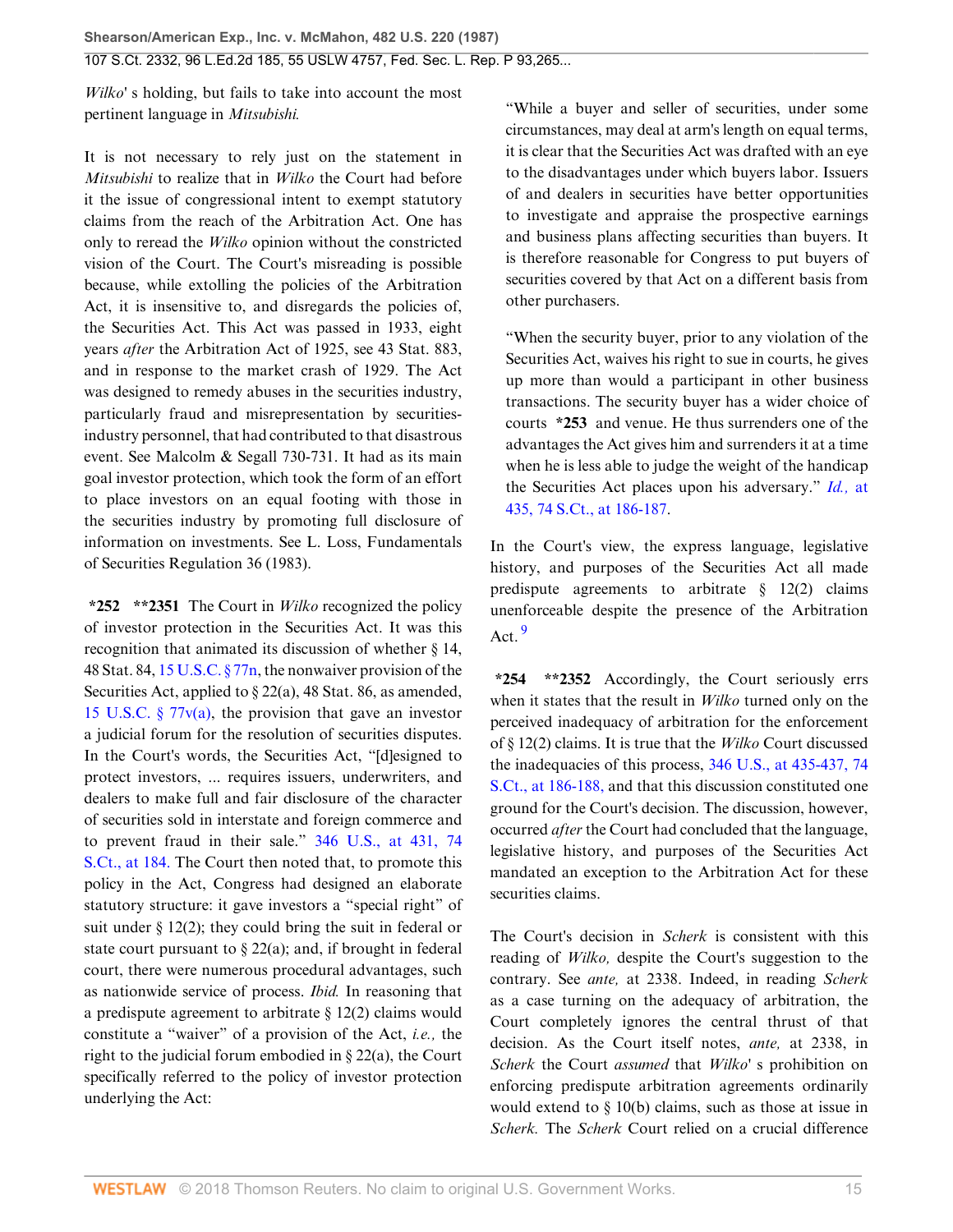between the international business situation presented to it and that before the Court in *Wilko,* where the laws of the United States, particularly the securities laws, clearly governed the dispute. *Scherk,* in contrast, presented **\*255** a multinational conflict-of-laws puzzle. [10](#page-21-2) In such a situation, the Court observed, a contract provision setting forth a particular forum and the law to apply for possible disputes was "an almost indispensable precondition to achievement of the orderliness and predictability essential to any international business transaction." [417 U.S., at](http://www.westlaw.com/Link/Document/FullText?findType=Y&serNum=1974127217&pubNum=708&originatingDoc=Ic1e348109c1e11d991d0cc6b54f12d4d&refType=RP&fi=co_pp_sp_708_2455&originationContext=document&vr=3.0&rs=cblt1.0&transitionType=DocumentItem&contextData=(sc.UserEnteredCitation)#co_pp_sp_708_2455) [516, 94 S.Ct., at 2455.](http://www.westlaw.com/Link/Document/FullText?findType=Y&serNum=1974127217&pubNum=708&originatingDoc=Ic1e348109c1e11d991d0cc6b54f12d4d&refType=RP&fi=co_pp_sp_708_2455&originationContext=document&vr=3.0&rs=cblt1.0&transitionType=DocumentItem&contextData=(sc.UserEnteredCitation)#co_pp_sp_708_2455) Indeed, the Court thought that failure to enforce such an agreement to arbitrate in this international context would encourage companies to file suits in countries where the law was most favorable to them, which "would surely damage the fabric of international commerce and trade, and imperil the willingness and ability of businessmen to enter into international commercial agreements." *Id.,* [at 517, 94](http://www.westlaw.com/Link/Document/FullText?findType=Y&serNum=1974127217&pubNum=708&originatingDoc=Ic1e348109c1e11d991d0cc6b54f12d4d&refType=RP&fi=co_pp_sp_708_2456&originationContext=document&vr=3.0&rs=cblt1.0&transitionType=DocumentItem&contextData=(sc.UserEnteredCitation)#co_pp_sp_708_2456) [S.Ct., at 2456.](http://www.westlaw.com/Link/Document/FullText?findType=Y&serNum=1974127217&pubNum=708&originatingDoc=Ic1e348109c1e11d991d0cc6b54f12d4d&refType=RP&fi=co_pp_sp_708_2456&originationContext=document&vr=3.0&rs=cblt1.0&transitionType=DocumentItem&contextData=(sc.UserEnteredCitation)#co_pp_sp_708_2456) Accordingly, the *Scherk* decision *turned* on the special nature of agreements to arbitrate in the international commercial context.<sup>[11](#page-22-0)</sup>

**\*256 \*\*2353** In light of a proper reading of *Wilko,* the pertinent question then becomes whether the language, legislative history, and purposes of the Exchange Act call for an exception to the Arbitration Act for § 10(b) claims. The Exchange Act waiver provision is virtually identical to that of the Securities Act.  $\frac{12}{1}$  $\frac{12}{1}$  $\frac{12}{1}$  More importantly, the same concern with investor protection that motivated the Securities Act is evident in the Exchange Act, although the latter, in contrast to the former, is aimed at trading in the secondary securities market. See *[Ernst & Ernst](http://www.westlaw.com/Link/Document/FullText?findType=Y&serNum=1976142348&pubNum=708&originatingDoc=Ic1e348109c1e11d991d0cc6b54f12d4d&refType=RP&fi=co_pp_sp_708_1382&originationContext=document&vr=3.0&rs=cblt1.0&transitionType=DocumentItem&contextData=(sc.UserEnteredCitation)#co_pp_sp_708_1382) v. Hochfelder,* [425 U.S. 185, 195, 96 S.Ct. 1375, 1382,](http://www.westlaw.com/Link/Document/FullText?findType=Y&serNum=1976142348&pubNum=708&originatingDoc=Ic1e348109c1e11d991d0cc6b54f12d4d&refType=RP&fi=co_pp_sp_708_1382&originationContext=document&vr=3.0&rs=cblt1.0&transitionType=DocumentItem&contextData=(sc.UserEnteredCitation)#co_pp_sp_708_1382) [47 L.Ed.2d 668 \(1976\)](http://www.westlaw.com/Link/Document/FullText?findType=Y&serNum=1976142348&pubNum=708&originatingDoc=Ic1e348109c1e11d991d0cc6b54f12d4d&refType=RP&fi=co_pp_sp_708_1382&originationContext=document&vr=3.0&rs=cblt1.0&transitionType=DocumentItem&contextData=(sc.UserEnteredCitation)#co_pp_sp_708_1382). We have recognized that both Acts were designed with this common purpose in mind. See *id.,* [at 206, 96 S.Ct., at 1387](http://www.westlaw.com/Link/Document/FullText?findType=Y&serNum=1976142348&pubNum=708&originatingDoc=Ic1e348109c1e11d991d0cc6b54f12d4d&refType=RP&fi=co_pp_sp_708_1387&originationContext=document&vr=3.0&rs=cblt1.0&transitionType=DocumentItem&contextData=(sc.UserEnteredCitation)#co_pp_sp_708_1387) ("The 1933 and 1934 Acts constitute interrelated components of the federal regulatory scheme governing transactions in securities"). Indeed, the application of both Acts to the same conduct, see Brown, Shell, & Tyson 16, suggests that they have the same basic goal. And we have approved a cumulative construction of remedies under the securities Acts to promote the maximum possible protection of investors. See *[Herman & MacLean v. Huddleston,](http://www.westlaw.com/Link/Document/FullText?findType=Y&serNum=1983104350&pubNum=708&originatingDoc=Ic1e348109c1e11d991d0cc6b54f12d4d&refType=RP&fi=co_pp_sp_708_688&originationContext=document&vr=3.0&rs=cblt1.0&transitionType=DocumentItem&contextData=(sc.UserEnteredCitation)#co_pp_sp_708_688)* 459 U.S., at [384-385, 103 S.Ct., at 688-689.](http://www.westlaw.com/Link/Document/FullText?findType=Y&serNum=1983104350&pubNum=708&originatingDoc=Ic1e348109c1e11d991d0cc6b54f12d4d&refType=RP&fi=co_pp_sp_708_688&originationContext=document&vr=3.0&rs=cblt1.0&transitionType=DocumentItem&contextData=(sc.UserEnteredCitation)#co_pp_sp_708_688) [13](#page-22-2)

In sum, the same reasons that led the Court to find an exception to the Arbitration Act for § 12(2) claims exist for

<span id="page-15-0"></span>**\*257** § 10(b) claims as well. It is clear that *Wilko,* when properly read, governs the instant case and mandates that a predispute arbitration agreement should not be enforced as to  $\S$  10(b) claims.

## <span id="page-15-4"></span>B

Even if I were to accept the Court's narrow reading of *Wilko,* as a case dealing only with the inadequacies of arbitration in 1953,  $14$  I do not think that this case should be resolved differently today so long as the policy of investor protection is given proper consideration in the analysis. Despite improvements in the process of arbitration and changes in the judicial attitude towards it, several aspects of arbitration that were seen by the *Wilko* court to be inimical to the policy of investor protection still remain. Moreover, I have serious reservations about the Commission's contention that its oversight of the SROs' arbitration procedures will ensure that the process is adequate to protect an investor's rights under the securities Acts.

<span id="page-15-2"></span><span id="page-15-1"></span>As the Court observes, *ante,* at 2339-2340, in *Wilko* the Court was disturbed by several characteristics of arbitration that **\*\*2354** made such a process inadequate to safeguard the special position in which the Securities Act had placed the investor. The Court concluded that judicial review of the arbitrators' application of the securities laws would be difficult because arbitrators were required neither to give the reasons for their decisions nor to make a complete record of their proceedings. See [346](http://www.westlaw.com/Link/Document/FullText?findType=Y&serNum=1953121062&pubNum=708&originatingDoc=Ic1e348109c1e11d991d0cc6b54f12d4d&refType=RP&fi=co_pp_sp_708_187&originationContext=document&vr=3.0&rs=cblt1.0&transitionType=DocumentItem&contextData=(sc.UserEnteredCitation)#co_pp_sp_708_187) [U.S., at 436, 74 S.Ct., at 187.](http://www.westlaw.com/Link/Document/FullText?findType=Y&serNum=1953121062&pubNum=708&originatingDoc=Ic1e348109c1e11d991d0cc6b54f12d4d&refType=RP&fi=co_pp_sp_708_187&originationContext=document&vr=3.0&rs=cblt1.0&transitionType=DocumentItem&contextData=(sc.UserEnteredCitation)#co_pp_sp_708_187) The Court also observed that the grounds for vacating an arbitration award were limited. The Court noted that, under the Arbitration Act, there were only **\*258** four grounds for vacation of an award: fraud in procuring the award, partiality on the part of arbitrators, gross misconduct by arbitrators, and the failure of arbitrators to render a final decision. *[Id.,](http://www.westlaw.com/Link/Document/FullText?findType=Y&serNum=1953121062&pubNum=708&originatingDoc=Ic1e348109c1e11d991d0cc6b54f12d4d&refType=RP&fi=co_pp_sp_708_187&originationContext=document&vr=3.0&rs=cblt1.0&transitionType=DocumentItem&contextData=(sc.UserEnteredCitation)#co_pp_sp_708_187)* [at 436, n. 22, 74 S.Ct., at 187, n. 22,](http://www.westlaw.com/Link/Document/FullText?findType=Y&serNum=1953121062&pubNum=708&originatingDoc=Ic1e348109c1e11d991d0cc6b54f12d4d&refType=RP&fi=co_pp_sp_708_187&originationContext=document&vr=3.0&rs=cblt1.0&transitionType=DocumentItem&contextData=(sc.UserEnteredCitation)#co_pp_sp_708_187) quoting [9 U.S.C. §](http://www.westlaw.com/Link/Document/FullText?findType=L&pubNum=1000546&cite=9USCAS10&originatingDoc=Ic1e348109c1e11d991d0cc6b54f12d4d&refType=LQ&originationContext=document&vr=3.0&rs=cblt1.0&transitionType=DocumentItem&contextData=(sc.UserEnteredCitation)) [10 \(1952 Ed., Supp. V\)](http://www.westlaw.com/Link/Document/FullText?findType=L&pubNum=1000546&cite=9USCAS10&originatingDoc=Ic1e348109c1e11d991d0cc6b54f12d4d&refType=LQ&originationContext=document&vr=3.0&rs=cblt1.0&transitionType=DocumentItem&contextData=(sc.UserEnteredCitation)). The arbitrators' interpretation of the law would be subject to judicial review only under the "manifest disregard" standard. [346 U.S., at 436, 74 S.Ct.,](http://www.westlaw.com/Link/Document/FullText?findType=Y&serNum=1953121062&pubNum=708&originatingDoc=Ic1e348109c1e11d991d0cc6b54f12d4d&refType=RP&fi=co_pp_sp_708_187&originationContext=document&vr=3.0&rs=cblt1.0&transitionType=DocumentItem&contextData=(sc.UserEnteredCitation)#co_pp_sp_708_187) [at 187.](http://www.westlaw.com/Link/Document/FullText?findType=Y&serNum=1953121062&pubNum=708&originatingDoc=Ic1e348109c1e11d991d0cc6b54f12d4d&refType=RP&fi=co_pp_sp_708_187&originationContext=document&vr=3.0&rs=cblt1.0&transitionType=DocumentItem&contextData=(sc.UserEnteredCitation)#co_pp_sp_708_187)

<span id="page-15-3"></span>The Court today appears to argue that the *Wilko* Court's assessment of arbitration's inadequacy is outdated, first, because arbitration has improved since 1953, and, second, because the Court no longer considers the criticisms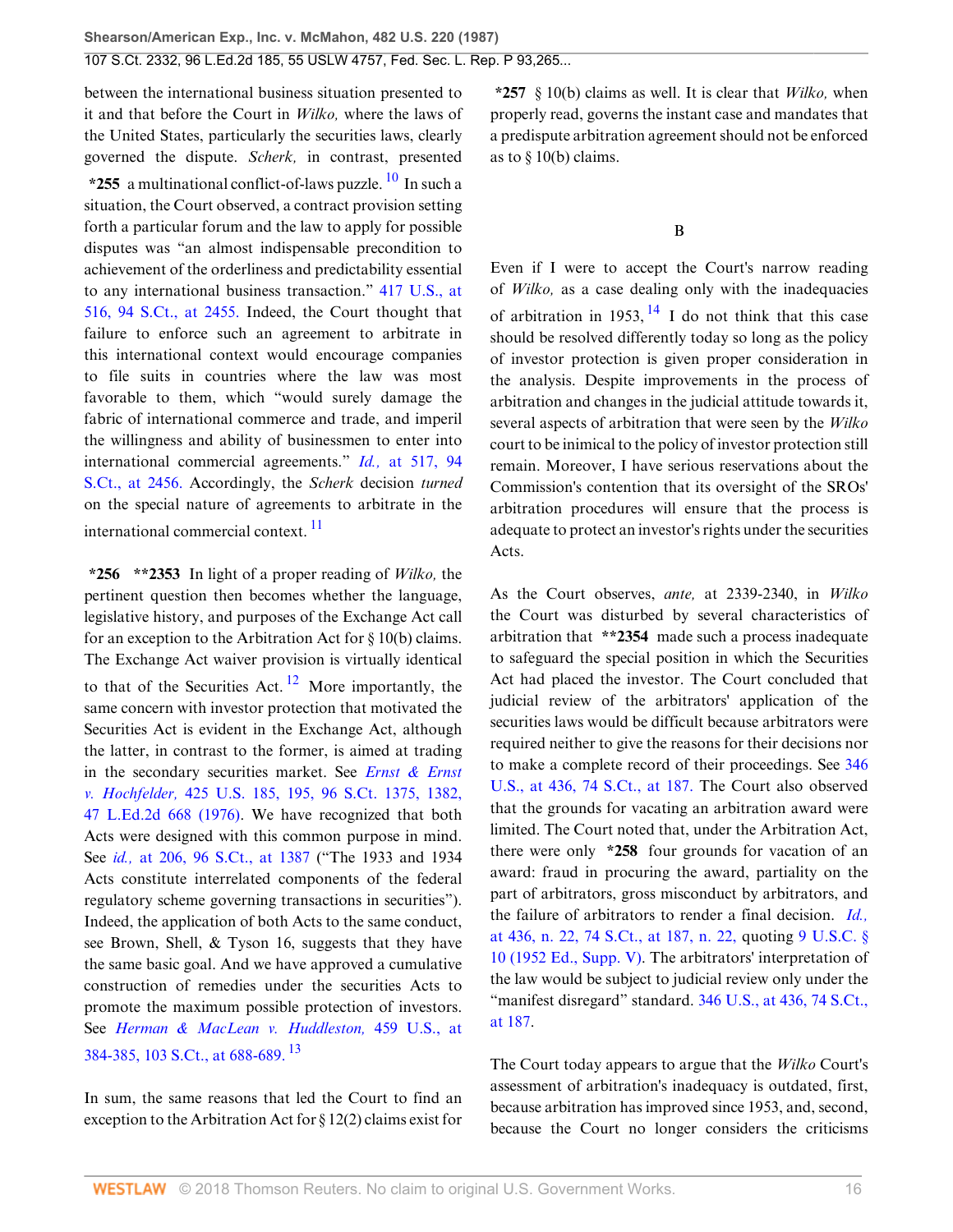107 S.Ct. 2332, 96 L.Ed.2d 185, 55 USLW 4757, Fed. Sec. L. Rep. P 93,265...

<span id="page-16-0"></span>of arbitration made in *Wilko* to be valid reasons why statutory claims, such as those under  $\S 10(b)$ , should not be sent to arbitration.  $^{15}$  $^{15}$  $^{15}$  It is true that arbitration procedures in the securities industry have improved since *Wilko's* day. Of particular importance has been the development of a code of arbitration by the Commission with the assistance of representatives of the securities industry and the public. See Uniform Code of Arbitration, Exh. C, Fifth Report of the Securities Industry Conference on Arbitration 29 (Apr. 1986) (Fifth SICA Report).  $16$ 

<span id="page-16-2"></span>**\*259** Even those who favor the arbitration of securities claims do not contend, however, that arbitration has changed so significantly as to eliminate the essential characteristics noted by the *Wilko* Court. Indeed, proponents of arbitration would not see these characteristics as "problems," because, in their view, the characteristics permit the unique "streamlined" nature of the arbitral process. As at the time of *Wilko,* preparation of a record of arbitration proceedings is not invariably required today. [17](#page-22-6) Moreover, arbitrators are not bound by precedent and are actually discouraged by their associations from giving reasons for a decision. See R. Coulson, Business Arbitration-What You Need to Know 29 (3d ed. 1986) ("Written opinions can be dangerous because they identify targets for the losing party to attack"); see also Duke **\*\*2355** Note 553; [Fletcher](http://www.westlaw.com/Link/Document/FullText?findType=Y&serNum=0295756286&pubNum=0122624&originatingDoc=Ic1e348109c1e11d991d0cc6b54f12d4d&refType=TS&originationContext=document&vr=3.0&rs=cblt1.0&transitionType=DocumentItem&contextData=(sc.UserEnteredCitation)) [456](http://www.westlaw.com/Link/Document/FullText?findType=Y&serNum=0295756286&pubNum=0122624&originatingDoc=Ic1e348109c1e11d991d0cc6b54f12d4d&refType=TS&originationContext=document&vr=3.0&rs=cblt1.0&transitionType=DocumentItem&contextData=(sc.UserEnteredCitation))[-457](http://www.westlaw.com/Link/Document/FullText?findType=Y&serNum=0295756287&pubNum=0122624&originatingDoc=Ic1e348109c1e11d991d0cc6b54f12d4d&refType=TS&originationContext=document&vr=3.0&rs=cblt1.0&transitionType=DocumentItem&contextData=(sc.UserEnteredCitation)). Judicial review is still substantially limited to the four grounds listed in  $\S$  10 of the Arbitration Act and to the concept of "manifest disregard" of the law. See, *e.g., [French v. Merrill Lynch, Pierce, Fenner & Smith, Inc.,](http://www.westlaw.com/Link/Document/FullText?findType=Y&serNum=1986111726&pubNum=350&originatingDoc=Ic1e348109c1e11d991d0cc6b54f12d4d&refType=RP&fi=co_pp_sp_350_906&originationContext=document&vr=3.0&rs=cblt1.0&transitionType=DocumentItem&contextData=(sc.UserEnteredCitation)#co_pp_sp_350_906)* [784 F.2d 902, 906 \(CA9 1986\)](http://www.westlaw.com/Link/Document/FullText?findType=Y&serNum=1986111726&pubNum=350&originatingDoc=Ic1e348109c1e11d991d0cc6b54f12d4d&refType=RP&fi=co_pp_sp_350_906&originationContext=document&vr=3.0&rs=cblt1.0&transitionType=DocumentItem&contextData=(sc.UserEnteredCitation)#co_pp_sp_350_906), citing *[Swift Industries,](http://www.westlaw.com/Link/Document/FullText?findType=Y&serNum=1972112004&pubNum=350&originatingDoc=Ic1e348109c1e11d991d0cc6b54f12d4d&refType=RP&fi=co_pp_sp_350_1131&originationContext=document&vr=3.0&rs=cblt1.0&transitionType=DocumentItem&contextData=(sc.UserEnteredCitation)#co_pp_sp_350_1131) [Inc. v. Botany Industries, Inc.,](http://www.westlaw.com/Link/Document/FullText?findType=Y&serNum=1972112004&pubNum=350&originatingDoc=Ic1e348109c1e11d991d0cc6b54f12d4d&refType=RP&fi=co_pp_sp_350_1131&originationContext=document&vr=3.0&rs=cblt1.0&transitionType=DocumentItem&contextData=(sc.UserEnteredCitation)#co_pp_sp_350_1131)* 466 F.2d 1125, 1131 (CA3 [1972\)](http://www.westlaw.com/Link/Document/FullText?findType=Y&serNum=1972112004&pubNum=350&originatingDoc=Ic1e348109c1e11d991d0cc6b54f12d4d&refType=RP&fi=co_pp_sp_350_1131&originationContext=document&vr=3.0&rs=cblt1.0&transitionType=DocumentItem&contextData=(sc.UserEnteredCitation)#co_pp_sp_350_1131) (an arbitrator's decision must be upheld unless it is " 'completely irrational' "). [18](#page-22-7)

<span id="page-16-3"></span>**\*260** The Court's "mistrust" of arbitration may have given way recently to an acceptance of this process, not only because of the improvements in arbitration, but also because of the Court's present assumption that the distinctive features of arbitration, its more quick and economical resolution of claims, do not render it inherently inadequate for the resolution of statutory claims. See *[Mitsubishi Motors Corp. v. Soler Chrysler-](http://www.westlaw.com/Link/Document/FullText?findType=Y&serNum=1985133734&pubNum=708&originatingDoc=Ic1e348109c1e11d991d0cc6b54f12d4d&refType=RP&fi=co_pp_sp_708_3357&originationContext=document&vr=3.0&rs=cblt1.0&transitionType=DocumentItem&contextData=(sc.UserEnteredCitation)#co_pp_sp_708_3357)Plymouth, Inc.,* [473 U.S., at 633, 105 S.Ct., at 3357.](http://www.westlaw.com/Link/Document/FullText?findType=Y&serNum=1985133734&pubNum=708&originatingDoc=Ic1e348109c1e11d991d0cc6b54f12d4d&refType=RP&fi=co_pp_sp_708_3357&originationContext=document&vr=3.0&rs=cblt1.0&transitionType=DocumentItem&contextData=(sc.UserEnteredCitation)#co_pp_sp_708_3357) Such reasoning, however, should prevail only in the absence of the congressional policy that places the statutory claimant in a special position with respect to possible violators of

his statutory rights. As even the most ardent supporter of arbitration would recognize, the arbitral process *at best* places the investor on an equal footing with the securitiesindustry personnel against whom the claims are brought.

<span id="page-16-4"></span><span id="page-16-1"></span>Furthermore, there remains the danger that, *at worst,* compelling an investor to arbitrate securities claims puts him in a forum controlled by the securities industry. This result directly contradicts the goal of both securities Acts to free the investor from the control of the market professional. The Uniform Code provides some safeguards  $19$  but despite them, and indeed because of the background of the arbitrators, the investor has the impression, frequently justified, that his claims are being judged by a forum composed of individuals sympathetic to the securities industry and not drawn **\*261** from the public. It is generally recognized that the codes do not define who falls into the category "not from the securities industry." Brown, Shell, & Tyson 35, and n. 94; Katsoris 309-312. Accordingly, it is often possible for the "public" arbitrators to be attorneys or consultants whose clients have been exchange members or SROs. See Panel of Arbitrators 1987-1988, CCH American Stock Exchange Guide 158-160 (1987) (71 out of 116 "public" arbitrators are lawyers). The uniform opposition of investors to compelled arbitration and the overwhelming support of the securities industry for the process suggest that there must be *some* truth to the investors' belief that the securities industry has an advantage in a forum under its own control. See N.Y. Times, Mar. 29, 1987, [section 3](http://www.westlaw.com/Link/Document/FullText?findType=L&pubNum=1000546&cite=9USCAS3&originatingDoc=Ic1e348109c1e11d991d0cc6b54f12d4d&refType=LQ&originationContext=document&vr=3.0&rs=cblt1.0&transitionType=DocumentItem&contextData=(sc.UserEnteredCitation)), p. 8, col. 1 (statement of Sheldon H. Elsen, Chairman, American Bar Association Task Force on Securities Arbitration: "The houses basically like the present system because they own the stacked deck").  $20$ 

<span id="page-16-5"></span>**\*\*2356** More surprising than the Court's acceptance of the present adequacy of arbitration for the resolution of securities claims is its confidence in the Commission's oversight of the arbitration procedures of the SROs to ensure this adequacy. Such confidence amounts to a wholesale acceptance of the Commission's *present* position that this oversight undermines the force of *Wilko* and that arbitration therefore should be compelled because the Commission has supervisory authority **\*262** over the SROs' arbitration procedures. The Court, however, fails to acknowledge that, until it filed an *amicus* brief in this case, the Commission consistently took the position that  $\S$  10(b) claims, like those under  $\S$ 12(2), should not be sent to arbitration, that predispute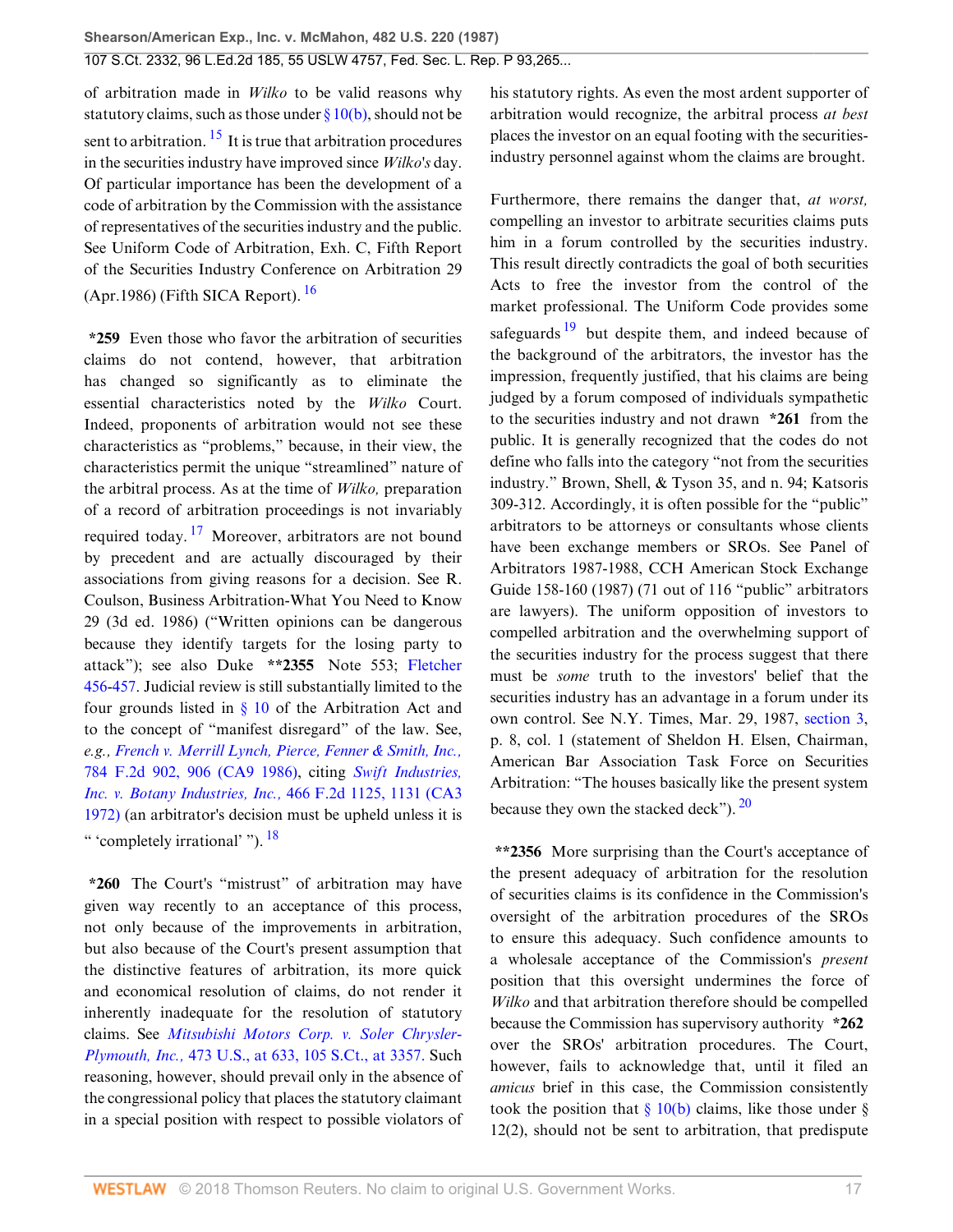<span id="page-17-0"></span>arbitration agreements, where the investor was not advised of his right to a judicial forum, were misleading, and that the very regulatory oversight upon which the Commission now relies could not alone make securities-industry arbitration adequate. <sup>[21](#page-23-0)</sup> It is most questionable, then, whether the Commission's recently adopted position is entitled to the deference that the Court accords it.

The Court is swayed by the power given to the Commission by the 1975 amendments to the Exchange Act in order to permit the Commission to oversee the rules and procedures of the SROs, including those dealing with arbitration. See *ante,* at 2341. Subsequent to the passage of these amendments, however, the Commission has taken the *consistent* position that predispute arbitration agreements, **\*263** which did not disclose to an investor that he has a right to a judicial forum, were misleading and possibly actionable under the securities laws.  $22$  The Commission remained **\*\*2357** dissatisfiedwith **\*264** the continued use of these arbitration agreements and eventually it proposed a rule to prohibit them, explaining that such a prohibition was not inconsistent with its support of arbitration for resolving securities disputes, particularly existing ones. See [Disclosure Regarding Recourse to the Federal Courts](http://www.westlaw.com/Link/Document/FullText?findType=Y&serNum=1983187243&pubNum=0006509&originatingDoc=Ic1e348109c1e11d991d0cc6b54f12d4d&refType=CA&originationContext=document&vr=3.0&rs=cblt1.0&transitionType=DocumentItem&contextData=(sc.UserEnteredCitation)) [Notwithstanding Arbitration Clauses in Broker-Dealer](http://www.westlaw.com/Link/Document/FullText?findType=Y&serNum=1983187243&pubNum=0006509&originatingDoc=Ic1e348109c1e11d991d0cc6b54f12d4d&refType=CA&originationContext=document&vr=3.0&rs=cblt1.0&transitionType=DocumentItem&contextData=(sc.UserEnteredCitation)) [Customer Agreements, SEC Exchange Act Rel. No.](http://www.westlaw.com/Link/Document/FullText?findType=Y&serNum=1983187243&pubNum=0006509&originatingDoc=Ic1e348109c1e11d991d0cc6b54f12d4d&refType=CA&originationContext=document&vr=3.0&rs=cblt1.0&transitionType=DocumentItem&contextData=(sc.UserEnteredCitation)) [19813 \(May 26, 1983\),](http://www.westlaw.com/Link/Document/FullText?findType=Y&serNum=1983187243&pubNum=0006509&originatingDoc=Ic1e348109c1e11d991d0cc6b54f12d4d&refType=CA&originationContext=document&vr=3.0&rs=cblt1.0&transitionType=DocumentItem&contextData=(sc.UserEnteredCitation)) [1982-1983 Transfer Binder] CCH [Fed.Sec.L.Rep. ¶ 83,356, p. 85,967.](http://www.westlaw.com/Link/Document/FullText?findType=Y&pubNum=868&cite=FEDSECLREP83356&originatingDoc=Ic1e348109c1e11d991d0cc6b54f12d4d&refType=RP&originationContext=document&vr=3.0&rs=cblt1.0&transitionType=DocumentItem&contextData=(sc.UserEnteredCitation)) While emphasizing the Court's *Wilko* decision as a basis for its proposed rule, the Commission noted that its proposal also was in line with its own understanding of the problems with such agreements and with the "[c]ongressional determination that public investors should also have available the special protection of the federal courts for resolution of disputes arising under the federal securities laws." *Id.,* at p. 85,968. Although the rule met with some opposition,  $^{23}$  $^{23}$  $^{23}$  it was adopted and *remains in force today.* [24](#page-23-3)

<span id="page-17-3"></span><span id="page-17-2"></span>**\*265** Moreover, the Commission's own description of its enforcement capabilities contradicts its position that its general overview of SRO rules and procedures can make arbitration adequate for resolving securities claims. The Commission does not pretend that its oversight consists of anything other than a general review of SRO rules and the ability to require that an SRO adopt or delete a particular rule. It does not contend that its "sweeping authority," Brief 16, includes a review of

specific arbitration proceedings. It thus neither polices nor monitors the results of these arbitrations for possible misapplications of securities laws or for indications of how investors fare in these proceedings. Given, in fact, the present constraints on the Commission's resources in this time of market expansion, see General Accounting Office, Report to the Chairman, Subcommittee on Telecommunications, Consumer Protection, and Finance of the House Committee on Energy and Commerce Securities Regulation-Securities and Exchange Commission Oversight of Self-Regulation 60 (1986) (Report), it is doubtful whether the Commission could undertake to conduct any such **\*\*2358** review. [25](#page-23-4)

<span id="page-17-4"></span><span id="page-17-1"></span>Finally, the Court's complacent acceptance of the Commission's oversight is alarming when almost every day brings another example of illegality on Wall Street. See, *e.g.,* N.Y. Times, Jan. 2, 1987, p. B6, col. 3. Many of the abuses recently **\*266** brought to light, it is true, do not deal with the question of the adequacy of SRO arbitration. They, however, do suggest that the industry's self-regulation, of which the SRO arbitration is a part, is not functioning acceptably. See Report 63. Moreover, these abuses have highlighted the difficulty experienced by the Commission, at a time of growth in the securities market and a decrease in the Commission's staff, see *id.,* at 60-61, to carry out its oversight task. Such inadequacies on the part of the Commission strike at the very heart of the reasoning of the Court, which is content to accept the soothing assurances of the Commission without examining the reality behind them. Indeed, while the *amici* cite the number of arbitrations of securities disputes as a sign of the success of this process in the industry, see Brief for Securities Industry Association, Inc., et al, as *Amici Curiae* 10-11, these statistics have a more portentous meaning. In this era of deregulation, the growth in complaints about the securities industry, many of which find their way to arbitration, parallels the increase in securities violations and suggests a market not adequately controlled by the SROs. See General Accounting Office, Report to the Chairman, Subcommittee on Oversight and Investigation of the House Committee on Energy and Commerce: Statistics on SEC's Enforcement Program 3-4 (1985). In such a time, one would expect more, not less, judicial involvement in resolution of securities disputes.

III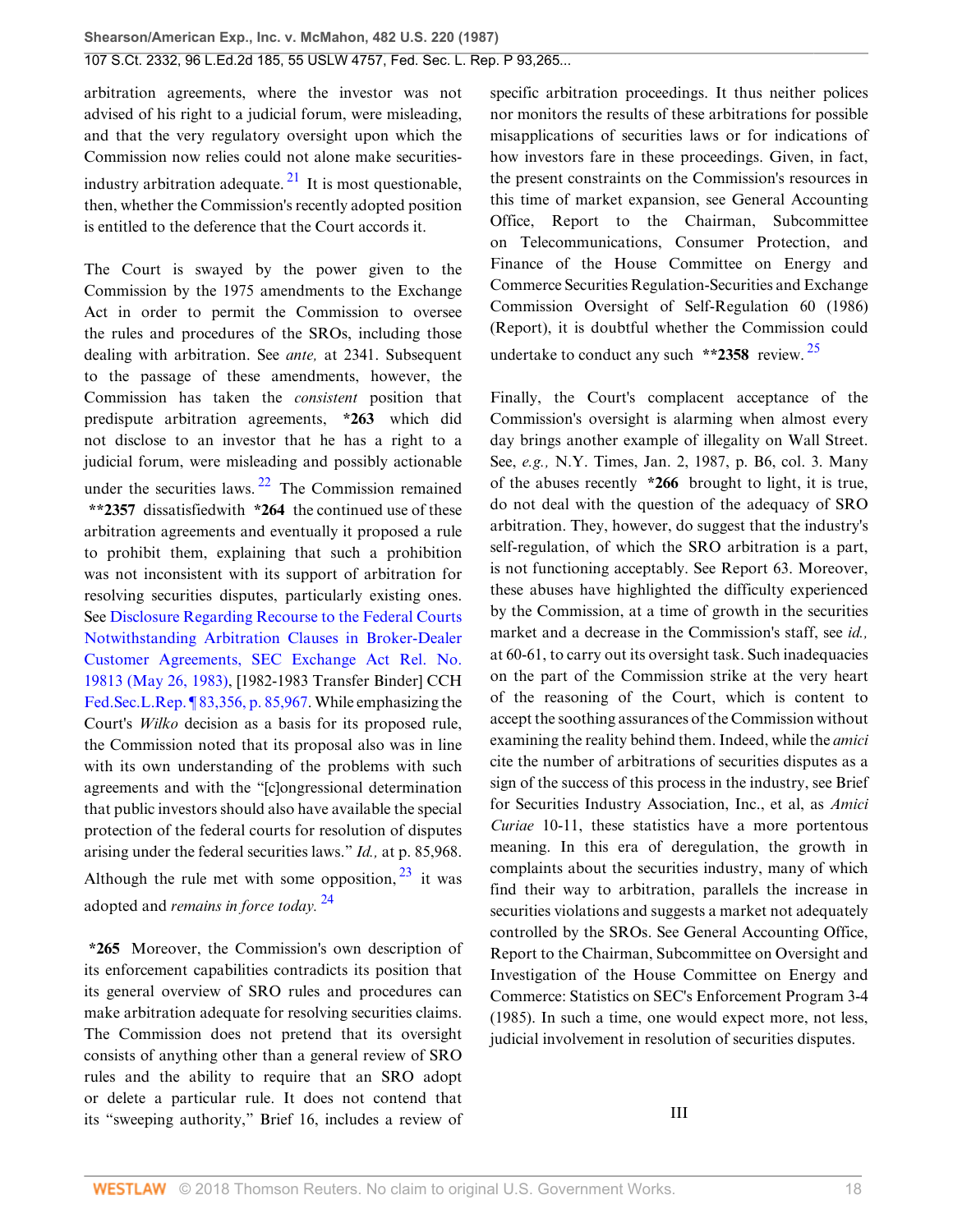There is, fortunately, a remedy for investors. In part as a result of the Commission's position in this case, Congress has begun to look into the adequacy of the self-regulatory arbitration and the Commission's oversight of the SROs. In a letter dated February 11, 1987, Representative Dingell, Chairman of the House Subcommittee on Oversight and Investigations, notified the Chairman of the Commission that the Subcommittee is "conducting an inquiry into the adequacy of the current self-regulatory system and the Commission's **\*267** oversight thereof in connection with complaints against broker-dealers for securities-law violations." Letter, p. 1, enclosed with Letter from Theodore G. Eppenstein, counsel for respondents, to Joseph F. Spaniol, Jr., Clerk of this Court (Mar. 2, 1987). Representative Dingell noted that his Subcommittee was "particularly concerned about increasing numbers of complaints in connection with churning and violations of suitability requirements, as well as complaints that arbitration procedures are rife with conflicts of interest (since the arbitrators are peers of the brokerage firm being sued) and are inadequate to enforce the statutory rights of customers against brokerdealers." *Ibid.* To justify this inquiry, he cited several wellpublicized examples of abuse of investors by securitiesindustry personnel and a General Accounting Office report on the increase in securities-law violations by brokers that went undetected by the SROs. In concluding the letter, Representative Dingell expressed his surprise at the Commission's position in the present case. In his view, that position was at odds with the one the Commission consistently had taken before the Subcommittee, which stressed the limitations on the Commission's authority over the SROs in general, **\*\*2359** and over arbitrations in particular. *Id.,* at 3. Thus, there is hope that Congress will give investors the relief that the Court denies them today.

In the meantime, the Court leaves lower courts with some authority, albeit limited, to protect investors before Congress acts. Courts should take seriously their duty to review the results of arbitration to the extent possible under the Arbitration Act. As we explained in *Mitsubishi Motors Corp. v. Soler Chrysler-Plymouth, Inc.,* "courts should remain attuned to well-supported claims that the agreement to arbitrate resulted from the sort of fraud or overwhelming economic power that would provide grounds 'for the revocation of any contract.' " [473 U.S.,](http://www.westlaw.com/Link/Document/FullText?findType=Y&serNum=1985133734&pubNum=708&originatingDoc=Ic1e348109c1e11d991d0cc6b54f12d4d&refType=RP&fi=co_pp_sp_708_3354&originationContext=document&vr=3.0&rs=cblt1.0&transitionType=DocumentItem&contextData=(sc.UserEnteredCitation)#co_pp_sp_708_3354) [at 627, 105 S.Ct., at 3354,](http://www.westlaw.com/Link/Document/FullText?findType=Y&serNum=1985133734&pubNum=708&originatingDoc=Ic1e348109c1e11d991d0cc6b54f12d4d&refType=RP&fi=co_pp_sp_708_3354&originationContext=document&vr=3.0&rs=cblt1.0&transitionType=DocumentItem&contextData=(sc.UserEnteredCitation)#co_pp_sp_708_3354) quoting [9 U.S.C. § 2](http://www.westlaw.com/Link/Document/FullText?findType=L&pubNum=1000546&cite=9USCAS2&originatingDoc=Ic1e348109c1e11d991d0cc6b54f12d4d&refType=LQ&originationContext=document&vr=3.0&rs=cblt1.0&transitionType=DocumentItem&contextData=(sc.UserEnteredCitation)). Indeed, in light of today's decision compelling the enforcement of predispute arbitration agreements, it is likely **\*268**

that investors will be inclined, more than ever, to bring complaints to federal courts that arbitrators were partial or acted in "manifest disregard" of the securities laws. See Brown, Shell, & Tyson at 36. It is thus ironic that the Court's decision, no doubt animated by its desire to rid the federal courts of these suits, actually may *increase* litigation about arbitration.

I therefore respectfully dissent in part.

Justice STEVENS, concurring in part and dissenting in part.

Gaps in the law must, of course, be filled by judicial construction. But after a statute has been construed, either by this Court or by a consistent course of decision by other federal judges and agencies, it acquires a meaning that should be as clear as if the judicial gloss had been drafted by the Congress itself. This position reflects both respect for Congress' role, see *[Boys Market, Inc. v. Retail](http://www.westlaw.com/Link/Document/FullText?findType=Y&serNum=1970134234&pubNum=708&originatingDoc=Ic1e348109c1e11d991d0cc6b54f12d4d&refType=RP&fi=co_pp_sp_708_1595&originationContext=document&vr=3.0&rs=cblt1.0&transitionType=DocumentItem&contextData=(sc.UserEnteredCitation)#co_pp_sp_708_1595) Clerks,* [398 U.S. 235, 257-258, 90 S.Ct. 1583, 1595-1596,](http://www.westlaw.com/Link/Document/FullText?findType=Y&serNum=1970134234&pubNum=708&originatingDoc=Ic1e348109c1e11d991d0cc6b54f12d4d&refType=RP&fi=co_pp_sp_708_1595&originationContext=document&vr=3.0&rs=cblt1.0&transitionType=DocumentItem&contextData=(sc.UserEnteredCitation)#co_pp_sp_708_1595) [26 L.Ed.2d 199 \(1970\)](http://www.westlaw.com/Link/Document/FullText?findType=Y&serNum=1970134234&pubNum=708&originatingDoc=Ic1e348109c1e11d991d0cc6b54f12d4d&refType=RP&fi=co_pp_sp_708_1595&originationContext=document&vr=3.0&rs=cblt1.0&transitionType=DocumentItem&contextData=(sc.UserEnteredCitation)#co_pp_sp_708_1595) (Black, J., dissenting), and the compelling need to preserve the courts' limited resources, see B. Cardozo, The Nature of the Judicial Process 149 (1921).

<span id="page-18-1"></span><span id="page-18-0"></span>During the 32 years immediately following this Court's decision in *Wilko v. Swan,* [346 U.S. 427, 74 S.Ct. 182,](http://www.westlaw.com/Link/Document/FullText?findType=Y&serNum=1953121062&pubNum=708&originatingDoc=Ic1e348109c1e11d991d0cc6b54f12d4d&refType=RP&originationContext=document&vr=3.0&rs=cblt1.0&transitionType=DocumentItem&contextData=(sc.UserEnteredCitation)) [98 L.Ed. 168 \(1953\)](http://www.westlaw.com/Link/Document/FullText?findType=Y&serNum=1953121062&pubNum=708&originatingDoc=Ic1e348109c1e11d991d0cc6b54f12d4d&refType=RP&originationContext=document&vr=3.0&rs=cblt1.0&transitionType=DocumentItem&contextData=(sc.UserEnteredCitation)), each of the eight Circuits that addressed the issue concluded that the holding of *Wilko* was fully applicable to claims arising under the Securities Exchange Act of [1](#page-24-0)934.<sup>1</sup> See *ante*, at 2349, n. 6 (opinion of BLACKMUN, J.). This longstanding interpretation<sup>[2](#page-24-1)</sup> creates a strong presumption, in my view, that any mistake **\*269** that the courts may have made in interpreting the statute is best remedied by the Legislative, not the Judicial, Branch. The history set forth in Part I of Justice BLACKMUN's opinion adds special force to that presumption in this case.

For this reason, I respectfully dissent from the portion of the Court's judgment that holds *Wilko* inapplicable to the 1934 Act. Like Justice BLACKMUN, however, I join Parts I, II, and IV of the Court's opinion.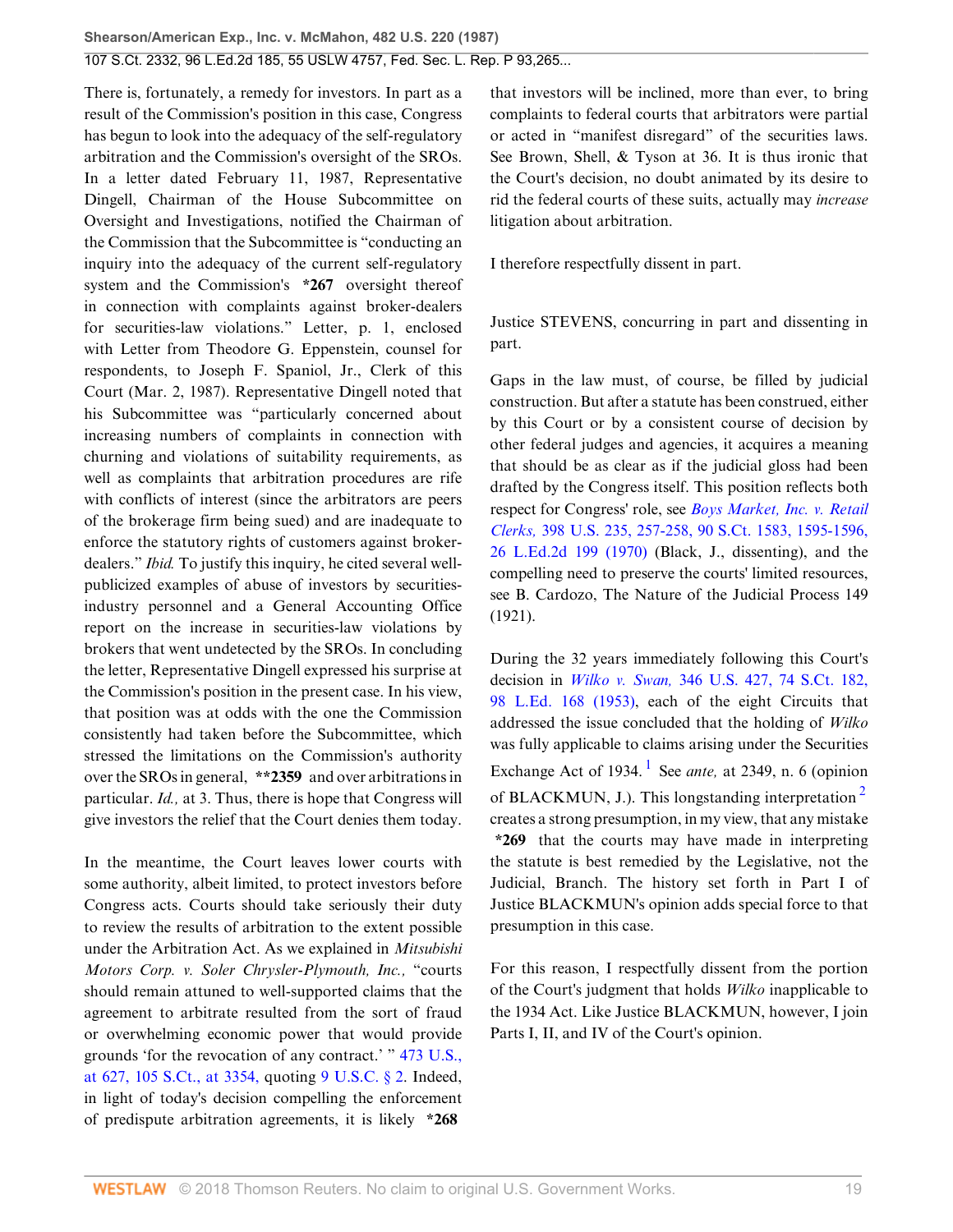#### **All Citations**

482 U.S. 220, 107 S.Ct. 2332, 96 L.Ed.2d 185, 55 USLW 4757, Fed. Sec. L. Rep. P 93,265, RICO Bus.Disp.Guide 6642

#### Footnotes

- <span id="page-19-0"></span>The syllabus constitutes no part of the opinion of the Court but has been prepared by the Reporter of Decisions for the convenience of the reader. See United States v. Detroit Lumber Co., [200 U.S. 321, 337, 26 S.Ct. 282, 287, 50 L.Ed. 499](http://www.westlaw.com/Link/Document/FullText?findType=Y&serNum=1906101604&pubNum=708&originatingDoc=Ic1e348109c1e11d991d0cc6b54f12d4d&refType=RP&fi=co_pp_sp_708_287&originationContext=document&vr=3.0&rs=cblt1.0&transitionType=DocumentItem&contextData=(sc.UserEnteredCitation)#co_pp_sp_708_287).
- <span id="page-19-1"></span>[1](#page-4-1) Compare [788 F.2d 94 \(CA2 1986\)](http://www.westlaw.com/Link/Document/FullText?findType=Y&serNum=1986120255&pubNum=350&originatingDoc=Ic1e348109c1e11d991d0cc6b54f12d4d&refType=RP&originationContext=document&vr=3.0&rs=cblt1.0&transitionType=DocumentItem&contextData=(sc.UserEnteredCitation)) (case below); [Jacobson v. Merrill Lynch, Pierce, Fenner & Smith, Inc.,](http://www.westlaw.com/Link/Document/FullText?findType=Y&serNum=1986141445&pubNum=350&originatingDoc=Ic1e348109c1e11d991d0cc6b54f12d4d&refType=RP&originationContext=document&vr=3.0&rs=cblt1.0&transitionType=DocumentItem&contextData=(sc.UserEnteredCitation)) 797 F.2d 1197 [\(CA3 1986\)](http://www.westlaw.com/Link/Document/FullText?findType=Y&serNum=1986141445&pubNum=350&originatingDoc=Ic1e348109c1e11d991d0cc6b54f12d4d&refType=RP&originationContext=document&vr=3.0&rs=cblt1.0&transitionType=DocumentItem&contextData=(sc.UserEnteredCitation)), cert. pending, No. 86-487; [King v. Drexel Burnham Lambert, Inc.,](http://www.westlaw.com/Link/Document/FullText?findType=Y&serNum=1986140593&pubNum=350&originatingDoc=Ic1e348109c1e11d991d0cc6b54f12d4d&refType=RP&originationContext=document&vr=3.0&rs=cblt1.0&transitionType=DocumentItem&contextData=(sc.UserEnteredCitation)) 796 F.2d 59 (CA5 1986), cert. pending, No. 86-282; [Sterne v. Dean Witter Reynolds, Inc.,](http://www.westlaw.com/Link/Document/FullText?findType=Y&serNum=1987002013&pubNum=350&originatingDoc=Ic1e348109c1e11d991d0cc6b54f12d4d&refType=RP&originationContext=document&vr=3.0&rs=cblt1.0&transitionType=DocumentItem&contextData=(sc.UserEnteredCitation)) 808 F.2d 480 (CA6 1987); [Conover v. Dean Witter Reynolds, Inc.,](http://www.westlaw.com/Link/Document/FullText?findType=Y&serNum=1986136986&pubNum=350&originatingDoc=Ic1e348109c1e11d991d0cc6b54f12d4d&refType=RP&originationContext=document&vr=3.0&rs=cblt1.0&transitionType=DocumentItem&contextData=(sc.UserEnteredCitation)) 794 [F.2d 520 \(CA9 1986\)](http://www.westlaw.com/Link/Document/FullText?findType=Y&serNum=1986136986&pubNum=350&originatingDoc=Ic1e348109c1e11d991d0cc6b54f12d4d&refType=RP&originationContext=document&vr=3.0&rs=cblt1.0&transitionType=DocumentItem&contextData=(sc.UserEnteredCitation)), cert. pending, No. 86-321; and Wolfe v. E.F. Hutton & Co., [800 F.2d 1032 \(CA11 1986\)](http://www.westlaw.com/Link/Document/FullText?findType=Y&serNum=1986145518&pubNum=350&originatingDoc=Ic1e348109c1e11d991d0cc6b54f12d4d&refType=RP&originationContext=document&vr=3.0&rs=cblt1.0&transitionType=DocumentItem&contextData=(sc.UserEnteredCitation)); with [Page](http://www.westlaw.com/Link/Document/FullText?findType=Y&serNum=1986158293&pubNum=350&originatingDoc=Ic1e348109c1e11d991d0cc6b54f12d4d&refType=RP&originationContext=document&vr=3.0&rs=cblt1.0&transitionType=DocumentItem&contextData=(sc.UserEnteredCitation)) [v. Moseley, Hallgarten, Estabrook & Weeden, Inc.,](http://www.westlaw.com/Link/Document/FullText?findType=Y&serNum=1986158293&pubNum=350&originatingDoc=Ic1e348109c1e11d991d0cc6b54f12d4d&refType=RP&originationContext=document&vr=3.0&rs=cblt1.0&transitionType=DocumentItem&contextData=(sc.UserEnteredCitation)) 806 F.2d 291 (CA1 1986); [Phillips v. Merrill Lynch, Pierce, Fenner &](http://www.westlaw.com/Link/Document/FullText?findType=Y&serNum=1986135637&pubNum=350&originatingDoc=Ic1e348109c1e11d991d0cc6b54f12d4d&refType=RP&originationContext=document&vr=3.0&rs=cblt1.0&transitionType=DocumentItem&contextData=(sc.UserEnteredCitation)) Smith, Inc., [795 F.2d 1393 \(CA8 1986\)](http://www.westlaw.com/Link/Document/FullText?findType=Y&serNum=1986135637&pubNum=350&originatingDoc=Ic1e348109c1e11d991d0cc6b54f12d4d&refType=RP&originationContext=document&vr=3.0&rs=cblt1.0&transitionType=DocumentItem&contextData=(sc.UserEnteredCitation)), cert. pending, No. 86-578.
- <span id="page-19-2"></span>[2](#page-4-2) Compare Page v. Moseley, Hallgarten, Estabrook & Weeden, supra; and [788 F.2d 94 \(CA2 1986\)](http://www.westlaw.com/Link/Document/FullText?findType=Y&serNum=1986120255&pubNum=350&originatingDoc=Ic1e348109c1e11d991d0cc6b54f12d4d&refType=RP&originationContext=document&vr=3.0&rs=cblt1.0&transitionType=DocumentItem&contextData=(sc.UserEnteredCitation)) (case below), with Mayaja, Inc. v. Bodkin, [803 F.2d 157 \(CA5 1986\)](http://www.westlaw.com/Link/Document/FullText?findType=Y&serNum=1986152848&pubNum=350&originatingDoc=Ic1e348109c1e11d991d0cc6b54f12d4d&refType=RP&originationContext=document&vr=3.0&rs=cblt1.0&transitionType=DocumentItem&contextData=(sc.UserEnteredCitation)). See also Jacobson v. Merrill Lynch, Pierce, Fenner & Smith, Inc., supra; [Tashea v. Bache, Halsey, Stuart, Shields, Inc.,](http://www.westlaw.com/Link/Document/FullText?findType=Y&serNum=1986149344&pubNum=350&originatingDoc=Ic1e348109c1e11d991d0cc6b54f12d4d&refType=RP&originationContext=document&vr=3.0&rs=cblt1.0&transitionType=DocumentItem&contextData=(sc.UserEnteredCitation)) 802 F.2d 1337 (CA11 1986).
- <span id="page-19-3"></span>[3](#page-8-2) The McMahons contend that [Securities Exchange Act Rel. No. 15984 \(1979\),](http://www.westlaw.com/Link/Document/FullText?findType=Y&pubNum=0006509&cite=RELNO15984&originatingDoc=Ic1e348109c1e11d991d0cc6b54f12d4d&refType=CA&originationContext=document&vr=3.0&rs=cblt1.0&transitionType=DocumentItem&contextData=(sc.UserEnteredCitation)) [1979 Transfer Binder] CCH Fed.Sec.L.Rep. ¶ 82,122, and SEC Rule 15c2-2, [17 CFR § 240.15c2-2 \(1986\)](http://www.westlaw.com/Link/Document/FullText?findType=L&pubNum=1000547&cite=17CFRS240.15C2-2&originatingDoc=Ic1e348109c1e11d991d0cc6b54f12d4d&refType=LQ&originationContext=document&vr=3.0&rs=cblt1.0&transitionType=DocumentItem&contextData=(sc.UserEnteredCitation)), provide authority for the view that § 29(a) bars enforcement of predispute arbitration agreements. We agree with the Commission, however, that its actions were not based on any independent analysis of § 29(a), but instead "were premised on the Commission's assumption, based on court of appeals decisions following Wilko, ... that agreements to arbitrate Rule 10b-5 claims were not, in fact, enforceable." Brief for Securities and Exchange Commission as Amicus Curiae 18, n. 13 (citation omitted). The SEC's actions therefore do not cast any additional light on the question of the arbitrability of Exchange Act claims.
- <span id="page-19-4"></span>[1](#page-12-0) The "colorable argument" amounted to a listing by the Scherk Court of the differences between a  $\S$  12(2) action, as it had been described by the Wilko Court, and a § 10(b) action under the Exchange Act. First, the Court noted that, while § 12(2) of the Securities Act provided an express cause of action, § 10(b) did not contain on its face such a cause of action, which, instead, had been implied from its language and that of Rule 10b-5. [Scherk v. Alberto-Culver Co.,](http://www.westlaw.com/Link/Document/FullText?findType=Y&serNum=1974127217&pubNum=708&originatingDoc=Ic1e348109c1e11d991d0cc6b54f12d4d&refType=RP&fi=co_pp_sp_708_2454&originationContext=document&vr=3.0&rs=cblt1.0&transitionType=DocumentItem&contextData=(sc.UserEnteredCitation)#co_pp_sp_708_2454) 417 U.S. 506, [513, 94 S.Ct. 2449, 2454, 41 L.Ed.2d 270 \(1974\).](http://www.westlaw.com/Link/Document/FullText?findType=Y&serNum=1974127217&pubNum=708&originatingDoc=Ic1e348109c1e11d991d0cc6b54f12d4d&refType=RP&fi=co_pp_sp_708_2454&originationContext=document&vr=3.0&rs=cblt1.0&transitionType=DocumentItem&contextData=(sc.UserEnteredCitation)#co_pp_sp_708_2454) Second, the Court explained that the Exchange Act did not set forth the "special right" that the Wilko Court found established in § 12(2). [417 U.S., at 513-514, 94 S.Ct., at 2454;](http://www.westlaw.com/Link/Document/FullText?findType=Y&serNum=1974127217&pubNum=708&originatingDoc=Ic1e348109c1e11d991d0cc6b54f12d4d&refType=RP&fi=co_pp_sp_708_2454&originationContext=document&vr=3.0&rs=cblt1.0&transitionType=DocumentItem&contextData=(sc.UserEnteredCitation)#co_pp_sp_708_2454) see also Wilko v. Swan, [346 U.S. 427, 431, 74 S.Ct. 182, 184, 98 L.Ed. 168 \(1953\)](http://www.westlaw.com/Link/Document/FullText?findType=Y&serNum=1953121062&pubNum=708&originatingDoc=Ic1e348109c1e11d991d0cc6b54f12d4d&refType=RP&fi=co_pp_sp_708_184&originationContext=document&vr=3.0&rs=cblt1.0&transitionType=DocumentItem&contextData=(sc.UserEnteredCitation)#co_pp_sp_708_184) (§ 12(2) right viewed as "special" because of differences between that right and a common-law cause of action, differences that favored the investor). Finally, the Court observed that the jurisdictional provisions of the two Acts were not the same. [417 U.S., at 514, 94 S.Ct., at 2454.](http://www.westlaw.com/Link/Document/FullText?findType=Y&serNum=1974127217&pubNum=708&originatingDoc=Ic1e348109c1e11d991d0cc6b54f12d4d&refType=RP&fi=co_pp_sp_708_2454&originationContext=document&vr=3.0&rs=cblt1.0&transitionType=DocumentItem&contextData=(sc.UserEnteredCitation)#co_pp_sp_708_2454) Under § 22(a) of the Securities Act, 48 Stat. 86, as amended, [15 U.S.C. § 77v\(a\),](http://www.westlaw.com/Link/Document/FullText?findType=L&pubNum=1000546&cite=15USCAS77V&originatingDoc=Ic1e348109c1e11d991d0cc6b54f12d4d&refType=RB&originationContext=document&vr=3.0&rs=cblt1.0&transitionType=DocumentItem&contextData=(sc.UserEnteredCitation)#co_pp_8b3b0000958a4) suit could be brought in federal or state court, whereas, under § 27 of the Exchange Act, 48 Stat. 902, as amended, [15 U.S.C. § 78aa,](http://www.westlaw.com/Link/Document/FullText?findType=L&pubNum=1000546&cite=15USCAS78AA&originatingDoc=Ic1e348109c1e11d991d0cc6b54f12d4d&refType=LQ&originationContext=document&vr=3.0&rs=cblt1.0&transitionType=DocumentItem&contextData=(sc.UserEnteredCitation)) suit could be brought only in federal court. In sum, the overall thrust of the "colorable argument," as stated by the Court in Scherk, seemed to be as follows: The Wilko Court declined to enforce arbitration of § 12(2) claims because it found significant the special nature of that cause of action, but a similar concern does not apply to § 10(b) claims, which are neither "special" nor "express."
- <span id="page-19-5"></span>[2](#page-12-1) That the Court passes over the "colorable argument" in silence, although petitioners have advanced it, see Brief for Petitioners 19-28, would appear to relegate that argument to its proper place in the graveyard of ideas. As the Commission explains in its brief, see Brief for Securities and Exchange Commission as Amicus Curiae 22-23, and nn. 18-19 (Brief), the procedural protections surrounding a § 10(b) action and its difference from a common-law action are as pronounced as those of a § 12(2) claim. More importantly, "Section 10(b) is just as much a 'provision' of the 1934 Act, with which persons trading in securities are required to 'comply,' as Section 12(2) is of the 1933 Act." Brief 24. To state otherwise "might be interpreted as suggesting that the Section 10(b) implied right of action is somehow inferior to express rights," which is "incompatible with the importance of the Section 10(b) remedy in the arsenal of securities law protections." Id., at 26. And the difference in the jurisdictional provisions is not significant: as the Commission explains, the proper question is whether a § 10(b) or § 12(2) claimant is entitled to a judicial forum, not whether the claimant has a choice between judicial fora. Brief 22, n. 17. In fact, the limitation of § 10(b) actions to federal court argues against enforcing predispute arbitration agreements as to such actions. Because Congress gave the federal courts exclusive jurisdiction over § 10(b)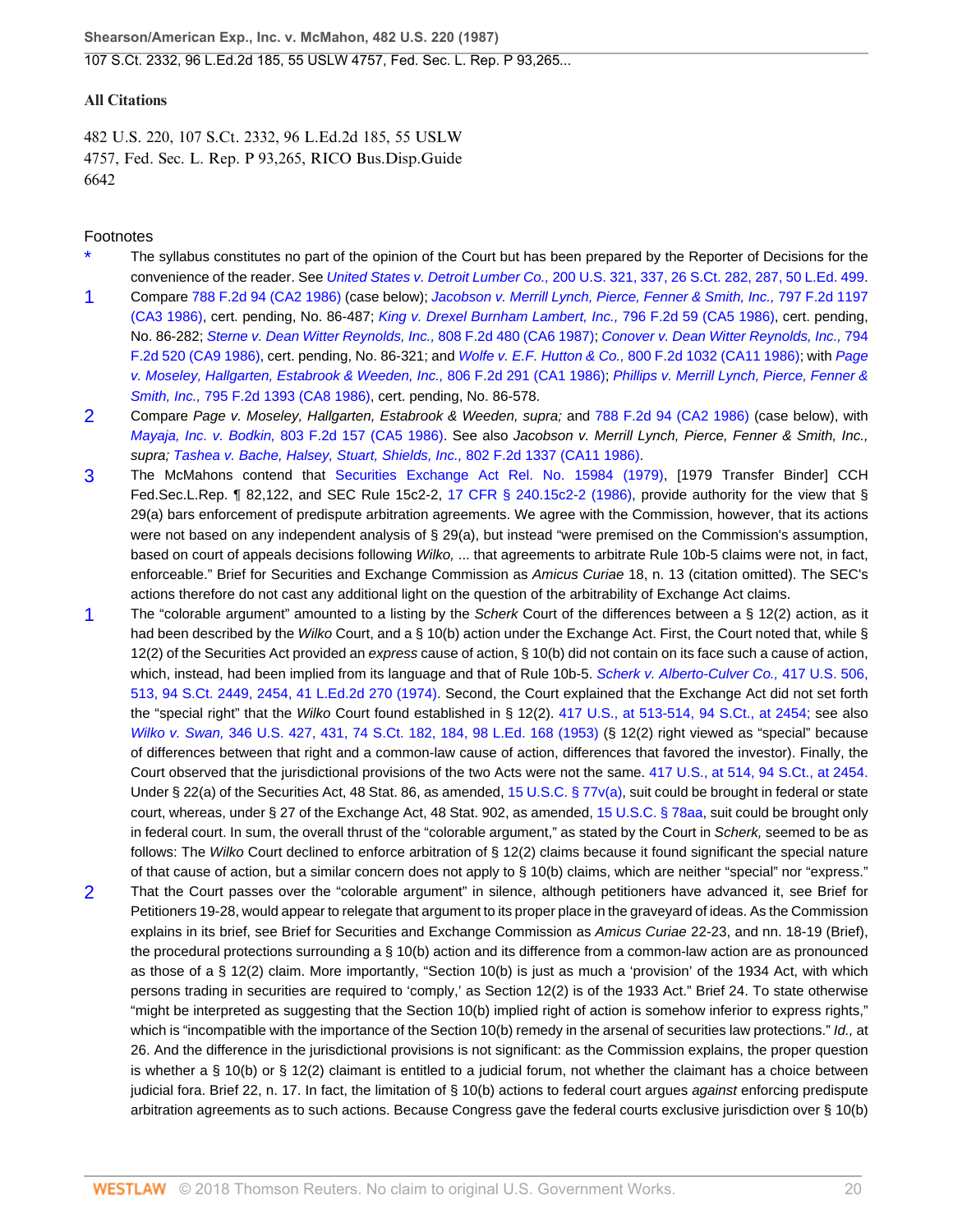107 S.Ct. 2332, 96 L.Ed.2d 185, 55 USLW 4757, Fed. Sec. L. Rep. P 93,265...

claims, it may have intended them to develop an exclusive jurisprudence of § 10(b). See, e.g., [Conover v. Dean Witter](http://www.westlaw.com/Link/Document/FullText?findType=Y&serNum=1986136986&pubNum=350&originatingDoc=Ic1e348109c1e11d991d0cc6b54f12d4d&refType=RP&fi=co_pp_sp_350_527&originationContext=document&vr=3.0&rs=cblt1.0&transitionType=DocumentItem&contextData=(sc.UserEnteredCitation)#co_pp_sp_350_527) Reynolds, Inc., [794 F.2d 520, 527 \(CA9 1986\),](http://www.westlaw.com/Link/Document/FullText?findType=Y&serNum=1986136986&pubNum=350&originatingDoc=Ic1e348109c1e11d991d0cc6b54f12d4d&refType=RP&fi=co_pp_sp_350_527&originationContext=document&vr=3.0&rs=cblt1.0&transitionType=DocumentItem&contextData=(sc.UserEnteredCitation)#co_pp_sp_350_527) cert. pending, No. 86-321.

Commentators, almost uniformly, have rejected the "colorable argument." See, e.g., Comment, [Predispute Arbitration](http://www.westlaw.com/Link/Document/FullText?findType=Y&serNum=0102694374&pubNum=1187&originatingDoc=Ic1e348109c1e11d991d0cc6b54f12d4d&refType=LR&fi=co_pp_sp_1187_364&originationContext=document&vr=3.0&rs=cblt1.0&transitionType=DocumentItem&contextData=(sc.UserEnteredCitation)#co_pp_sp_1187_364) [Agreements Between Brokers and Investors: The Extension of](http://www.westlaw.com/Link/Document/FullText?findType=Y&serNum=0102694374&pubNum=1187&originatingDoc=Ic1e348109c1e11d991d0cc6b54f12d4d&refType=LR&fi=co_pp_sp_1187_364&originationContext=document&vr=3.0&rs=cblt1.0&transitionType=DocumentItem&contextData=(sc.UserEnteredCitation)#co_pp_sp_1187_364) Wilko to Section 10(b) Claims, 46 Md.L.Rev. 339, [364-366 \(1987\)](http://www.westlaw.com/Link/Document/FullText?findType=Y&serNum=0102694374&pubNum=1187&originatingDoc=Ic1e348109c1e11d991d0cc6b54f12d4d&refType=LR&fi=co_pp_sp_1187_364&originationContext=document&vr=3.0&rs=cblt1.0&transitionType=DocumentItem&contextData=(sc.UserEnteredCitation)#co_pp_sp_1187_364) (Maryland Comment); Brown, Shell, & Tyson, Arbitration of Customer-Broker Disputes Arising Under the Federal Securities Laws and RICO, 15 Sec.Reg. L.J. 3, 18-19 (1987) (Brown, Shell, & Tyson); Malcolm & Segall, The Arbitrability of Claims Arising Under Section 10(b) of the Securities Exchange Act: Should Wilko Be Extended?, 50 Albany L.Rev. 725, 748-751 (1986) (Malcolm & Segall); Note, [Arbitrability of Claims Arising Under the Securities](http://www.westlaw.com/Link/Document/FullText?findType=Y&serNum=0101984068&pubNum=1133&originatingDoc=Ic1e348109c1e11d991d0cc6b54f12d4d&refType=LR&fi=co_pp_sp_1133_565&originationContext=document&vr=3.0&rs=cblt1.0&transitionType=DocumentItem&contextData=(sc.UserEnteredCitation)#co_pp_sp_1133_565) [Exchange Act of 1934, 1986 Duke L.J. 548, 565-570 \(Duke Note\).](http://www.westlaw.com/Link/Document/FullText?findType=Y&serNum=0101984068&pubNum=1133&originatingDoc=Ic1e348109c1e11d991d0cc6b54f12d4d&refType=LR&fi=co_pp_sp_1133_565&originationContext=document&vr=3.0&rs=cblt1.0&transitionType=DocumentItem&contextData=(sc.UserEnteredCitation)#co_pp_sp_1133_565) But see [Note, Arbitrability of Implied Rights of Action](http://www.westlaw.com/Link/Document/FullText?findType=Y&serNum=0101760936&pubNum=1206&originatingDoc=Ic1e348109c1e11d991d0cc6b54f12d4d&refType=LR&fi=co_pp_sp_1206_520&originationContext=document&vr=3.0&rs=cblt1.0&transitionType=DocumentItem&contextData=(sc.UserEnteredCitation)#co_pp_sp_1206_520) [Under Section 10\(b\) of the Securities Exchange Act, 61 N.Y.U.L.Rev. 506, 520-526 \(1986\).](http://www.westlaw.com/Link/Document/FullText?findType=Y&serNum=0101760936&pubNum=1206&originatingDoc=Ic1e348109c1e11d991d0cc6b54f12d4d&refType=LR&fi=co_pp_sp_1206_520&originationContext=document&vr=3.0&rs=cblt1.0&transitionType=DocumentItem&contextData=(sc.UserEnteredCitation)#co_pp_sp_1206_520)

<span id="page-20-0"></span>[3](#page-12-2) Senator Williams, Chairman of the Subcommittee, observed:

"This legislation represents the product of nearly 4 years of studies, investigations, and hearings. It has been carefully designed to improve the efficiency of the securities markets and to increase investor protection. It is reform legislation in the very best sense, for it will lay the foundation for a stronger and more profitable securities industry while assuring that investors are more economically and effectively served." Hearings 1.

- <span id="page-20-1"></span>[4](#page-12-3) The text of one of the amendments suggests that Congress had investors in mind when making them. Although, as the Court observes, ante, at 2342-2343, § 28(b) deals only with disputes among securities-industry professionals, the amendment to § 15B, which permitted arbitration among municipal-securities brokers-dealers, provided that "no person other than a municipal securities broker, municipal securities dealer, or person associated with such a municipal securities broker or municipal securities dealer may be compelled to submit to such arbitration except at his instance and in accordance with section 29 of this title." 89 Stat. 133, [15 U.S.C. § 78](http://www.westlaw.com/Link/Document/FullText?findType=L&pubNum=1000546&cite=15USCAS78O-4&originatingDoc=Ic1e348109c1e11d991d0cc6b54f12d4d&refType=RB&originationContext=document&vr=3.0&rs=cblt1.0&transitionType=DocumentItem&contextData=(sc.UserEnteredCitation)#co_pp_a79d0000944d2)o-4(b)(2)(D); see also Brown, Shell, & Tyson, at 20.
- <span id="page-20-2"></span>[5](#page-13-0) Although I agree that the remark from the legislative history does not state expressly Congress' approval of Wilko 's extension to Exchange Act claims, I do not believe that there are "difficulties," as the Court suggests, in interpreting that remark to suggest such approval. See *ante*, at 2343. Certainly, by the 1975 amendments dealing with exceptions to § 29(a) of the Exchange Act, Congress was enacting provisions directly related to the general subject of Wilko and its extension to Exchange Act claims-the scope of the nonwaiver provision-contrary to the Court's flat statement that these provisions were not "remotely addressing that subject," see ante, at 2343. Moreover, understanding the remark to imply Congress' affirmation of Wilko and an awareness of Wilko 's extension to § 10(b) claims is not incompatible with several of the concerns at the center of the Court's "difficulties." Thus, Congress' concern that a possible misreading of § 28(b) might affect Wilko 's actual holding as to § 12(2) claims, see ante, at 2343, is consistent with this understanding. In addition, the mention of "existing law" could very well have referred both to the Court's decision in Scherk, where the Court assumed that Wilko could be applied to § 10(b) claims, see [417 U.S., at 515, 94 S.Ct., at 2455,](http://www.westlaw.com/Link/Document/FullText?findType=Y&serNum=1974127217&pubNum=708&originatingDoc=Ic1e348109c1e11d991d0cc6b54f12d4d&refType=RP&fi=co_pp_sp_708_2455&originationContext=document&vr=3.0&rs=cblt1.0&transitionType=DocumentItem&contextData=(sc.UserEnteredCitation)#co_pp_sp_708_2455) and to holdings by the lower courts. I disagree with the Court's assertion that Congress left the Wilko issue to the courts by way of its statement that it did not change existing law. Ante, at 2343. Common sense suggests that, when Congress states that it is not changing the law, while at the same time undertaking extensive amendments to a particular area of the law, one can assume that Congress is approving the law in existence. See [Herman & MacLean v. Huddleston,](http://www.westlaw.com/Link/Document/FullText?findType=Y&serNum=1983104350&pubNum=708&originatingDoc=Ic1e348109c1e11d991d0cc6b54f12d4d&refType=RP&fi=co_pp_sp_708_688&originationContext=document&vr=3.0&rs=cblt1.0&transitionType=DocumentItem&contextData=(sc.UserEnteredCitation)#co_pp_sp_708_688) 459 U.S. 375, [384-386, 103 S.Ct. 683, 688-689, 74 L.Ed.2d 548 \(1983\).](http://www.westlaw.com/Link/Document/FullText?findType=Y&serNum=1983104350&pubNum=708&originatingDoc=Ic1e348109c1e11d991d0cc6b54f12d4d&refType=RP&fi=co_pp_sp_708_688&originationContext=document&vr=3.0&rs=cblt1.0&transitionType=DocumentItem&contextData=(sc.UserEnteredCitation)#co_pp_sp_708_688)

<span id="page-20-3"></span>[6](#page-13-1) See Raiford v. Buslease Inc., [745 F.2d 1419, 1421 \(CA11 1984\);](http://www.westlaw.com/Link/Document/FullText?findType=Y&serNum=1984149533&pubNum=350&originatingDoc=Ic1e348109c1e11d991d0cc6b54f12d4d&refType=RP&fi=co_pp_sp_350_1421&originationContext=document&vr=3.0&rs=cblt1.0&transitionType=DocumentItem&contextData=(sc.UserEnteredCitation)#co_pp_sp_350_1421) [Surman v. Merrill Lynch, Pierce, Fenner & Smith,](http://www.westlaw.com/Link/Document/FullText?findType=Y&serNum=1984120380&pubNum=350&originatingDoc=Ic1e348109c1e11d991d0cc6b54f12d4d&refType=RP&fi=co_pp_sp_350_61&originationContext=document&vr=3.0&rs=cblt1.0&transitionType=DocumentItem&contextData=(sc.UserEnteredCitation)#co_pp_sp_350_61) 733 [F.2d 59, 61 \(CA8 1984\)](http://www.westlaw.com/Link/Document/FullText?findType=Y&serNum=1984120380&pubNum=350&originatingDoc=Ic1e348109c1e11d991d0cc6b54f12d4d&refType=RP&fi=co_pp_sp_350_61&originationContext=document&vr=3.0&rs=cblt1.0&transitionType=DocumentItem&contextData=(sc.UserEnteredCitation)#co_pp_sp_350_61) (dictum); [Ingbar v. Drexel Burnham Lambert Inc.,](http://www.westlaw.com/Link/Document/FullText?findType=Y&serNum=1982134435&pubNum=350&originatingDoc=Ic1e348109c1e11d991d0cc6b54f12d4d&refType=RP&fi=co_pp_sp_350_605&originationContext=document&vr=3.0&rs=cblt1.0&transitionType=DocumentItem&contextData=(sc.UserEnteredCitation)#co_pp_sp_350_605) 683 F.2d 603, 605 (CA1 1982) (same); [De](http://www.westlaw.com/Link/Document/FullText?findType=Y&serNum=1981125202&pubNum=350&originatingDoc=Ic1e348109c1e11d991d0cc6b54f12d4d&refType=RP&fi=co_pp_sp_350_1257&originationContext=document&vr=3.0&rs=cblt1.0&transitionType=DocumentItem&contextData=(sc.UserEnteredCitation)#co_pp_sp_350_1257) Lancie v. Birr, Wilson & Co., [648 F.2d 1255, 1257-1259 \(CA9 1981\)](http://www.westlaw.com/Link/Document/FullText?findType=Y&serNum=1981125202&pubNum=350&originatingDoc=Ic1e348109c1e11d991d0cc6b54f12d4d&refType=RP&fi=co_pp_sp_350_1257&originationContext=document&vr=3.0&rs=cblt1.0&transitionType=DocumentItem&contextData=(sc.UserEnteredCitation)#co_pp_sp_350_1257) (same); [Mansbach v. Prescott, Ball & Turben,](http://www.westlaw.com/Link/Document/FullText?findType=Y&serNum=1979113030&pubNum=350&originatingDoc=Ic1e348109c1e11d991d0cc6b54f12d4d&refType=RP&fi=co_pp_sp_350_1030&originationContext=document&vr=3.0&rs=cblt1.0&transitionType=DocumentItem&contextData=(sc.UserEnteredCitation)#co_pp_sp_350_1030) 598 [F.2d 1017, 1030 \(CA6 1979\)](http://www.westlaw.com/Link/Document/FullText?findType=Y&serNum=1979113030&pubNum=350&originatingDoc=Ic1e348109c1e11d991d0cc6b54f12d4d&refType=RP&fi=co_pp_sp_350_1030&originationContext=document&vr=3.0&rs=cblt1.0&transitionType=DocumentItem&contextData=(sc.UserEnteredCitation)#co_pp_sp_350_1030); [Merrill Lynch, Pierce, Fenner & Smith, Inc. v. Moore,](http://www.westlaw.com/Link/Document/FullText?findType=Y&serNum=1979145293&pubNum=350&originatingDoc=Ic1e348109c1e11d991d0cc6b54f12d4d&refType=RP&fi=co_pp_sp_350_827&originationContext=document&vr=3.0&rs=cblt1.0&transitionType=DocumentItem&contextData=(sc.UserEnteredCitation)#co_pp_sp_350_827) 590 F.2d 823, 827-829 (CA10 1978); [Weissbuch v. Merrill Lynch, Pierce, Fenner & Smith, Inc.,](http://www.westlaw.com/Link/Document/FullText?findType=Y&serNum=1977123010&pubNum=350&originatingDoc=Ic1e348109c1e11d991d0cc6b54f12d4d&refType=RP&fi=co_pp_sp_350_833&originationContext=document&vr=3.0&rs=cblt1.0&transitionType=DocumentItem&contextData=(sc.UserEnteredCitation)#co_pp_sp_350_833) 558 F.2d 831, 833-836 (CA7 1977); [Allegaert v. Perot,](http://www.westlaw.com/Link/Document/FullText?findType=Y&serNum=1977103750&pubNum=350&originatingDoc=Ic1e348109c1e11d991d0cc6b54f12d4d&refType=RP&fi=co_pp_sp_350_437&originationContext=document&vr=3.0&rs=cblt1.0&transitionType=DocumentItem&contextData=(sc.UserEnteredCitation)#co_pp_sp_350_437) 548 [F.2d 432, 437-438 \(CA2\),](http://www.westlaw.com/Link/Document/FullText?findType=Y&serNum=1977103750&pubNum=350&originatingDoc=Ic1e348109c1e11d991d0cc6b54f12d4d&refType=RP&fi=co_pp_sp_350_437&originationContext=document&vr=3.0&rs=cblt1.0&transitionType=DocumentItem&contextData=(sc.UserEnteredCitation)#co_pp_sp_350_437) cert. denied, [432 U.S. 910, 97 S.Ct. 2959, 53 L.Ed.2d 1084 \(1977\);](http://www.westlaw.com/Link/Document/FullText?findType=Y&serNum=1977227221&pubNum=708&originatingDoc=Ic1e348109c1e11d991d0cc6b54f12d4d&refType=RP&originationContext=document&vr=3.0&rs=cblt1.0&transitionType=DocumentItem&contextData=(sc.UserEnteredCitation)) [Sibley v. Tandy Corp.,](http://www.westlaw.com/Link/Document/FullText?findType=Y&serNum=1976125096&pubNum=350&originatingDoc=Ic1e348109c1e11d991d0cc6b54f12d4d&refType=RP&fi=co_pp_sp_350_543&originationContext=document&vr=3.0&rs=cblt1.0&transitionType=DocumentItem&contextData=(sc.UserEnteredCitation)#co_pp_sp_350_543) [543 F.2d 540, 543, and n. 3 \(CA5 1976\),](http://www.westlaw.com/Link/Document/FullText?findType=Y&serNum=1976125096&pubNum=350&originatingDoc=Ic1e348109c1e11d991d0cc6b54f12d4d&refType=RP&fi=co_pp_sp_350_543&originationContext=document&vr=3.0&rs=cblt1.0&transitionType=DocumentItem&contextData=(sc.UserEnteredCitation)#co_pp_sp_350_543) cert. denied, [434 U.S. 824, 98 S.Ct. 71, 54 L.Ed.2d 82 \(1977\)](http://www.westlaw.com/Link/Document/FullText?findType=Y&serNum=1977224312&pubNum=708&originatingDoc=Ic1e348109c1e11d991d0cc6b54f12d4d&refType=RP&originationContext=document&vr=3.0&rs=cblt1.0&transitionType=DocumentItem&contextData=(sc.UserEnteredCitation)); [Ayres v. Merrill](http://www.westlaw.com/Link/Document/FullText?findType=Y&serNum=1976123926&pubNum=350&originatingDoc=Ic1e348109c1e11d991d0cc6b54f12d4d&refType=RP&fi=co_pp_sp_350_536&originationContext=document&vr=3.0&rs=cblt1.0&transitionType=DocumentItem&contextData=(sc.UserEnteredCitation)#co_pp_sp_350_536) [Lynch, Pierce, Fenner & Smith, Inc.,](http://www.westlaw.com/Link/Document/FullText?findType=Y&serNum=1976123926&pubNum=350&originatingDoc=Ic1e348109c1e11d991d0cc6b54f12d4d&refType=RP&fi=co_pp_sp_350_536&originationContext=document&vr=3.0&rs=cblt1.0&transitionType=DocumentItem&contextData=(sc.UserEnteredCitation)#co_pp_sp_350_536) 538 F.2d 532, 536-537 (CA3), cert. denied, [429 U.S. 1010, 97 S.Ct. 542, 50 L.Ed.2d](http://www.westlaw.com/Link/Document/FullText?findType=Y&serNum=1976214055&pubNum=708&originatingDoc=Ic1e348109c1e11d991d0cc6b54f12d4d&refType=RP&originationContext=document&vr=3.0&rs=cblt1.0&transitionType=DocumentItem&contextData=(sc.UserEnteredCitation)) [619 \(1976\).](http://www.westlaw.com/Link/Document/FullText?findType=Y&serNum=1976214055&pubNum=708&originatingDoc=Ic1e348109c1e11d991d0cc6b54f12d4d&refType=RP&originationContext=document&vr=3.0&rs=cblt1.0&transitionType=DocumentItem&contextData=(sc.UserEnteredCitation))

<span id="page-20-4"></span>[7](#page-13-2) Although in his concurrence, Justice WHITE observed that the application of Wilko to § 10(b) claims was a "matter of substantial doubt," Dean Witter Reynolds Inc. v. Byrd, [470 U.S., at 224, 105 S.Ct., at 1244,](http://www.westlaw.com/Link/Document/FullText?findType=Y&serNum=1985110908&pubNum=708&originatingDoc=Ic1e348109c1e11d991d0cc6b54f12d4d&refType=RP&fi=co_pp_sp_708_1244&originationContext=document&vr=3.0&rs=cblt1.0&transitionType=DocumentItem&contextData=(sc.UserEnteredCitation)#co_pp_sp_708_1244) and stated that "the contrary holdings of the lower courts must be viewed with some doubt," id., [at 225, 105 S.Ct., at 1244,](http://www.westlaw.com/Link/Document/FullText?findType=Y&serNum=1985110908&pubNum=708&originatingDoc=Ic1e348109c1e11d991d0cc6b54f12d4d&refType=RP&fi=co_pp_sp_708_1244&originationContext=document&vr=3.0&rs=cblt1.0&transitionType=DocumentItem&contextData=(sc.UserEnteredCitation)#co_pp_sp_708_1244) the only reasons offered for these assertions were those of the Scherk Court. The concurring opinion nowhere discussed the reasoning of the lower courts' subsequent decisions, particularly their justification for the extension of Wilko because of the similar concern for the protection of investors that informed both the Securities Act and the Exchange Act. See, e.g., [Weissbuch v. Merrill](http://www.westlaw.com/Link/Document/FullText?findType=Y&serNum=1977123010&pubNum=350&originatingDoc=Ic1e348109c1e11d991d0cc6b54f12d4d&refType=RP&fi=co_pp_sp_350_835&originationContext=document&vr=3.0&rs=cblt1.0&transitionType=DocumentItem&contextData=(sc.UserEnteredCitation)#co_pp_sp_350_835) [Lynch, Pierce, Fenner & Smith, Inc.,](http://www.westlaw.com/Link/Document/FullText?findType=Y&serNum=1977123010&pubNum=350&originatingDoc=Ic1e348109c1e11d991d0cc6b54f12d4d&refType=RP&fi=co_pp_sp_350_835&originationContext=document&vr=3.0&rs=cblt1.0&transitionType=DocumentItem&contextData=(sc.UserEnteredCitation)#co_pp_sp_350_835) 558 F.2d, at 835.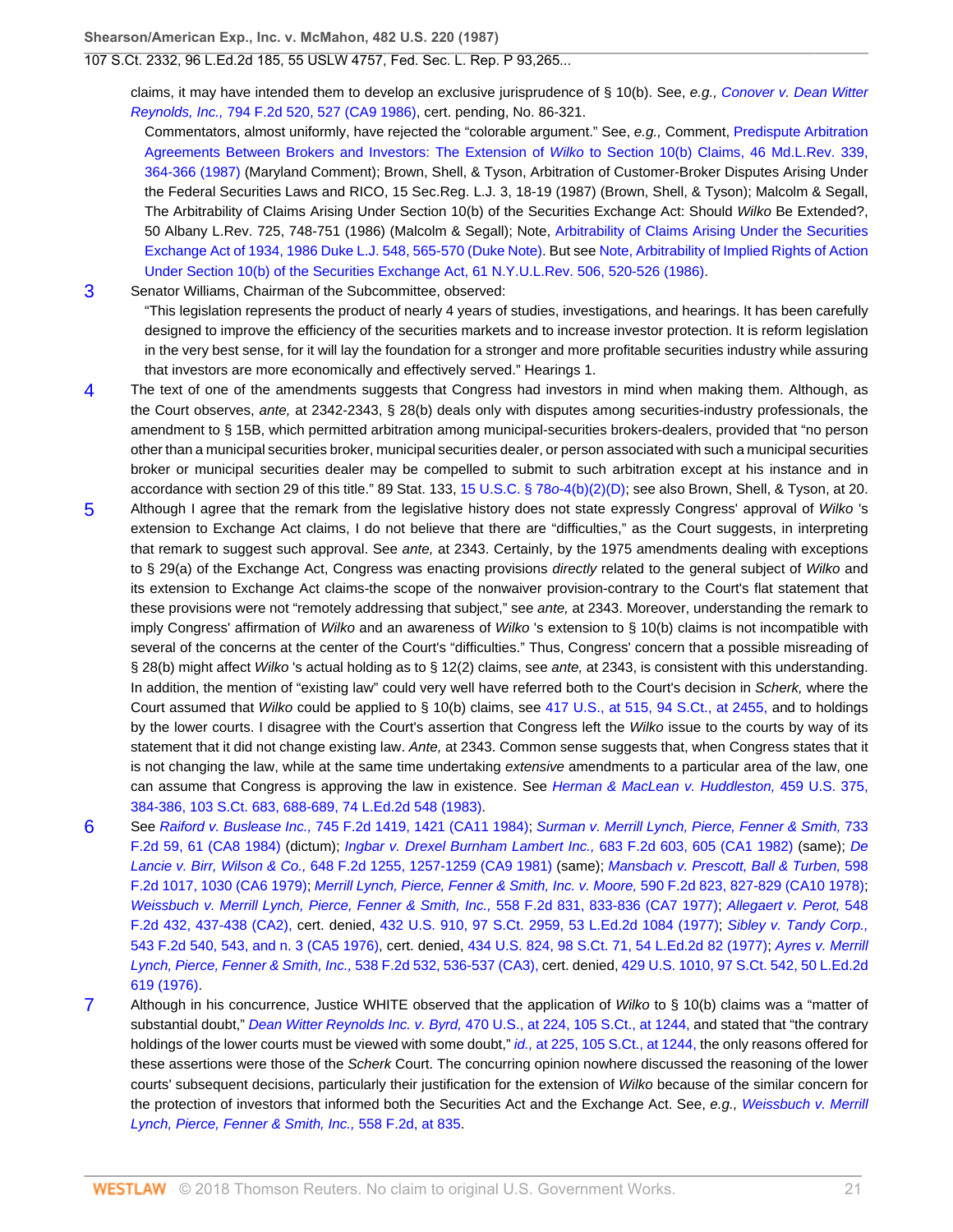107 S.Ct. 2332, 96 L.Ed.2d 185, 55 USLW 4757, Fed. Sec. L. Rep. P 93,265...

<span id="page-21-0"></span>[8](#page-13-3) In the wake of the Byrd decision, the "colorable argument" took on another life as courts followed the suggestion of the concurrence. See, e.g., [Page v. Moseley, Hallgarten, Estabrook & Weeden, Inc.,](http://www.westlaw.com/Link/Document/FullText?findType=Y&serNum=1986158293&pubNum=350&originatingDoc=Ic1e348109c1e11d991d0cc6b54f12d4d&refType=RP&fi=co_pp_sp_350_296&originationContext=document&vr=3.0&rs=cblt1.0&transitionType=DocumentItem&contextData=(sc.UserEnteredCitation)#co_pp_sp_350_296) 806 F.2d 291, 296-298 (CA1 1986); [Phillips v. Merrill Lynch, Pierce, Fenner & Smith, Inc.,](http://www.westlaw.com/Link/Document/FullText?findType=Y&serNum=1986135637&pubNum=350&originatingDoc=Ic1e348109c1e11d991d0cc6b54f12d4d&refType=RP&fi=co_pp_sp_350_1397&originationContext=document&vr=3.0&rs=cblt1.0&transitionType=DocumentItem&contextData=(sc.UserEnteredCitation)#co_pp_sp_350_1397) 795 F.2d 1393, 1397-1398 (CA8 1986), cert. pending, No. 86-578; see also Duke Note 548, n. 7 (citing Federal District Court cases). It is somewhat curious that this "colorable argument" was taken up by many lower courts, often without any analysis on this point, even though the Court in Byrd specifically declined to address the issue, which was not before it. See [470 U.S., at 215, n. 1, 105 S.Ct., at 1240, n. 1](http://www.westlaw.com/Link/Document/FullText?findType=Y&serNum=1985110908&pubNum=708&originatingDoc=Ic1e348109c1e11d991d0cc6b54f12d4d&refType=RP&fi=co_pp_sp_708_1240&originationContext=document&vr=3.0&rs=cblt1.0&transitionType=DocumentItem&contextData=(sc.UserEnteredCitation)#co_pp_sp_708_1240).

Other courts reaffirmed their pre-Byrd holdings that § 10(b) claims were nonarbitrable. See [Sterne v. Dean Witter](http://www.westlaw.com/Link/Document/FullText?findType=Y&serNum=1987002013&pubNum=350&originatingDoc=Ic1e348109c1e11d991d0cc6b54f12d4d&refType=RP&fi=co_pp_sp_350_483&originationContext=document&vr=3.0&rs=cblt1.0&transitionType=DocumentItem&contextData=(sc.UserEnteredCitation)#co_pp_sp_350_483) Reynolds, Inc., [808 F.2d 480, 483 \(CA6 1987\);](http://www.westlaw.com/Link/Document/FullText?findType=Y&serNum=1987002013&pubNum=350&originatingDoc=Ic1e348109c1e11d991d0cc6b54f12d4d&refType=RP&fi=co_pp_sp_350_483&originationContext=document&vr=3.0&rs=cblt1.0&transitionType=DocumentItem&contextData=(sc.UserEnteredCitation)#co_pp_sp_350_483) [Jacobson v. Merrill Lynch, Pierce, Fenner & Smith, Inc.,](http://www.westlaw.com/Link/Document/FullText?findType=Y&serNum=1986141445&pubNum=350&originatingDoc=Ic1e348109c1e11d991d0cc6b54f12d4d&refType=RP&fi=co_pp_sp_350_1202&originationContext=document&vr=3.0&rs=cblt1.0&transitionType=DocumentItem&contextData=(sc.UserEnteredCitation)#co_pp_sp_350_1202) 797 F.2d 1197, [1202 \(CA3 1986\)](http://www.westlaw.com/Link/Document/FullText?findType=Y&serNum=1986141445&pubNum=350&originatingDoc=Ic1e348109c1e11d991d0cc6b54f12d4d&refType=RP&fi=co_pp_sp_350_1202&originationContext=document&vr=3.0&rs=cblt1.0&transitionType=DocumentItem&contextData=(sc.UserEnteredCitation)#co_pp_sp_350_1202), cert. pending, No. 86-487; [King v. Drexel Burnham Lambert, Inc.,](http://www.westlaw.com/Link/Document/FullText?findType=Y&serNum=1986140593&pubNum=350&originatingDoc=Ic1e348109c1e11d991d0cc6b54f12d4d&refType=RP&fi=co_pp_sp_350_60&originationContext=document&vr=3.0&rs=cblt1.0&transitionType=DocumentItem&contextData=(sc.UserEnteredCitation)#co_pp_sp_350_60) 796 F.2d 59, 60 (CA5 1986), cert. pending, No. 86-282; [788 F.2d 94, 98 \(CA2 1986\)](http://www.westlaw.com/Link/Document/FullText?findType=Y&serNum=1986120255&pubNum=350&originatingDoc=Ic1e348109c1e11d991d0cc6b54f12d4d&refType=RP&fi=co_pp_sp_350_98&originationContext=document&vr=3.0&rs=cblt1.0&transitionType=DocumentItem&contextData=(sc.UserEnteredCitation)#co_pp_sp_350_98) (case below). Two courts, which reexamined the issue, came to the same result on the basis of the similarities between the provisions of both Acts and the policies underlying them. See [Conover v. Dean Witter Reynolds, Inc.,](http://www.westlaw.com/Link/Document/FullText?findType=Y&serNum=1986136986&pubNum=350&originatingDoc=Ic1e348109c1e11d991d0cc6b54f12d4d&refType=RP&fi=co_pp_sp_350_527&originationContext=document&vr=3.0&rs=cblt1.0&transitionType=DocumentItem&contextData=(sc.UserEnteredCitation)#co_pp_sp_350_527) 794 F.2d, at 527; Wolfe v. E.F. Hutton & Co., [800 F.2d 1032, 1036-1037](http://www.westlaw.com/Link/Document/FullText?findType=Y&serNum=1986145518&pubNum=350&originatingDoc=Ic1e348109c1e11d991d0cc6b54f12d4d&refType=RP&fi=co_pp_sp_350_1036&originationContext=document&vr=3.0&rs=cblt1.0&transitionType=DocumentItem&contextData=(sc.UserEnteredCitation)#co_pp_sp_350_1036) [\(CA11 1986\)](http://www.westlaw.com/Link/Document/FullText?findType=Y&serNum=1986145518&pubNum=350&originatingDoc=Ic1e348109c1e11d991d0cc6b54f12d4d&refType=RP&fi=co_pp_sp_350_1036&originationContext=document&vr=3.0&rs=cblt1.0&transitionType=DocumentItem&contextData=(sc.UserEnteredCitation)#co_pp_sp_350_1036) (en banc), cert. pending, No. 86-1218.

To a certain extent, the new popularity of the "colorable argument" was not unrelated to the belief that the judicial attitude toward arbitration had changed and that Wilko should be reconsidered because of this change. See [Phillips v. Merrill](http://www.westlaw.com/Link/Document/FullText?findType=Y&serNum=1986135637&pubNum=350&originatingDoc=Ic1e348109c1e11d991d0cc6b54f12d4d&refType=RP&fi=co_pp_sp_350_1395&originationContext=document&vr=3.0&rs=cblt1.0&transitionType=DocumentItem&contextData=(sc.UserEnteredCitation)#co_pp_sp_350_1395) [Lynch, Pierce, Fenner & Smith, Inc.,](http://www.westlaw.com/Link/Document/FullText?findType=Y&serNum=1986135637&pubNum=350&originatingDoc=Ic1e348109c1e11d991d0cc6b54f12d4d&refType=RP&fi=co_pp_sp_350_1395&originationContext=document&vr=3.0&rs=cblt1.0&transitionType=DocumentItem&contextData=(sc.UserEnteredCitation)#co_pp_sp_350_1395) 795 F.2d, at 1395, 1398, n. 16. One commentator observed: "The differences adduced by Justice White merely act as a wedge to hold the door open for this policy favoring arbitration." Maryland Comment 356, n. 149.

<span id="page-21-1"></span>[9](#page-14-0) In discussing the similar nonwaiver provision under the Exchange Act, § 29(a), 48 Stat. 903, as amended, [15 U.S.C.](http://www.westlaw.com/Link/Document/FullText?findType=L&pubNum=1000546&cite=15USCAS78CC&originatingDoc=Ic1e348109c1e11d991d0cc6b54f12d4d&refType=RB&originationContext=document&vr=3.0&rs=cblt1.0&transitionType=DocumentItem&contextData=(sc.UserEnteredCitation)#co_pp_8b3b0000958a4) [§ 78cc\(a\)](http://www.westlaw.com/Link/Document/FullText?findType=L&pubNum=1000546&cite=15USCAS78CC&originatingDoc=Ic1e348109c1e11d991d0cc6b54f12d4d&refType=RB&originationContext=document&vr=3.0&rs=cblt1.0&transitionType=DocumentItem&contextData=(sc.UserEnteredCitation)#co_pp_8b3b0000958a4), the Court now suggests that it can be read only to mean that an investor cannot waive security-investment personnel's "compliance" with a duty under the statute. See ante, at 2338. The Court implies that the literal language of § 29(a) does not apply to an investor's waiver of his own action. See *ibid.;* see also Brief for Petitioners 28-33; Fletcher, [Privatizing Securities Disputes Through the Enforcement of Arbitration Agreements, 71 Minn.L.Rev. 393, 422-423 \(1987\)](http://www.westlaw.com/Link/Document/FullText?findType=Y&serNum=0102689392&pubNum=1193&originatingDoc=Ic1e348109c1e11d991d0cc6b54f12d4d&refType=LR&fi=co_pp_sp_1193_422&originationContext=document&vr=3.0&rs=cblt1.0&transitionType=DocumentItem&contextData=(sc.UserEnteredCitation)#co_pp_sp_1193_422) (Fletcher). It appears, however, that in Wilko the Court understood the nonwaiver provision also to mean that, at least in the predispute context, an investor could not waive his compliance with the provision for dispute resolution in the courts. This reading of the antiwaiver provision makes sense in terms of the policy of investor protection. To counteract the inherent superior position of the securities-industry professional, up to and including the time when a dispute might occur between a broker and the investor, Congress intended to place the investor on "a different basis from other purchasers." [346 U.S., at 435, 74 S.Ct., at 187.](http://www.westlaw.com/Link/Document/FullText?findType=Y&serNum=1953121062&pubNum=708&originatingDoc=Ic1e348109c1e11d991d0cc6b54f12d4d&refType=RP&fi=co_pp_sp_708_187&originationContext=document&vr=3.0&rs=cblt1.0&transitionType=DocumentItem&contextData=(sc.UserEnteredCitation)#co_pp_sp_708_187) Construing § 14 not to allow the investor to waive his right to a judicial forum in the predispute setting serves this congressional purpose of maintaining the investor in a special position. As one recognized commentator has noted, in the securities Acts "Congress did not take away from the citizen 'his inalienable right to make a fool of himself.' It simply attempted to prevent others from making a fool of him." L. Loss, Fundamentals of Securities Regulation 36 (1983), quoting in part 1935 Report of the (Canadian) Royal Commission on Price Spreads 38.

In Wilko, the Court did not discuss the situation where parties, after a dispute has arisen, enter into an agreement to arbitrate. [346 U.S., at 438, 74 S.Ct., at 188](http://www.westlaw.com/Link/Document/FullText?findType=Y&serNum=1953121062&pubNum=708&originatingDoc=Ic1e348109c1e11d991d0cc6b54f12d4d&refType=RP&fi=co_pp_sp_708_188&originationContext=document&vr=3.0&rs=cblt1.0&transitionType=DocumentItem&contextData=(sc.UserEnteredCitation)#co_pp_sp_708_188) (Jackson, J., concurring). Courts have generally allowed enforcement of arbitration agreements in such circumstances despite the language of § 14, provided that the investor has made an informed waiver. See, e.g., [Coenen v. R.W. Pressprich & Co.,](http://www.westlaw.com/Link/Document/FullText?findType=Y&serNum=1972107966&pubNum=350&originatingDoc=Ic1e348109c1e11d991d0cc6b54f12d4d&refType=RP&fi=co_pp_sp_350_1213&originationContext=document&vr=3.0&rs=cblt1.0&transitionType=DocumentItem&contextData=(sc.UserEnteredCitation)#co_pp_sp_350_1213) 453 F.2d 1209, 1213 (CA2), cert. denied, [406 U.S. 949,](http://www.westlaw.com/Link/Document/FullText?findType=Y&serNum=1972244577&pubNum=708&originatingDoc=Ic1e348109c1e11d991d0cc6b54f12d4d&refType=RP&originationContext=document&vr=3.0&rs=cblt1.0&transitionType=DocumentItem&contextData=(sc.UserEnteredCitation)) [92 S.Ct. 2045, 32 L.Ed.2d 337 \(1972\);](http://www.westlaw.com/Link/Document/FullText?findType=Y&serNum=1972244577&pubNum=708&originatingDoc=Ic1e348109c1e11d991d0cc6b54f12d4d&refType=RP&originationContext=document&vr=3.0&rs=cblt1.0&transitionType=DocumentItem&contextData=(sc.UserEnteredCitation)) [Moran v. Paine, Webber, Jackson & Curtis,](http://www.westlaw.com/Link/Document/FullText?findType=Y&serNum=1968104431&pubNum=350&originatingDoc=Ic1e348109c1e11d991d0cc6b54f12d4d&refType=RP&fi=co_pp_sp_350_245&originationContext=document&vr=3.0&rs=cblt1.0&transitionType=DocumentItem&contextData=(sc.UserEnteredCitation)#co_pp_sp_350_245) 389 F.2d 242, 245-246 (CA3 1968); see also Duke Note 558, and nn. 59, 60. This distinction makes sense when one considers that the Court's reading of § 14 to bar an investor's "waiver" of the judicial forum in the predispute setting emphasized the *moment* when this waiver occurred-"at a time when he is less able to judge the weight of the handicap the Securities Act places upon his adversary." [346 U.S., at 435, 74 S.Ct., at 187.](http://www.westlaw.com/Link/Document/FullText?findType=Y&serNum=1953121062&pubNum=708&originatingDoc=Ic1e348109c1e11d991d0cc6b54f12d4d&refType=RP&fi=co_pp_sp_708_187&originationContext=document&vr=3.0&rs=cblt1.0&transitionType=DocumentItem&contextData=(sc.UserEnteredCitation)#co_pp_sp_708_187) An investor would not be working under this disadvantage once a dispute has arisen. With the awareness-heightened by the reality of an actual dispute-of the possible benefits he would derive from proceeding in court and the possible burdens that his adversary would have to undergo, an investor might forgo the judicial forum for the quick resolution of the conflict in arbitration. He thus would remain master of the situation and in the special position Congress intended him to have.

#### <span id="page-21-2"></span>[10](#page-15-0) The Scherk Court observed:

"Alberto-Culver is an American corporation with its principal place of business and the vast bulk of its activity in this country, while Scherk is a citizen of Germany whose companies were organized under the laws of Germany and Liechtenstein. The negotiations leading to the signing of the contract in Austria and to the closing in Switzerland took place in the United States, England, and Germany, and involved consultations with legal and trademark experts from each of those countries and from Liechtenstein. Finally, and most significantly, the subject matter of the contract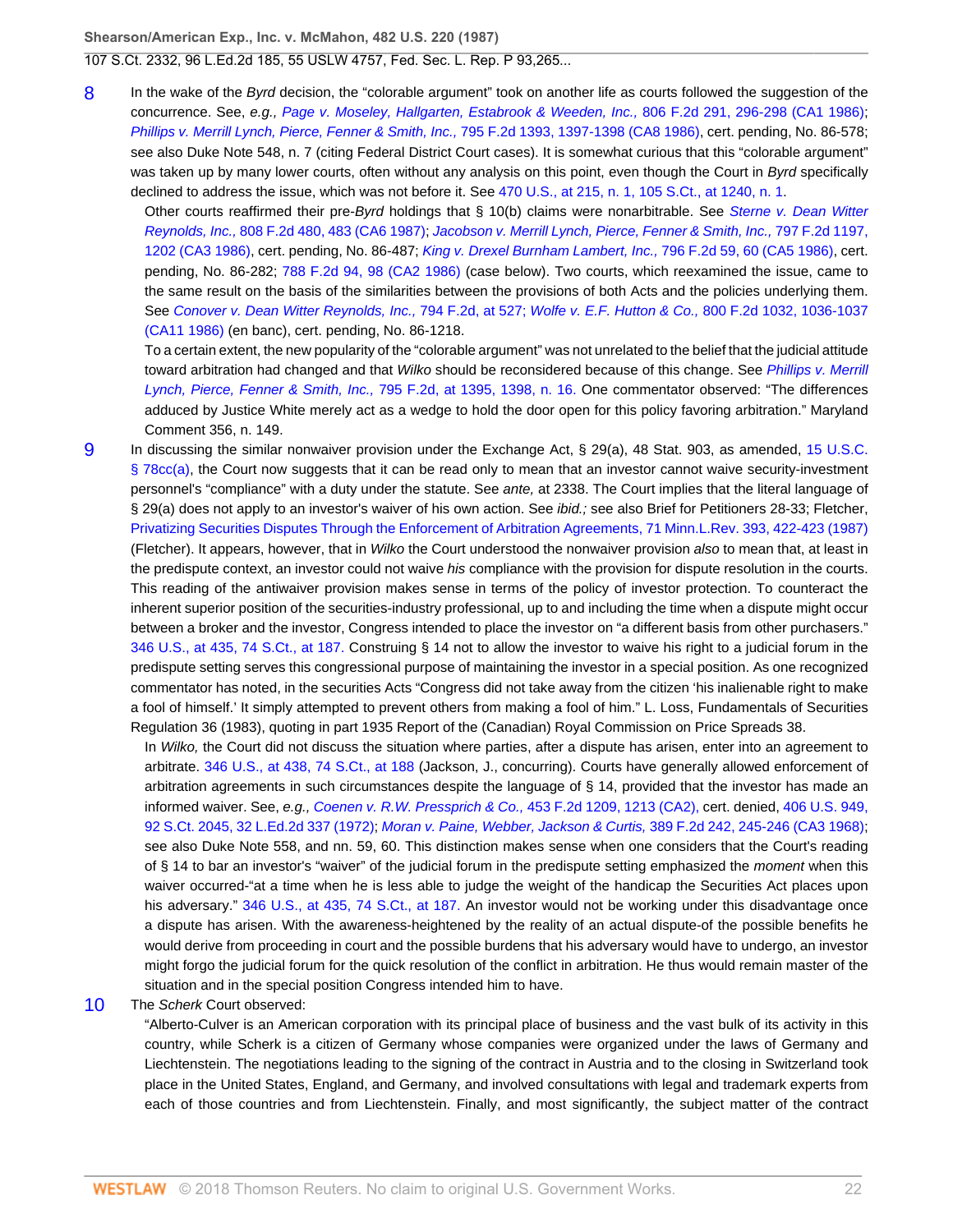concerned the sale of business enterprises organized under the laws of and primarily situated in European countries, whose activities were largely, if not entirely, directed to European markets." [417 U.S., at 515, 94 S.Ct., at 2455.](http://www.westlaw.com/Link/Document/FullText?findType=Y&serNum=1974127217&pubNum=708&originatingDoc=Ic1e348109c1e11d991d0cc6b54f12d4d&refType=RP&fi=co_pp_sp_708_2455&originationContext=document&vr=3.0&rs=cblt1.0&transitionType=DocumentItem&contextData=(sc.UserEnteredCitation)#co_pp_sp_708_2455)

- <span id="page-22-0"></span>[11](#page-15-1) This reading of Scherk is entirely consistent with our explanation of that decision in [Mitsubishi Motors Corp. v. Soler](http://www.westlaw.com/Link/Document/FullText?findType=Y&serNum=1985133734&pubNum=708&originatingDoc=Ic1e348109c1e11d991d0cc6b54f12d4d&refType=RP&originationContext=document&vr=3.0&rs=cblt1.0&transitionType=DocumentItem&contextData=(sc.UserEnteredCitation)) Chrysler-Plymouth, Inc., [473 U.S. 614, 105 S.Ct. 3346, 87 L.Ed.2d 444 \(1985\),](http://www.westlaw.com/Link/Document/FullText?findType=Y&serNum=1985133734&pubNum=708&originatingDoc=Ic1e348109c1e11d991d0cc6b54f12d4d&refType=RP&originationContext=document&vr=3.0&rs=cblt1.0&transitionType=DocumentItem&contextData=(sc.UserEnteredCitation)) a case that also involved an agreement to arbitrate in the international business context. There, citing Scherk, we concluded that "concerns of international comity, respect for the capacities of foreign and transnational tribunals, and sensitivity to the need of the international commercial system for predictability in the resolution of disputes require that we enforce the parties' agreement, even assuming that a contrary result would be forthcoming in a domestic context." [473 U.S., at 629, 105 S.Ct., at 3355.](http://www.westlaw.com/Link/Document/FullText?findType=Y&serNum=1985133734&pubNum=708&originatingDoc=Ic1e348109c1e11d991d0cc6b54f12d4d&refType=RP&fi=co_pp_sp_708_3355&originationContext=document&vr=3.0&rs=cblt1.0&transitionType=DocumentItem&contextData=(sc.UserEnteredCitation)#co_pp_sp_708_3355) In discussing that case at length, we expressed our agreement with the remark in Scherk that such arbitration agreements constituted " 'a specialized kind of forum-selection clause.' " [473 U.S., at 630, 105 S.Ct., at 3355,](http://www.westlaw.com/Link/Document/FullText?findType=Y&serNum=1985133734&pubNum=708&originatingDoc=Ic1e348109c1e11d991d0cc6b54f12d4d&refType=RP&fi=co_pp_sp_708_3355&originationContext=document&vr=3.0&rs=cblt1.0&transitionType=DocumentItem&contextData=(sc.UserEnteredCitation)#co_pp_sp_708_3355) quoting Scherk, [417 U.S., at 519,](http://www.westlaw.com/Link/Document/FullText?findType=Y&serNum=1974127217&pubNum=708&originatingDoc=Ic1e348109c1e11d991d0cc6b54f12d4d&refType=RP&fi=co_pp_sp_708_2457&originationContext=document&vr=3.0&rs=cblt1.0&transitionType=DocumentItem&contextData=(sc.UserEnteredCitation)#co_pp_sp_708_2457) [94 S.Ct., at 2457.](http://www.westlaw.com/Link/Document/FullText?findType=Y&serNum=1974127217&pubNum=708&originatingDoc=Ic1e348109c1e11d991d0cc6b54f12d4d&refType=RP&fi=co_pp_sp_708_2457&originationContext=document&vr=3.0&rs=cblt1.0&transitionType=DocumentItem&contextData=(sc.UserEnteredCitation)#co_pp_sp_708_2457)
- <span id="page-22-1"></span>[12](#page-15-2) Compare [15 U.S.C. § 78cc\(a\)](http://www.westlaw.com/Link/Document/FullText?findType=L&pubNum=1000546&cite=15USCAS78CC&originatingDoc=Ic1e348109c1e11d991d0cc6b54f12d4d&refType=RB&originationContext=document&vr=3.0&rs=cblt1.0&transitionType=DocumentItem&contextData=(sc.UserEnteredCitation)#co_pp_8b3b0000958a4) ("Any condition, stipulation, or provision binding any person to waive compliance with any provision of this chapter or of any rule or regulation thereunder, or of any rule of an exchange required thereby shall be void") with [15 U.S.C. § 77n](http://www.westlaw.com/Link/Document/FullText?findType=L&pubNum=1000546&cite=15USCAS77N&originatingDoc=Ic1e348109c1e11d991d0cc6b54f12d4d&refType=LQ&originationContext=document&vr=3.0&rs=cblt1.0&transitionType=DocumentItem&contextData=(sc.UserEnteredCitation)) ("Any condition, stipulation, or provision binding any person acquiring any security to waive compliance with any provision of this subchapter or of the rules and regulations of the Commission shall be void").
- <span id="page-22-2"></span>[13](#page-15-3) Courts that initially rejected the "colorable argument" after Scherk and approved of the extension of Wilko to Exchange Act claims acknowledged the similarity between the policies of the two Acts. See, e.g., [Weissbuch v. Merrill Lynch, Pierce,](http://www.westlaw.com/Link/Document/FullText?findType=Y&serNum=1977123010&pubNum=350&originatingDoc=Ic1e348109c1e11d991d0cc6b54f12d4d&refType=RP&fi=co_pp_sp_350_835&originationContext=document&vr=3.0&rs=cblt1.0&transitionType=DocumentItem&contextData=(sc.UserEnteredCitation)#co_pp_sp_350_835) [Fenner & Smith Inc.,](http://www.westlaw.com/Link/Document/FullText?findType=Y&serNum=1977123010&pubNum=350&originatingDoc=Ic1e348109c1e11d991d0cc6b54f12d4d&refType=RP&fi=co_pp_sp_350_835&originationContext=document&vr=3.0&rs=cblt1.0&transitionType=DocumentItem&contextData=(sc.UserEnteredCitation)#co_pp_sp_350_835) 558 F.2d, at 835. Courts that have rejected the "colorable argument" after Byrd have engaged in a similar analysis. See, e.g., [Wolfe v. E.F. Hutton & Co.,](http://www.westlaw.com/Link/Document/FullText?findType=Y&serNum=1986145518&pubNum=350&originatingDoc=Ic1e348109c1e11d991d0cc6b54f12d4d&refType=RP&fi=co_pp_sp_350_1035&originationContext=document&vr=3.0&rs=cblt1.0&transitionType=DocumentItem&contextData=(sc.UserEnteredCitation)#co_pp_sp_350_1035) 800 F.2d, at 1035.
- <span id="page-22-3"></span>[14](#page-15-4) This argument, in essence, is a functional one. It suggests that, although Congress intended to protect investors through the provision of a judicial forum for the enforcement of their rights under the securities Acts, this intention will not be contravened by sending these claims to arbitration because arbitration is now the "functional equivalent" of the courts. See Brief for Securities and Exchange Commission as Amicus Curiae 12; see also Maryland Comment 373.
- <span id="page-22-4"></span>[15](#page-16-0) The Court does not mention specifically the improvements in arbitration as a reason for abandoning Wilko. This reason, however, is implied in the Court's discussion of the Commission's oversight of the SROs. See ante, at 2341-2342.
- <span id="page-22-5"></span>[16](#page-16-1) This Code has been used to harmonize the arbitration procedures among the SROs. See Katsoris, The Arbitration of a Public Securities Dispute, 53 Ford.L.Rev. 279, 283-284 (1984) (Katsoris). As the Commission explained: "[T]his [Code] marks a substantial improvement over the various arbitration procedures currently being utilized by the securities industry and represents an important step towards establishing a uniform system for resolving investor complaints through arbitration." [SEC Exchange Act Rel. No. 16390 \(Nov. 30, 1979\),](http://www.westlaw.com/Link/Document/FullText?findType=Y&pubNum=0006509&cite=RELNO16390&originatingDoc=Ic1e348109c1e11d991d0cc6b54f12d4d&refType=CA&originationContext=document&vr=3.0&rs=cblt1.0&transitionType=DocumentItem&contextData=(sc.UserEnteredCitation)) [44 Fed.Reg. 70616, 70617.](http://www.westlaw.com/Link/Document/FullText?findType=Y&serNum=0307075596&pubNum=1037&originatingDoc=Ic1e348109c1e11d991d0cc6b54f12d4d&refType=FR&fi=co_pp_sp_1037_70617&originationContext=document&vr=3.0&rs=cblt1.0&transitionType=DocumentItem&contextData=(sc.UserEnteredCitation)#co_pp_sp_1037_70617)

The rules of the Uniform Code provide for the selection of arbitrators and the manner in which the proceedings are conducted. See Fifth SICA Report; see also Code of Arbitration Procedure, CCH NASD Manual ¶¶ 3701-3744 (July 1986); Arbitration Rules 600-620, CCH American Stock Exchange Guide ¶¶ 9540-9551J (May 1986); Arbitration Rules 600-634, CCH New York Stock Exchange Guide ¶¶ 2600-2634 (Mar.1985). Some arbitration agreements permit arbitration before the American Arbitration Association, whose rules are similar to those in the above Codes. Brief for American Arbitration Association as Amicus Curiae 12-13, and App. B.; see also [Fletcher 451.](http://www.westlaw.com/Link/Document/FullText?findType=Y&serNum=0295756281&pubNum=0122624&originatingDoc=Ic1e348109c1e11d991d0cc6b54f12d4d&refType=TS&originationContext=document&vr=3.0&rs=cblt1.0&transitionType=DocumentItem&contextData=(sc.UserEnteredCitation))

<span id="page-22-6"></span>[17](#page-16-2) Under the Uniform Code of Arbitration:

"Unless requested by the arbitrators or a party or parties to a dispute, no record of an arbitration proceeding shall be kept. If a record is kept, it shall be a verbatim record. If a party or parties to a dispute elect to have the record transcribed, the cost of such transcription shall be borne by the party or parties making the request." Fifth SICA Report § 25, p. 36.

- <span id="page-22-7"></span>[18](#page-16-3) The Uniform Code of Arbitration and the SRO codes modeled upon it do provide for limited discovery, see Brief for Securities Industry Association, Inc., et al. as Amici Curiae 9, and the ability to subpoena witnesses, see Brief for American Arbitration Association as Amicus Curiae 13. Yet, by arbitrating their disputes, investors lose the wide choice of venue and the extensive discovery provided by the courts. See Katsoris, at 287, n. 52.
- <span id="page-22-8"></span>[19](#page-16-4) The Uniform Code mandates that a majority of an arbitration panel, usually composed of between three to five arbitrators, be drawn from outside the industry. Fifth SICA Report § 8(a), p. 31. Each arbitrator, moreover, is directed to disclose "any circumstances which might preclude such arbitrator from rendering an objective and impartial determination." § 11, p. 32. In addition, the parties are informed of the business associations of the arbitrators, § 9, and each party has the right to one peremptory challenge and to unlimited challenges for cause,  $\S$  10, p. 32. The arbitrators are usually individuals familiar with the federal securities laws. See Brener v. Becker Paribas Inc., 628 F. Supp. 442, 448 (SDNY 1985).
- <span id="page-22-9"></span>[20](#page-16-5) Commentators have argued that more public participation in the SRO arbitration procedures is needed to give investors the impression that they are not in a forum biased in favor of the securities industry. See, e.g., Katsoris 313. The amici in support of petitioners and some commentators argue that the statistics concerning the results of arbitration show that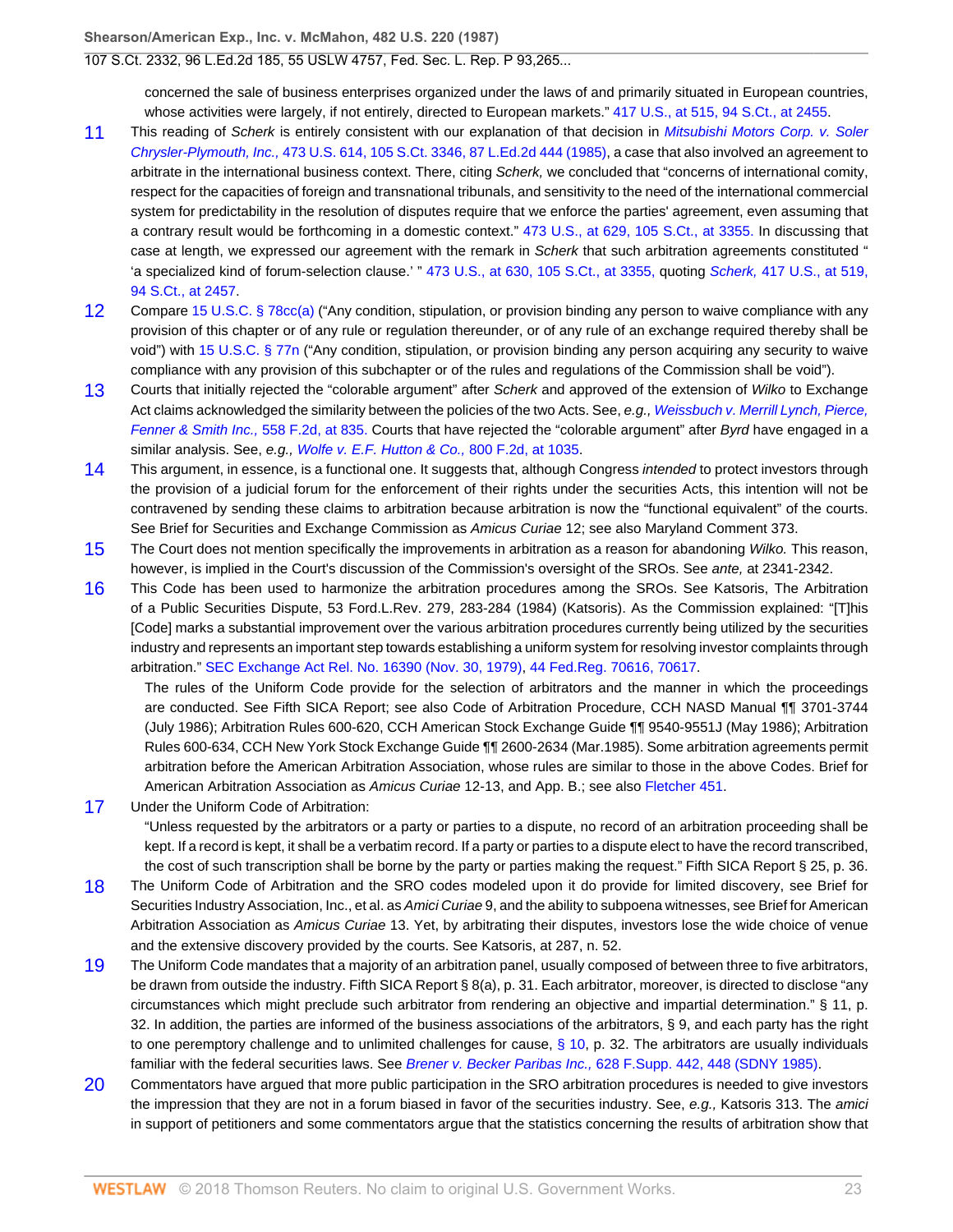#### 107 S.Ct. 2332, 96 L.Ed.2d 185, 55 USLW 4757, Fed. Sec. L. Rep. P 93,265...

the process is not weighted in favor of the securities industry. See Brief for Securities Industry Association, Inc., et al. as Amici Curiae 9; Brief for American Arbitration Association as Amicus Curiae 17; [Fletcher 452.](http://www.westlaw.com/Link/Document/FullText?findType=Y&serNum=0295756282&pubNum=0122624&originatingDoc=Ic1e348109c1e11d991d0cc6b54f12d4d&refType=TS&originationContext=document&vr=3.0&rs=cblt1.0&transitionType=DocumentItem&contextData=(sc.UserEnteredCitation)) Such statistics, however, do not indicate the damages received by customers in relation to the damages to which they believed they were entitled. It is possible for an investor to "prevail" in arbitration while recovering a sum considerably less than the damages he actually incurred.

- <span id="page-23-0"></span>[21](#page-17-0) The Court accepts the argument, put forward now by the Commission, see Brief 18, n. 13, that its prior position was based solely on the Wilko decision and the decisions in the Courts of Appeals extending Wilko to [§ 10\(b\)](http://www.westlaw.com/Link/Document/FullText?findType=L&pubNum=1000546&cite=9USCAS10&originatingDoc=Ic1e348109c1e11d991d0cc6b54f12d4d&refType=RB&originationContext=document&vr=3.0&rs=cblt1.0&transitionType=DocumentItem&contextData=(sc.UserEnteredCitation)#co_pp_a83b000018c76) claims, and not on its independent assessment of the adequacy of arbitration or its awareness of the possible abuses to which predispute agreements to arbitrate were subject. See ante, at 2341, n. 3. Suffice it to say that the Commission's opposition to predispute agreements that might mislead an investor into giving up statutory rights even predates Wilko. In a release discussing proposed Rule 15c2-2, which prohibited the use of clauses purporting to bind investors to arbitrate future disputes, the Commission observed that, at least since 1951, it had opposed provisions in agreements whose result or purpose was to have investors give up rights or remedies under the securities Acts. See [Disclosure Regarding Recourse](http://www.westlaw.com/Link/Document/FullText?findType=Y&serNum=1983187243&pubNum=0006509&originatingDoc=Ic1e348109c1e11d991d0cc6b54f12d4d&refType=CA&originationContext=document&vr=3.0&rs=cblt1.0&transitionType=DocumentItem&contextData=(sc.UserEnteredCitation)) [to the Federal Courts Notwithstanding Arbitration Clauses in Broker-Dealer Customer Agreements, SEC Exchange Act](http://www.westlaw.com/Link/Document/FullText?findType=Y&serNum=1983187243&pubNum=0006509&originatingDoc=Ic1e348109c1e11d991d0cc6b54f12d4d&refType=CA&originationContext=document&vr=3.0&rs=cblt1.0&transitionType=DocumentItem&contextData=(sc.UserEnteredCitation)) [Rel. No. 19813 \(May 26, 1983\)](http://www.westlaw.com/Link/Document/FullText?findType=Y&serNum=1983187243&pubNum=0006509&originatingDoc=Ic1e348109c1e11d991d0cc6b54f12d4d&refType=CA&originationContext=document&vr=3.0&rs=cblt1.0&transitionType=DocumentItem&contextData=(sc.UserEnteredCitation)), [1982-1983 Transfer Binder] CCH [Fed.Sec.L.Rep. ¶ 83,356, p. 85,967, n. 6.](http://www.westlaw.com/Link/Document/FullText?findType=Y&pubNum=868&cite=FEDSECLREP83356&originatingDoc=Ic1e348109c1e11d991d0cc6b54f12d4d&refType=RP&originationContext=document&vr=3.0&rs=cblt1.0&transitionType=DocumentItem&contextData=(sc.UserEnteredCitation))
- <span id="page-23-1"></span>[22](#page-17-1) The Commission, in a release issued in 1979, explained its opposition to predispute arbitration agreements: "It is the Commission's view that it is misleading to customers to require execution of any customer agreement which does not provide adequate disclosure about the meaning and effect of its terms, particularly any provision which might lead a customer to believe that he or she has waived prospectively rights under the federal securities laws, rules thereunder, or certain rules of any self-regulatory organization. Customers should be made aware prior to signing an agreement containing an arbitration clause that such a prior agreement does not bar a cause of action arising under the federal securities laws. If a broker-dealer customer's agreement contains an arbitration clause, it must be consistent with current judicial decisions regarding the application of the federal securities laws to predispute arbitration agreements.

"The Commission is especially concerned that arbitration clauses continue to be part of form agreements widely used by broker-dealers, despite the number of cases in which these clauses have been held to be unenforceable in whole or in part. Requiring the signing of an arbitration agreement without adequate disclosure as to its meaning and effect violates standards of fair dealing with customers and constitutes conduct that is inconsistent with just and equitable principles of trade. In addition, it may raise serious questions of compliance with the anti-fraud provisions of the federal securities laws." [Broker-Dealers Concerning Clauses in Customer Agreements Which Provide for Arbitration of Future](http://www.westlaw.com/Link/Document/FullText?findType=Y&serNum=1979151130&pubNum=0006509&originatingDoc=Ic1e348109c1e11d991d0cc6b54f12d4d&refType=CA&originationContext=document&vr=3.0&rs=cblt1.0&transitionType=DocumentItem&contextData=(sc.UserEnteredCitation)) [Disputes, SEC Exchange Act Rel. No. 15984 \(July 2, 1979\)](http://www.westlaw.com/Link/Document/FullText?findType=Y&serNum=1979151130&pubNum=0006509&originatingDoc=Ic1e348109c1e11d991d0cc6b54f12d4d&refType=CA&originationContext=document&vr=3.0&rs=cblt1.0&transitionType=DocumentItem&contextData=(sc.UserEnteredCitation)), [44 Fed.Reg. 40462, 40464](http://www.westlaw.com/Link/Document/FullText?findType=Y&pubNum=1037&cite=44FR40462&originatingDoc=Ic1e348109c1e11d991d0cc6b54f12d4d&refType=FR&fi=co_pp_sp_1037_40464&originationContext=document&vr=3.0&rs=cblt1.0&transitionType=DocumentItem&contextData=(sc.UserEnteredCitation)#co_pp_sp_1037_40464) (footnotes omitted).

As the quoted material suggests, the Commission was aware of the court cases concerning such arbitration agreements. In the release, the Commission discussed at length this Court's Wilko decision and cases in which courts had extended it to [§ 10\(b\)](http://www.westlaw.com/Link/Document/FullText?findType=L&pubNum=1000546&cite=9USCAS10&originatingDoc=Ic1e348109c1e11d991d0cc6b54f12d4d&refType=RB&originationContext=document&vr=3.0&rs=cblt1.0&transitionType=DocumentItem&contextData=(sc.UserEnteredCitation)#co_pp_a83b000018c76) claims. See [44 Fed.Reg., at 40463.](http://www.westlaw.com/Link/Document/FullText?findType=Y&pubNum=1037&cite=44FR40463&originatingDoc=Ic1e348109c1e11d991d0cc6b54f12d4d&refType=NA&fi=co_pp_sp_1037_40463&originationContext=document&vr=3.0&rs=cblt1.0&transitionType=DocumentItem&contextData=(sc.UserEnteredCitation)#co_pp_sp_1037_40463) The thrust of the release is that the Commission not only accepted the case law but also, for its own reasons, thought that the arbitration agreements in the predispute context were inappropriate and misleading. See, e.g., [Implementation of an Investor Dispute Resolution System,](http://www.westlaw.com/Link/Document/FullText?findType=Y&serNum=1977158289&pubNum=0006509&originatingDoc=Ic1e348109c1e11d991d0cc6b54f12d4d&refType=CA&originationContext=document&vr=3.0&rs=cblt1.0&transitionType=DocumentItem&contextData=(sc.UserEnteredCitation)) [SEC Exchange Act Rel. No. 13470 \(Apr. 26, 1977\)](http://www.westlaw.com/Link/Document/FullText?findType=Y&serNum=1977158289&pubNum=0006509&originatingDoc=Ic1e348109c1e11d991d0cc6b54f12d4d&refType=CA&originationContext=document&vr=3.0&rs=cblt1.0&transitionType=DocumentItem&contextData=(sc.UserEnteredCitation)), [1977-1978 Transfer Binder] CCH [Fed.Sec.L.Rep. ¶ 81,136, p.](http://www.westlaw.com/Link/Document/FullText?findType=Y&serNum=2010250179&pubNum=868&originatingDoc=Ic1e348109c1e11d991d0cc6b54f12d4d&refType=RP&originationContext=document&vr=3.0&rs=cblt1.0&transitionType=DocumentItem&contextData=(sc.UserEnteredCitation)) [87,907](http://www.westlaw.com/Link/Document/FullText?findType=Y&serNum=2010250179&pubNum=868&originatingDoc=Ic1e348109c1e11d991d0cc6b54f12d4d&refType=RP&originationContext=document&vr=3.0&rs=cblt1.0&transitionType=DocumentItem&contextData=(sc.UserEnteredCitation)) ("Customer agreements to arbitrate, at the instance of a firm, in margin agreements or elsewhere, should be prohibited"). The Commission acknowledges that in 1975 it even filed an amicus brief in [Ayres v. Merrill Lynch, Pierce,](http://www.westlaw.com/Link/Document/FullText?findType=Y&serNum=1976123926&pubNum=350&originatingDoc=Ic1e348109c1e11d991d0cc6b54f12d4d&refType=RP&originationContext=document&vr=3.0&rs=cblt1.0&transitionType=DocumentItem&contextData=(sc.UserEnteredCitation)) [Fenner & Smith, Inc.,](http://www.westlaw.com/Link/Document/FullText?findType=Y&serNum=1976123926&pubNum=350&originatingDoc=Ic1e348109c1e11d991d0cc6b54f12d4d&refType=RP&originationContext=document&vr=3.0&rs=cblt1.0&transitionType=DocumentItem&contextData=(sc.UserEnteredCitation)) 538 F.2d 532 (CA3), cert. denied, [429 U.S. 1010, 97 S.Ct. 542, 50 L.Ed.2d 619 \(1976\),](http://www.westlaw.com/Link/Document/FullText?findType=Y&serNum=1976214055&pubNum=708&originatingDoc=Ic1e348109c1e11d991d0cc6b54f12d4d&refType=RP&originationContext=document&vr=3.0&rs=cblt1.0&transitionType=DocumentItem&contextData=(sc.UserEnteredCitation)) in which it supported the extension of Wilko to  $\S 10(b)$  claims. See Brief 18, n. 13.

- <span id="page-23-2"></span>[23](#page-17-2) The Commission rejected commentators' suggestions that the refusal to compel arbitration of securities disputes on the basis of the predispute agreements " 'rests on questionable legal ground.' " See [Recourse to the Courts Notwithstanding](http://www.westlaw.com/Link/Document/FullText?findType=Y&serNum=1983187390&pubNum=0006509&originatingDoc=Ic1e348109c1e11d991d0cc6b54f12d4d&refType=CA&originationContext=document&vr=3.0&rs=cblt1.0&transitionType=DocumentItem&contextData=(sc.UserEnteredCitation)) [Arbitration Clauses in Broker-Dealer Customer Agreements, SEC Exchange Act Rel. No. 20397 \(Nov. 18, 1983\)](http://www.westlaw.com/Link/Document/FullText?findType=Y&serNum=1983187390&pubNum=0006509&originatingDoc=Ic1e348109c1e11d991d0cc6b54f12d4d&refType=CA&originationContext=document&vr=3.0&rs=cblt1.0&transitionType=DocumentItem&contextData=(sc.UserEnteredCitation)), [1983-1984 Transfer Binder] CCH Fed.Sec.L.Rep. ¶ 83,452, p. 86,357, n. 6, quoting comments of the Securities Industry Association.
- <span id="page-23-3"></span>[24](#page-17-3) This rule provides in pertinent part:

"It shall be a fraudulent, manipulative or deceptive act or practice for a broker or dealer to enter into an agreement with any public customer which purports to bind the customer to the arbitration of future disputes between them arising under the Federal securities laws, or to have in effect such an agreement, pursuant to which it effects transactions with or for a customer." Rule 15c2-2, [17 CFR § 240.15c2-2\(a\) \(1986\)](http://www.westlaw.com/Link/Document/FullText?findType=L&pubNum=1000547&cite=17CFRS240.15C2-2&originatingDoc=Ic1e348109c1e11d991d0cc6b54f12d4d&refType=LQ&originationContext=document&vr=3.0&rs=cblt1.0&transitionType=DocumentItem&contextData=(sc.UserEnteredCitation)).

<span id="page-23-4"></span>[25](#page-17-4) Even those who would agree with the Commission that its general oversight of SRO arbitration procedures has bettered the adequacy of arbitration recognize that improvements in this oversight still are needed. For example, commentators